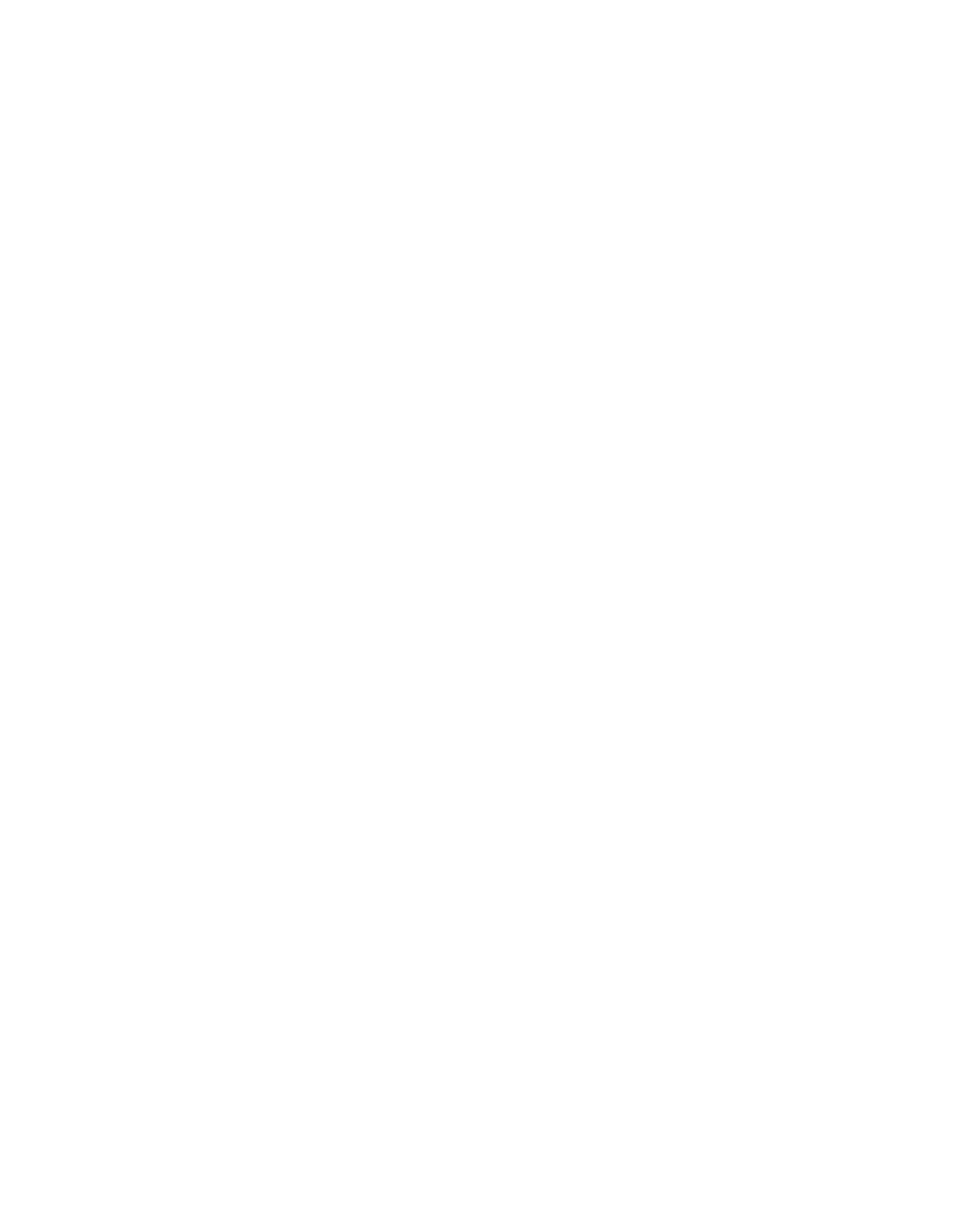# RISK-SENSITIVE PREVENTIVE MAINTENANCE POLICIES USING SEMIVARIANCE

by

#### VENKATA MANOJRAMAM TIRUMALASETTY

#### A THESIS

Presented to the faculty of the Graduate School of the

### MISSOURI UNIVERSITY OF SCIENCE AND TECHNOLOGY

In Partial Fulfillment of the Requirements for the Degree

MASTER OF SCIENCE IN ENGINEERING MANAGEMENT

2010

Approved by:

Abhijit Gosavi, Advisor Susan Murray Suzanna Long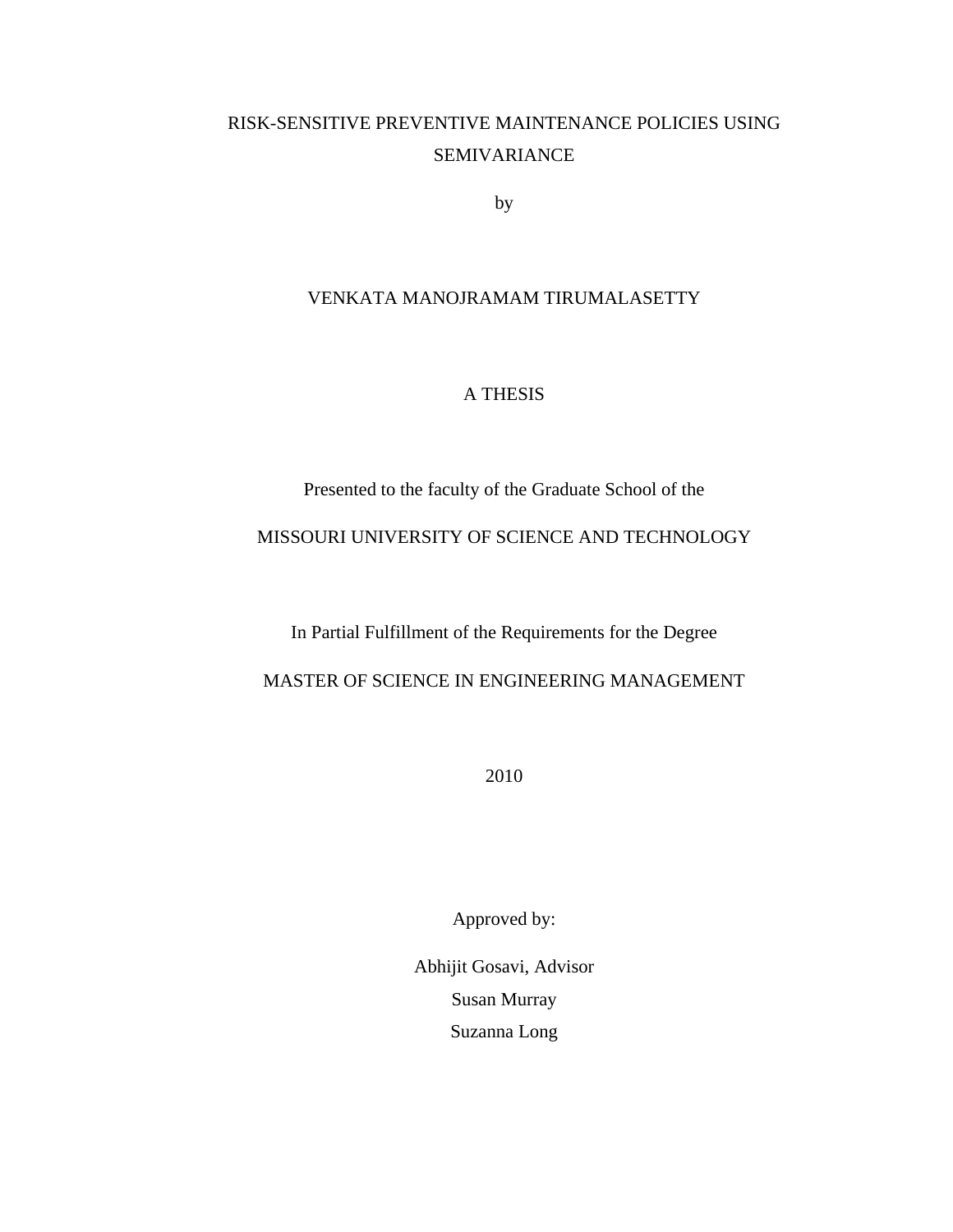© 2010 Venkata Manojramam Tirumalasetty All Rights Reserved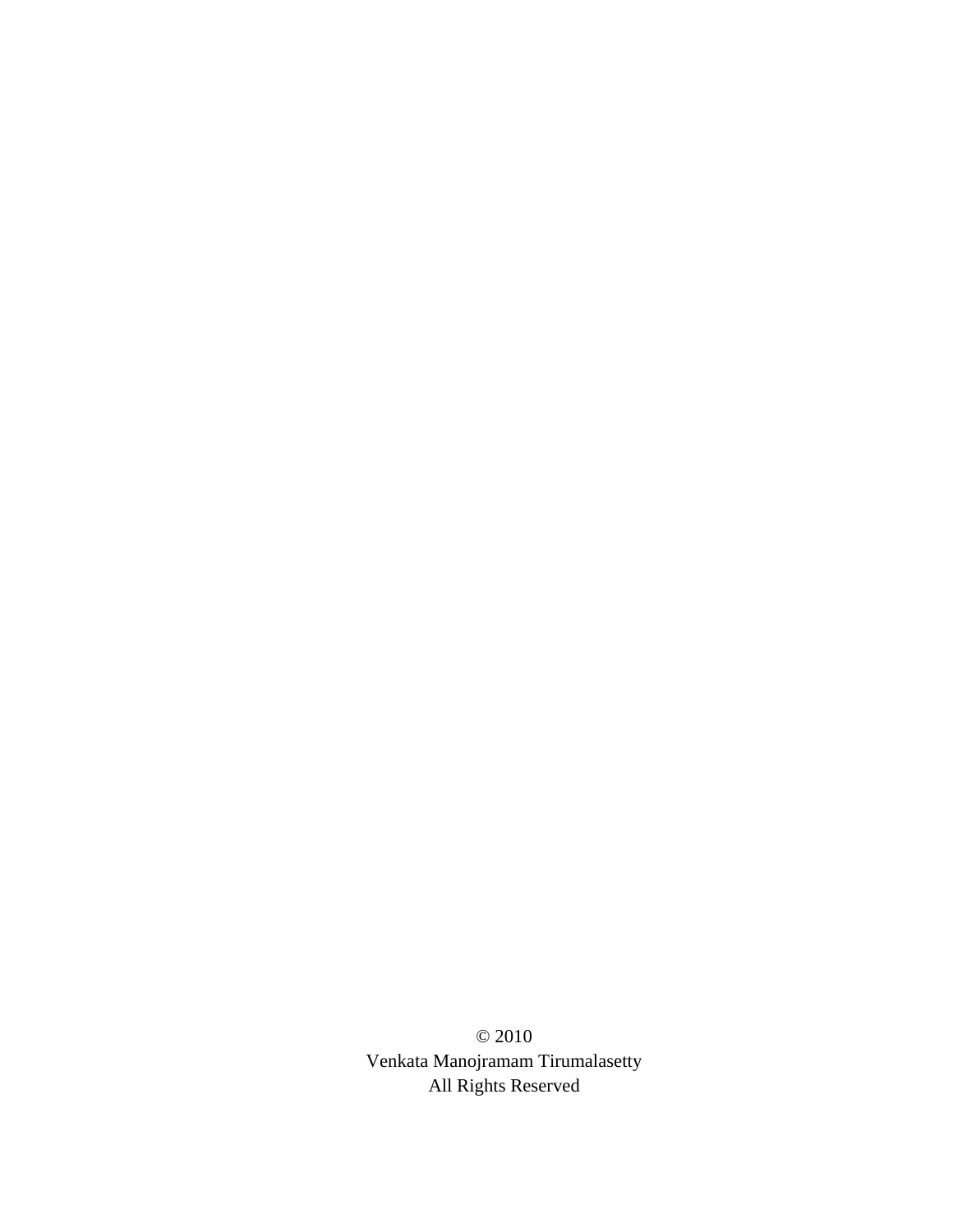#### **ABSTRACT**

<span id="page-4-0"></span>Preventive maintenance is an important tool that increases the reliability of the production system by reducing downtime due to failures. In the literature, maintenance and replacement policies for productions systems have been widely studied and modeled. Traditionally preventive maintenance has focused only on minimizing expected costs without considering variability in costs. Cost variability is also commonly known as risk. In a 2003 paper, Chen and Jin used variance of costs as a measure of risk for formulating preventive maintenance policies. The variance criterion that they used ignored the probability of costs exceeding monthly or yearly budgets provided to managers. The goal of the present work is to develop a performance metric for preventive maintenance that will not only consider long-run average cost but also minimize the chance that costs will exceed pre-specified budgets. Therefore the model introduced here uses a relatively less known risk metric called *semivariance.* The semivariance model developed here relies on an objective function that combines average cost with risk via the framework developed by Markowitz in 1952. It uses renewal theory and semi-Markov decision processes to develop mathematical expressions for the average cost and risk. These mathematical models are implemented within MATLAB, but they can also be implemented in spreadsheet software such as Microsoft Excel. We show via numerical experiments that the semivariance-penalized model outperforms cost-based and variance penalized models.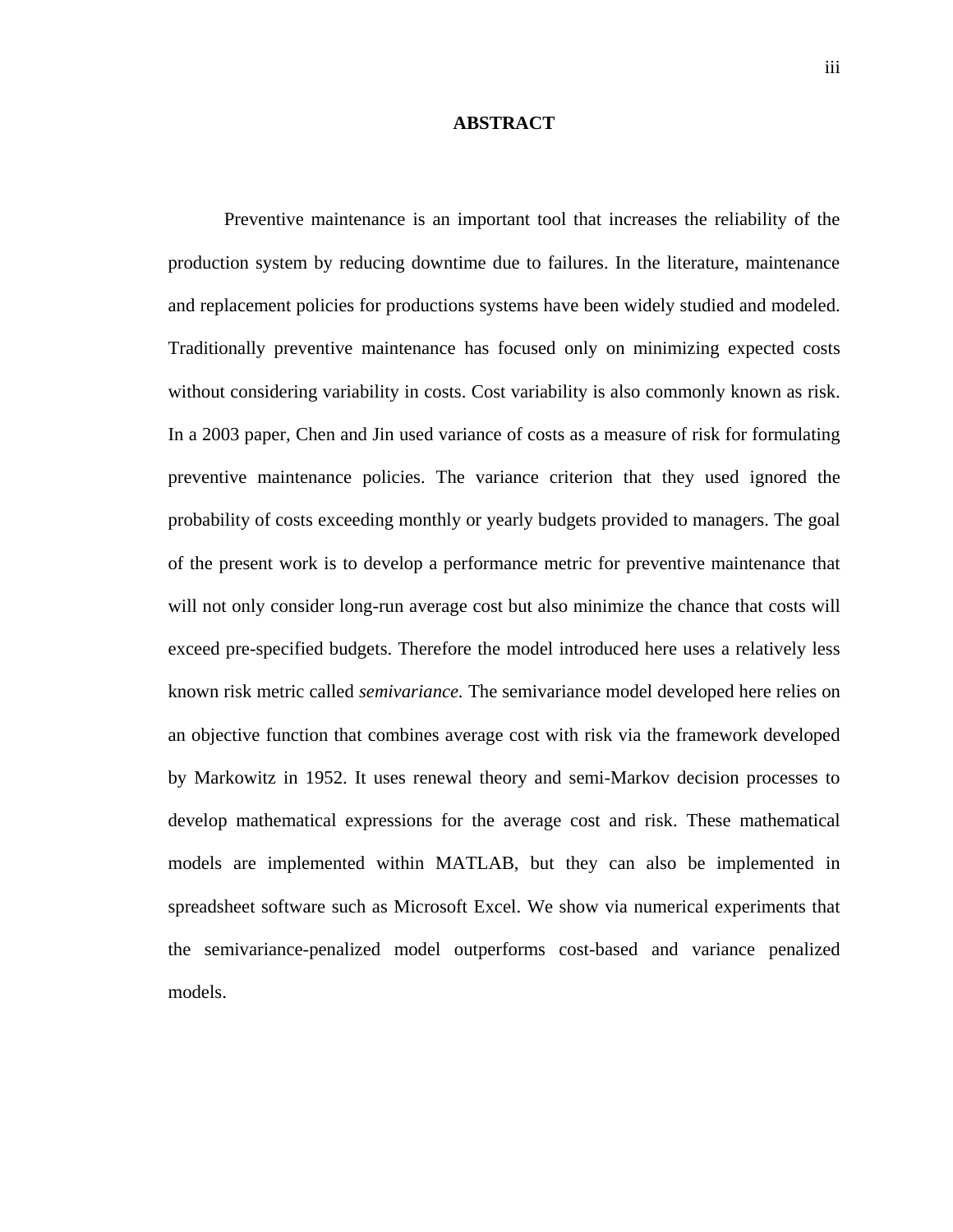#### **ACKNOWLEDGEMENTS**

<span id="page-5-0"></span>In the first place, I would like to record my deepest gratitude to my advisor, Dr. Abhijit Gosavi, for providing me an opportunity to pursue a master's degree and for stimulating my interest in research. His suggestions, guidance, supervision, and flexibility have provided important motivation for this research. Above all and the most needed, he provided me unflinching encouragement and support in various ways.

I would also like to thank my committee members, Dr. Susan Murray and Dr. Suzanna Long, for their time and effort in reviewing my progress and helping in my research.

I would like to express my gratitude to my parents, Sarala Devi and Madhusudhana Rao Tirumalasetty, my sister Sindhu Rao, and my friends who have been very supportive throughout my studies offering love and encouragement. Lastly, I offer my regards and blessings to all those who supported me in any respect during the completion of the thesis.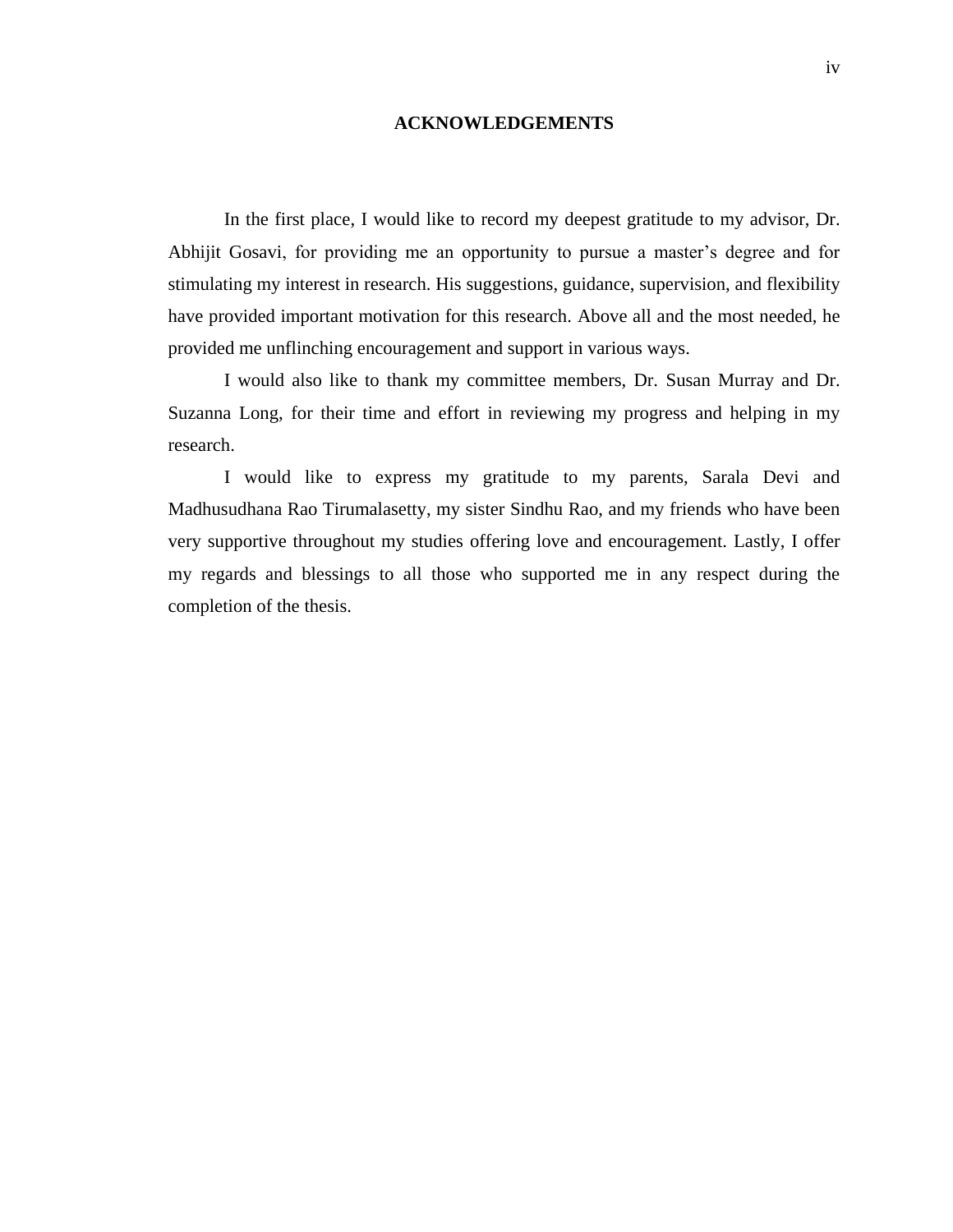# **SECTION** 1 INTRODUCTION 1  $32.$  NOTATION  $\qquad \qquad \qquad$  9

#### **TABLE OF CONTENTS**

Page

 $\mathbf{V}$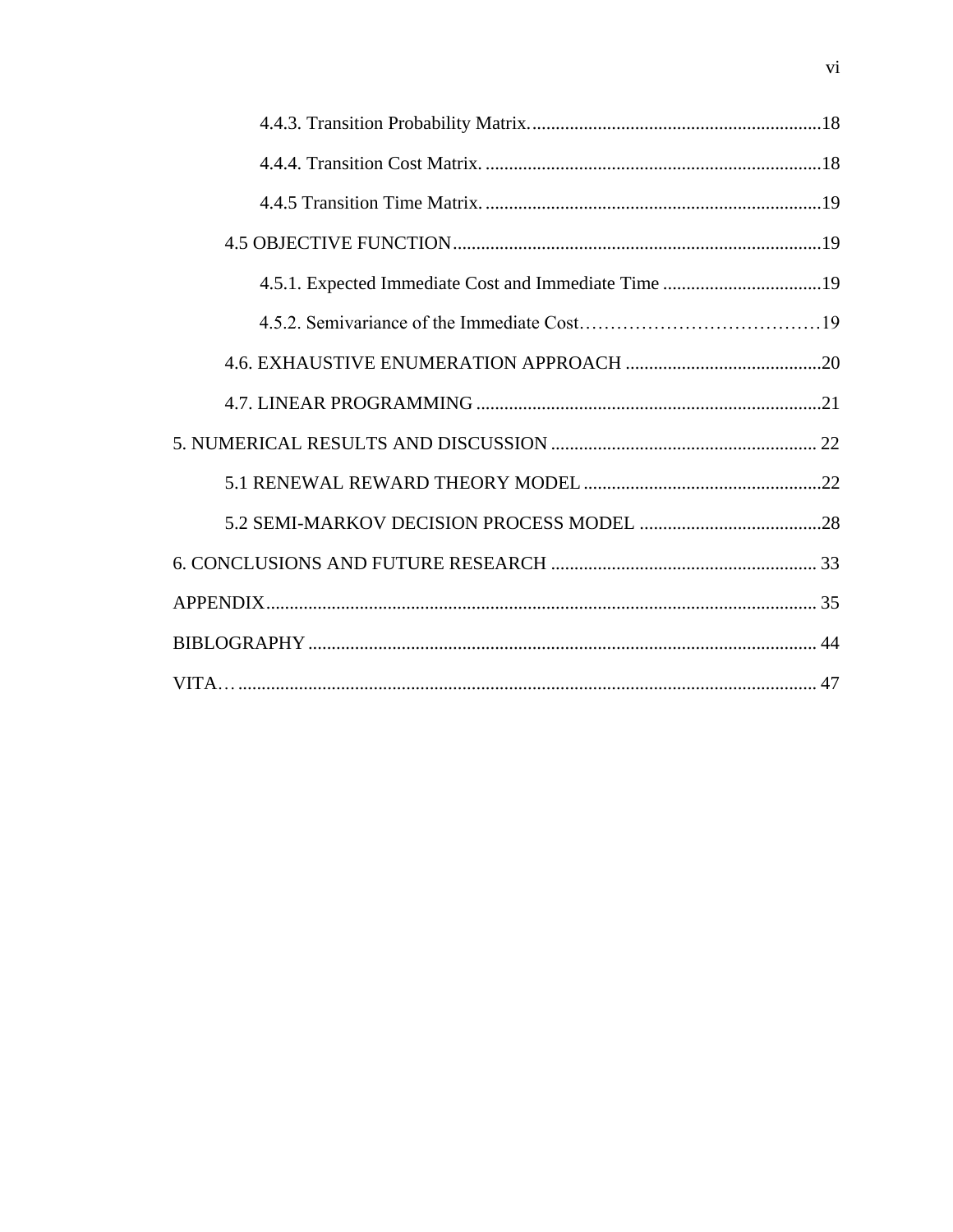# **LIST OF ILLUSTRATIONS**

<span id="page-8-0"></span>

| Figure                                                                                 | Page |
|----------------------------------------------------------------------------------------|------|
| 5.1 Comparison of risk-sensitive (Svar and Varl, Var2) and the risk-neutral            |      |
| 5.2 Plot of RS semivariance objective function of case 1, for RRT model. 26            |      |
| 5.3 RRT model displaying the improvement of the objective function, with               |      |
| 5.4 A plot of comparing the objective functions of Svar, Var and RN criteria for case1 |      |
| 5.5 Plot of improvement in the objective function of the Svar criterion of case 1 for  |      |
| 5.6 Bar graph showing all optimized policies of all input data for SMDP model          |      |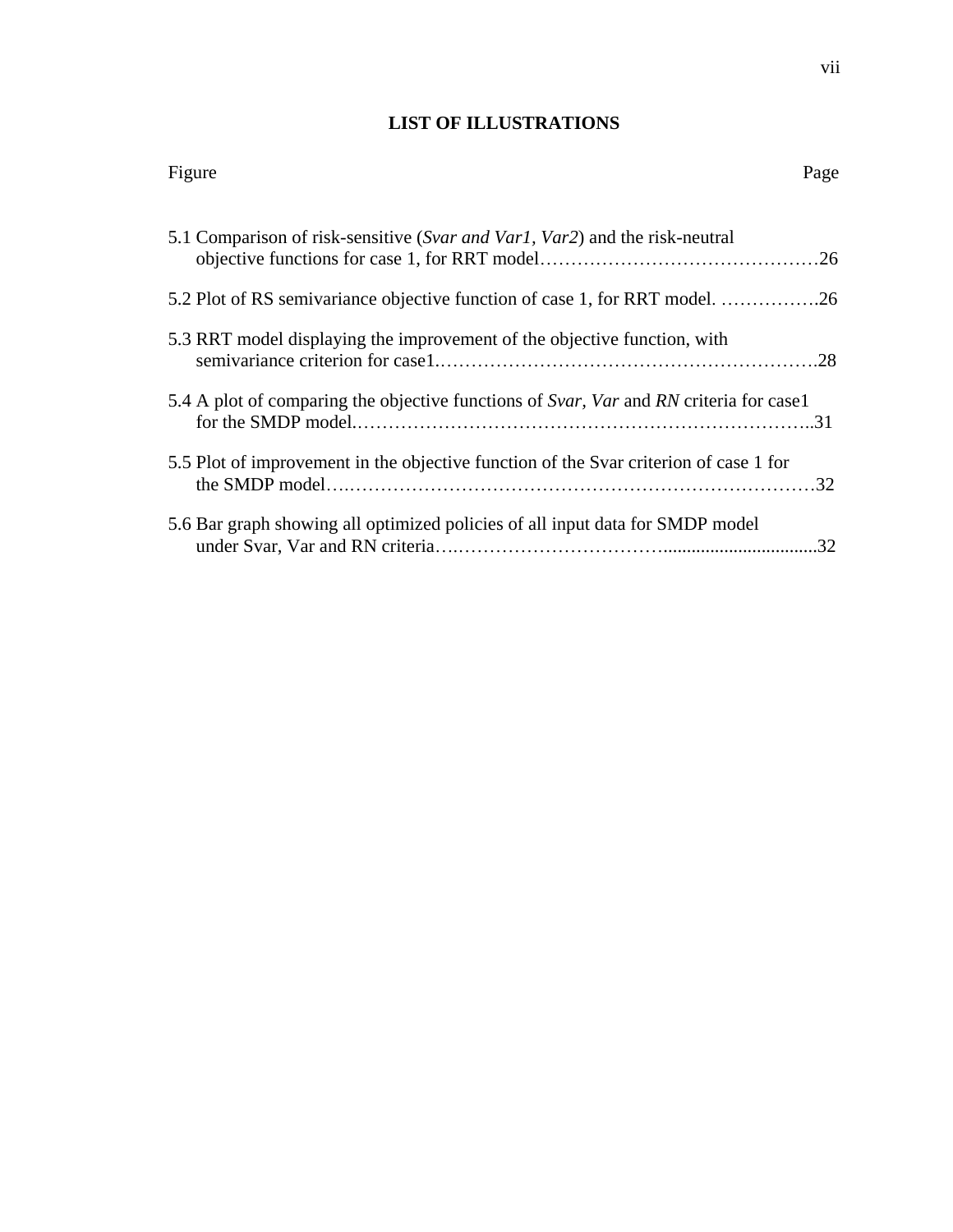# **LIST OF TABLES**

<span id="page-9-0"></span>

| Table                                                                                                                                                        | Page |
|--------------------------------------------------------------------------------------------------------------------------------------------------------------|------|
| 5.1 Input parameters for experiments with the risk-sensitive RRT model. 24                                                                                   |      |
| 5.2 Optimal times (in hours) of maintenance for various criterions in RRT mode25                                                                             |      |
| 5.3 Objective functions when using the semivariance, risk-neutral and the variance 1                                                                         |      |
| 5.4 Optimal times (in hours) and objective functions of variance 1 and                                                                                       | .27  |
|                                                                                                                                                              |      |
|                                                                                                                                                              |      |
| 5.7 Optimized policy for Svar, Var, and RN criteria for the SMDP model using<br>linear programming for Svar and RN and exhaustive enumeration for variance30 |      |
| 5.8 Optimized objective function of Svar, Var, and RN criterion for SMDP model30                                                                             |      |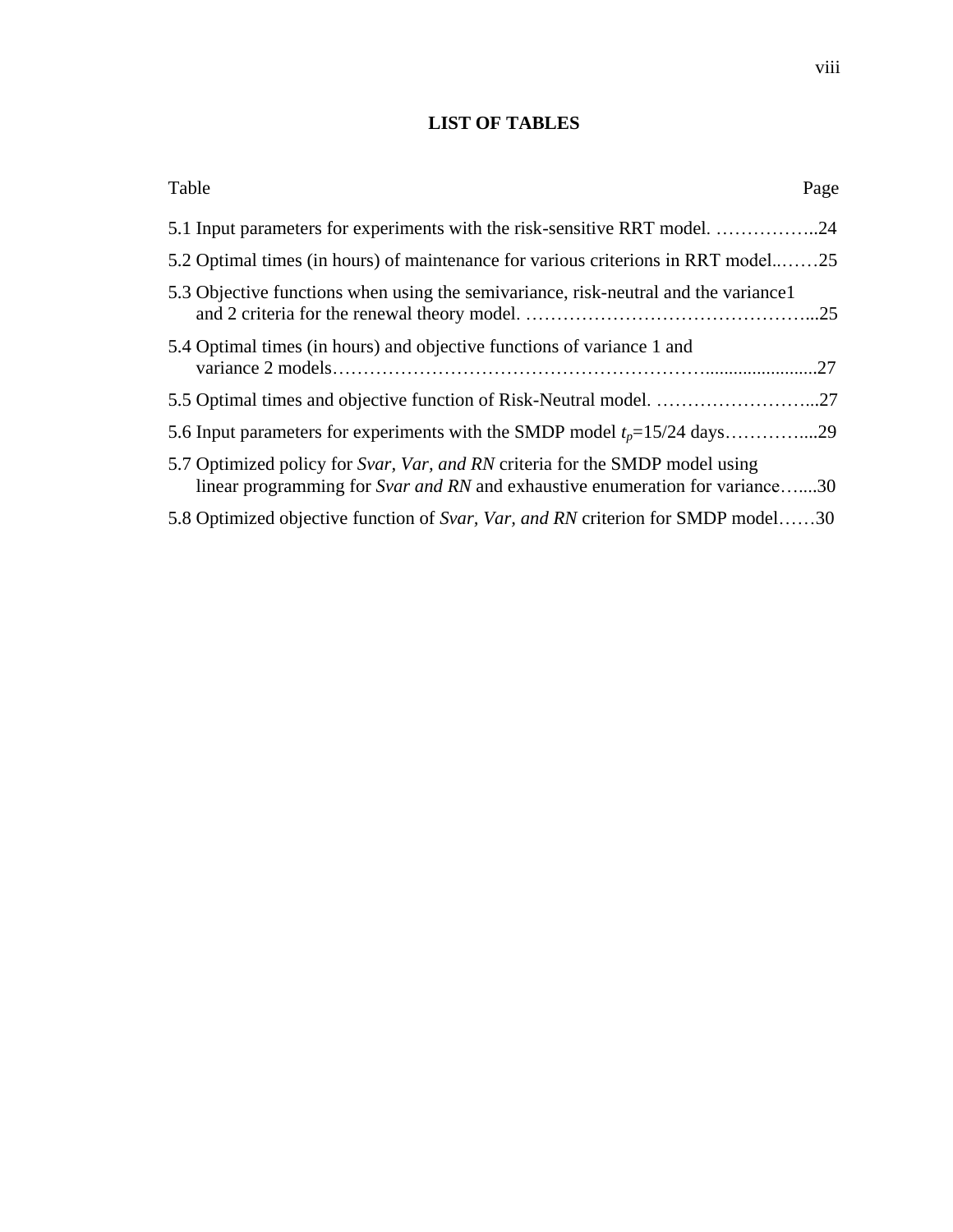# **NOMENCLATURE**

<span id="page-10-0"></span>

| Symbol     | Description                 |
|------------|-----------------------------|
| $\theta$ : | <b>Risk-aversion factor</b> |
| T:         | Time for maintenance        |
| $\tau$ :   | Target cost.                |
|            |                             |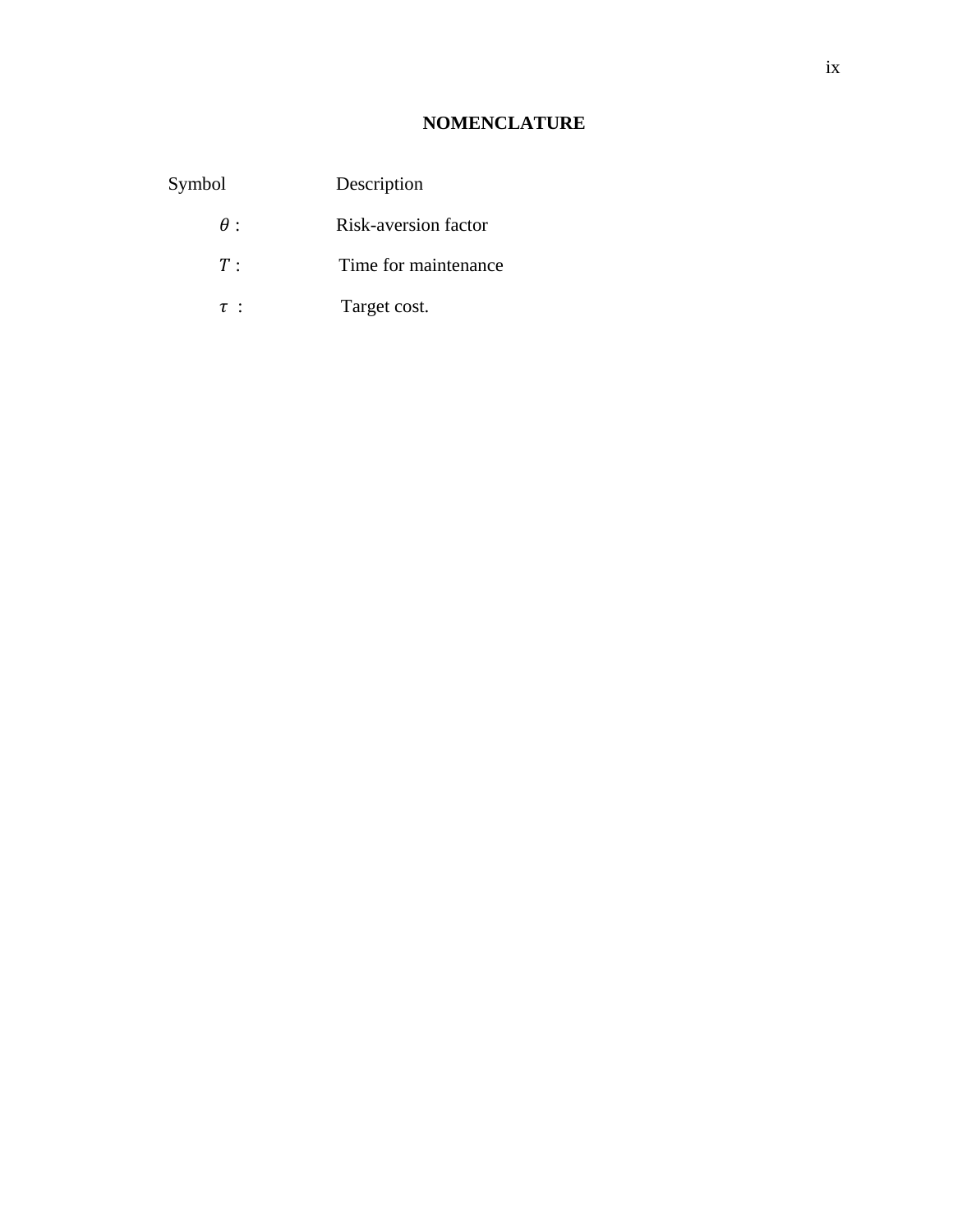#### **1. INTRODUCTION**

<span id="page-11-0"></span>Total productive maintenance (TPM) is a management program that has been widely practiced in industry. It is a well-defined and time-tested concept that maximizes overall equipment effectiveness and reduces machinery downtime (Wang, 2002). Its overall goal is to avoid waste in the production environment and produce quality goods which increase the customer satisfaction rate. In the past, management has been known to overlook preventive maintenance (PM) that can lead to frequent machine breakdowns which increase lead time and variability in the system. TPM uses a proactive system that monitors and corrects root causes and emphasizes the importance of maintenance as a necessary activity in managing a production system. The advantage of productive maintenance is that it optimizes the life cycle cost of a production system by minimizing unexpected machine breakdowns that result in production losses, delays in meeting customer demands, and high manufacturing costs.

An important tool of a TPM program is the underling statistical model, which helps determine the optimal schedule of machine maintenance (Askin and Goldberg, 2002). The objective of any PM program is to maximize the value of machines and other equipment to ensure the optimal functioning of a production system at the minimum cost to management. PM can reduce the need for unpredicted repairs when the failure rate is increasing (Das and Sarkar, 1999).

Traditional PM policies, such as age replacement and periodic replacement, have a critical drawback in that they only consider expected costs and overlook management risk due to variability in costs. In other words, with traditional PM policies the costs can become occasionally large. Such policies are called risk-neutral policies. Usually, the maintenance manager is provided with a budget. The risk associated with these policies can result in costs significantly exceeding the target maintenance budget. Additionally, risk-neutral PM policies lead to undesirable solutions with high variability in costs.

Maintenance cost variability is often significant due to the unexpected nature of failures. Effective and efficient supervision of maintenance costs can significantly reduce variability and expected costs. These important considerations have compelled managers to employ risk-penalized PM policies that consider both expected costs and variance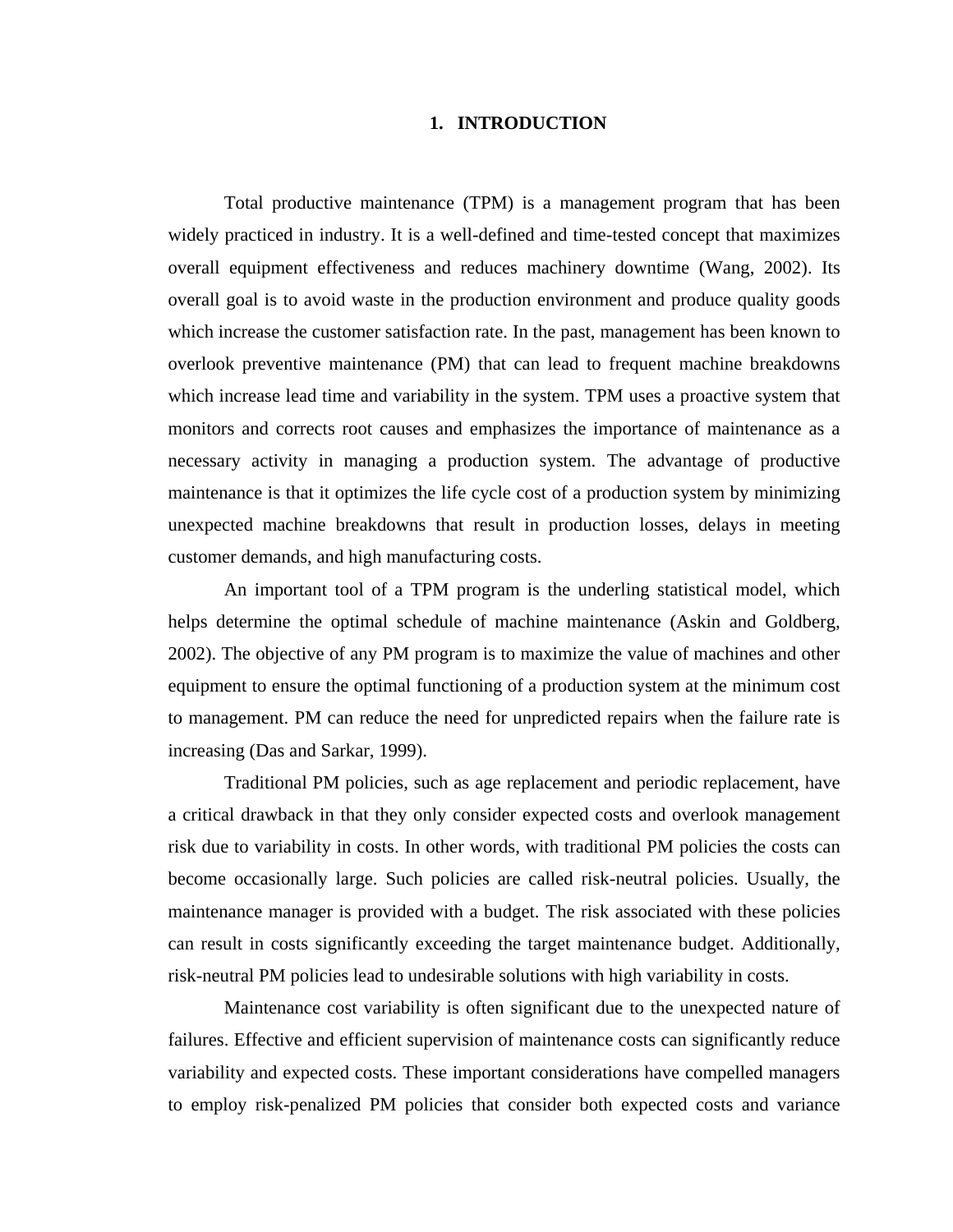(Chen and Jin, 2003; Gosavi, 2006; Shewade, 2006). Managers actually require a more sophisticated approach that quantifies risk and determines the optimal maintenance time. This work introduces a new approach that defines the long-run semivariance of costs to represent the management risk. An objective function that combines costs with risks (semivariance) to achieve an optimal cost-and-semivariance maintenance policy is used.

A well-known approach to deal with cost-variability risk emerged from the Nobel Prize winning work of Markowitz (1952) on portfolio analysis. His work considered both expected value and the variance of the cost to solve problems of portfolio management. Many PM problems can be formulated based on the stochastic models that underlie TPM programs; these models include renewal reward theory (Kao, 1997) and Markov decision processes (MDPs) (Bertsekas, 1995). Detailed surveys and analyses of cost-variability in MDPs can be found in White (1988), Filar et al., (1989), and Sobel (1985, 1994). Renewal theory identifies a cyclical phenomenon in a stochastic system and determines the expected total cost and expected total time incurred in a single cycle. According to renewal theory principles, the ratio of the expected total costs to the expected total time is equal to the average cost per unit time in the system. The theory of MDPs uses Markov chains to model the behavior of stochastic systems. A reward structure is then provided to the Markov chains in order to generate a performance metric, e.g., average cost. The semi-Markov decision process (SMDP) is a more general version of the MDP. In the SMDP model, the time spent in any transition of the Markov chain is not necessarily unity; and the time spent for each transition could be either a deterministic or a random variable. This research uses the renewal process and the SMDP to model the PM problem of interest here. These tools, i.e., renewal processes and SMDPs, provide the necessary mathematical framework to adequately capture the complex dynamics of the machine maintenance system of interest to us.

Computer programs to generate solutions are written in MATLAB software. MATLAB is a high-performance language developed by the Math Works for technical computing. It integrates computation, visualization, and programming in an easy-to-use environment where problems and solutions are expressed in familiar mathematical notation. Typical uses include math and computation, algorithm development, modeling, simulation, prototyping, data analysis, exploration, and visualization.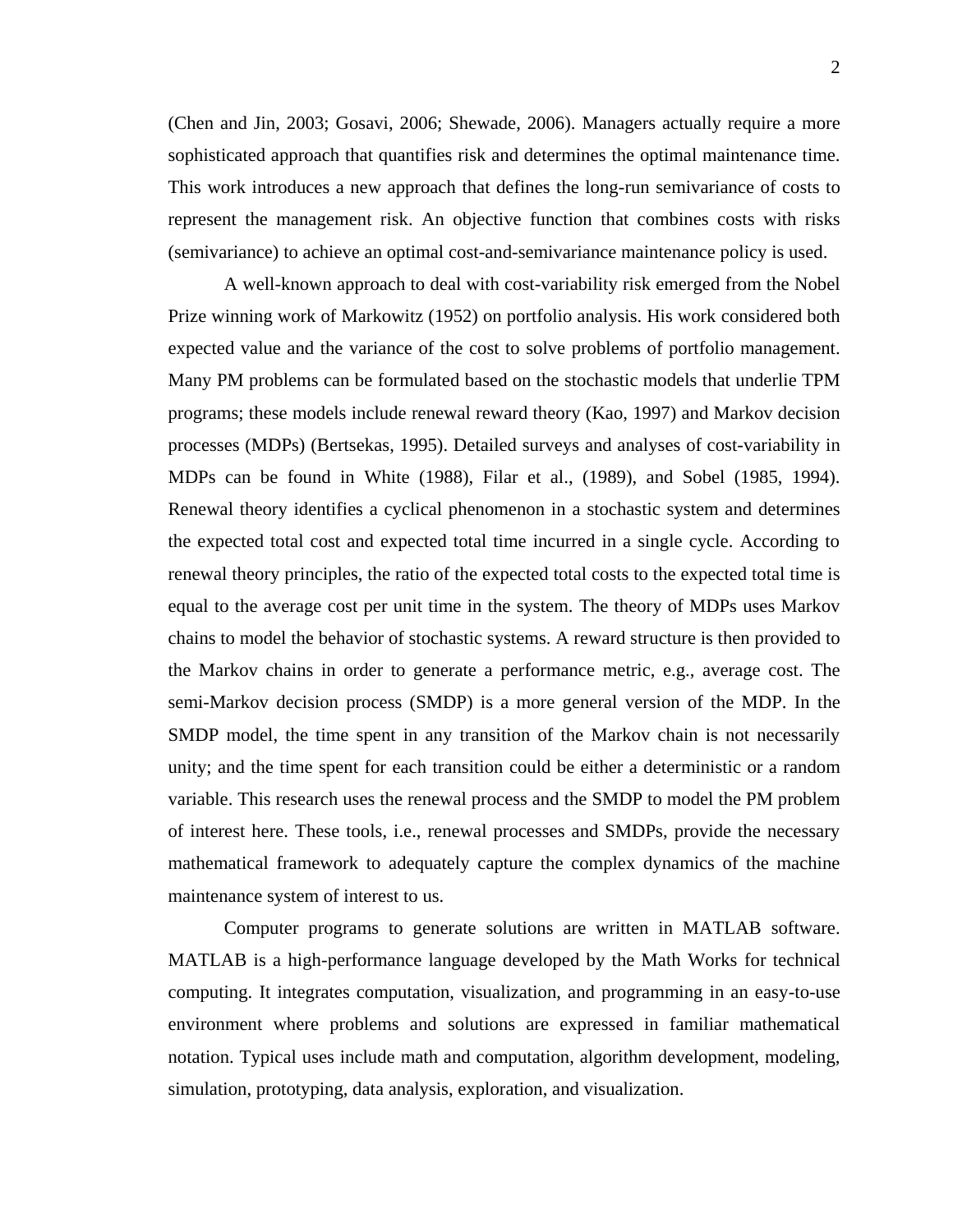The concept of semivariance is discussed here as a measure of risk and emphasize its applicability to risk-sensitive PM. As stated above, much of the research in risksensitive PM focuses on using variance of costs as a measure of management risk. However, the variance of cost is not always the best measure of risk. Its most significant limitation is that it fails to distinguish between upside and downside risk. Risk-sensitive PM policies that consider the variance as a measure of risk penalize instances of cost below the mean. However, realizations of cost below the mean are favorable to the decision maker and therefore must not be considered as risk. To overcome these drawbacks, semivariance can be used as a more suitable measure of risk.

The objective here is to determine the optimal time to perform PM on a production system using the semivariance criterion. A new risk-sensitive framework was developed to measure risk via the semivariance of cost per unit time. The semivariance of the cost earned in the  $n<sup>th</sup>$  instance of renewal process is defined as,

$$
S_{var}[R_n] = [(R_n - \tau \times L_n)]_+^2
$$

where  $R_n$  denotes the expected cost of a given policy in the  $n^{th}$  instance,  $\tau$  denotes the target PM cost established by a manager, and  $L_n$  denotes the length of the  $n^{th}$  instance. Clearly, semivariance considers deviations above the target  $\tau$ , to calculate variability, and therefore is a much more accurate measure of risk. The PM optimization problem calculates the optimal time for PM. Let *T* denote the age of the unit or system when PM is performed. The age *T* is the time elapsed since the last repair or preventive maintenance. The assumptions which we considered for our model are: First, the unit or equipment is as good as new when it is repaired or PM is performed. Second, when the machine is out of order, the unit is considered not to age.

Then our objective is to

Minimize 
$$
g(T) = \mu_C + \theta \sigma_{Svar}^2
$$
 with  $\theta > 0$ ,

where  $\mu_c$  and  $\sigma_{Svar}^2$  denote the long-run mean cost per unit time and the long-run semivariance of the cost per unit time respectively, and  $\theta$  is the risk-aversion factor. Usually,  $\theta$  assumes small values, e.g., 0.1. The value of  $\theta$  depends on how risk-averse the manager is.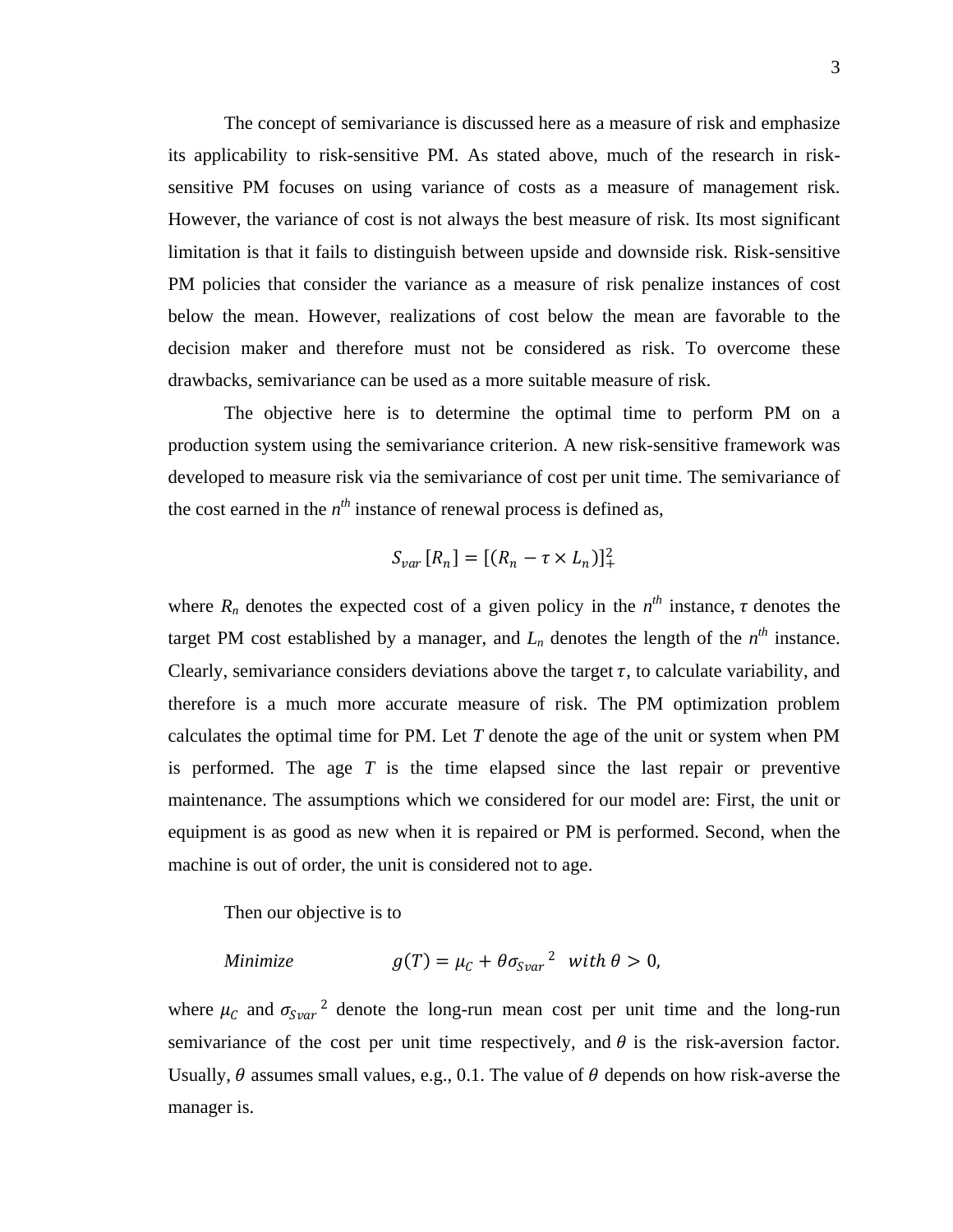The advantages of using the above in optimization are as follows. First, the above model captures cost and risk in one metric. Secondly, it leads one to solutions in which the cost is sacrificed to a certain degree in order to accommodate a lower value for the risk.

This research incorporates the semivariance metric into PM models that employ both renewal theory and Markov chains. Renewal theory is used for PM of smaller units, e.g., pumps, generators, fork-lift trucks, whereas the Markov-chain model is used to formulate PM policies for larger units, such as production lines. As applied here, the Markov-chain model uses an SMDP and determines a solution by implementing a mathematical program using software like CPLEX or MATLAB.

The remainder of the thesis is organized as follows. Section 2 provides a brief overview of the literature on various preventive maintenance approaches. Section 3 explains the renewal theory model and its underlying framework. Section 4 discusses in detail the SMDP model. Section 5 presents the numerical results of a preventive maintenance problem based on the renewal theory and semi-Markov models. Section 6 offers some conclusions and future research.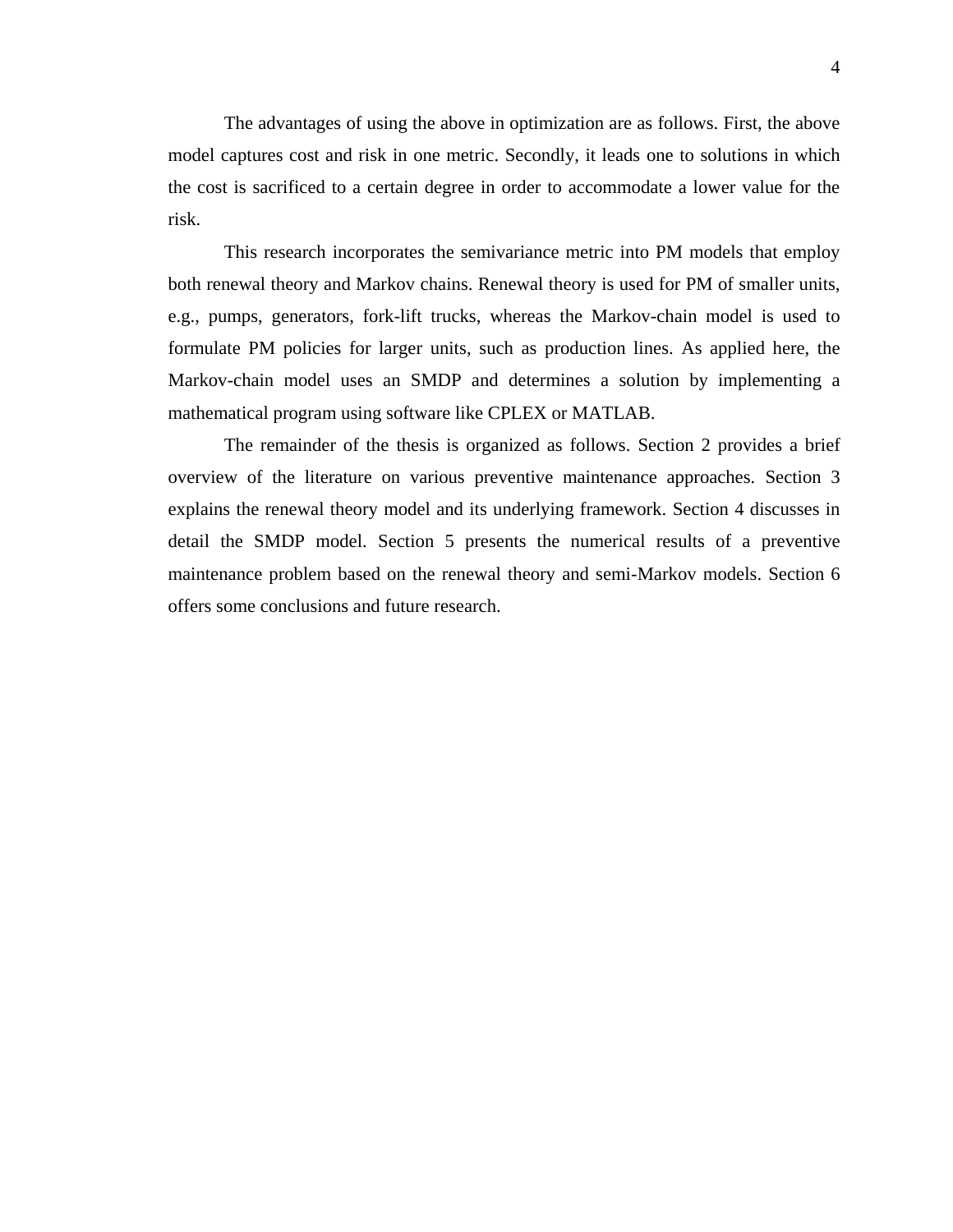#### **2. LITERATURE REVIEW**

<span id="page-15-0"></span>This research focused on implementing renewal processes and Markov chains in a semivariance-penalized PM problem. Ross (1997) provides an introduction to the application of renewal reward theory and Markov chains in stochastic processes. Most of the work published on this topic evaluates PM policies based on the expected cost criteria. Barlow and Proschan (1965) have done some of the seminal work in this area. In the 1960s and 1970s, traditional PM policies similar to the Barlow and Proschan model were developed by many researchers like Fox (1966), Glasser (1967), Nakagawa and Osaki (1974). These traditional PM policies for a production system, such as age replacement and periodic replacement, focused only on minimizing the expected cost without considering management risk.

The renewal process and the Markov decision processes are frequently used as the underlying stochastic models in a TPM program. The ultimate goal of implementing TPM in production systems is to reduce unexpected machine breakdowns and optimize productivity. TPM establishes a PM system for the entire life span of the equipment. Pomorski (2004) provides a comprehensive review of TPM concepts. Although TPM is historically equipment-focused, its effective implementation needs a continuous improvement methodology for increasing overall manufacturing productivity. PM is regularly performed at specific intervals on devices that are operated continuously to reduce or eliminate deterioration (Endrenyi and Anders, 2004). PM is worthwhile when the cost incurred by an equipment failure is greater than the cost of maintenance.

Generally, there are two types of PM schemes, condition-based and time-based (Billinton and Allan, 1996). In condition-based PM, the action taken after each inspection is dependent on the state of the system. In time-based PM, however, PM is carried out at predetermined intervals (Chen and Trivedi, 2004). Numerous maintenance and replacement models have been developed in the past several decades. However, each model falls into some category of maintenance policies, such as age replacement, repair cost limit, failure limit, reference time, and so on. Wang (2002) presents a survey of these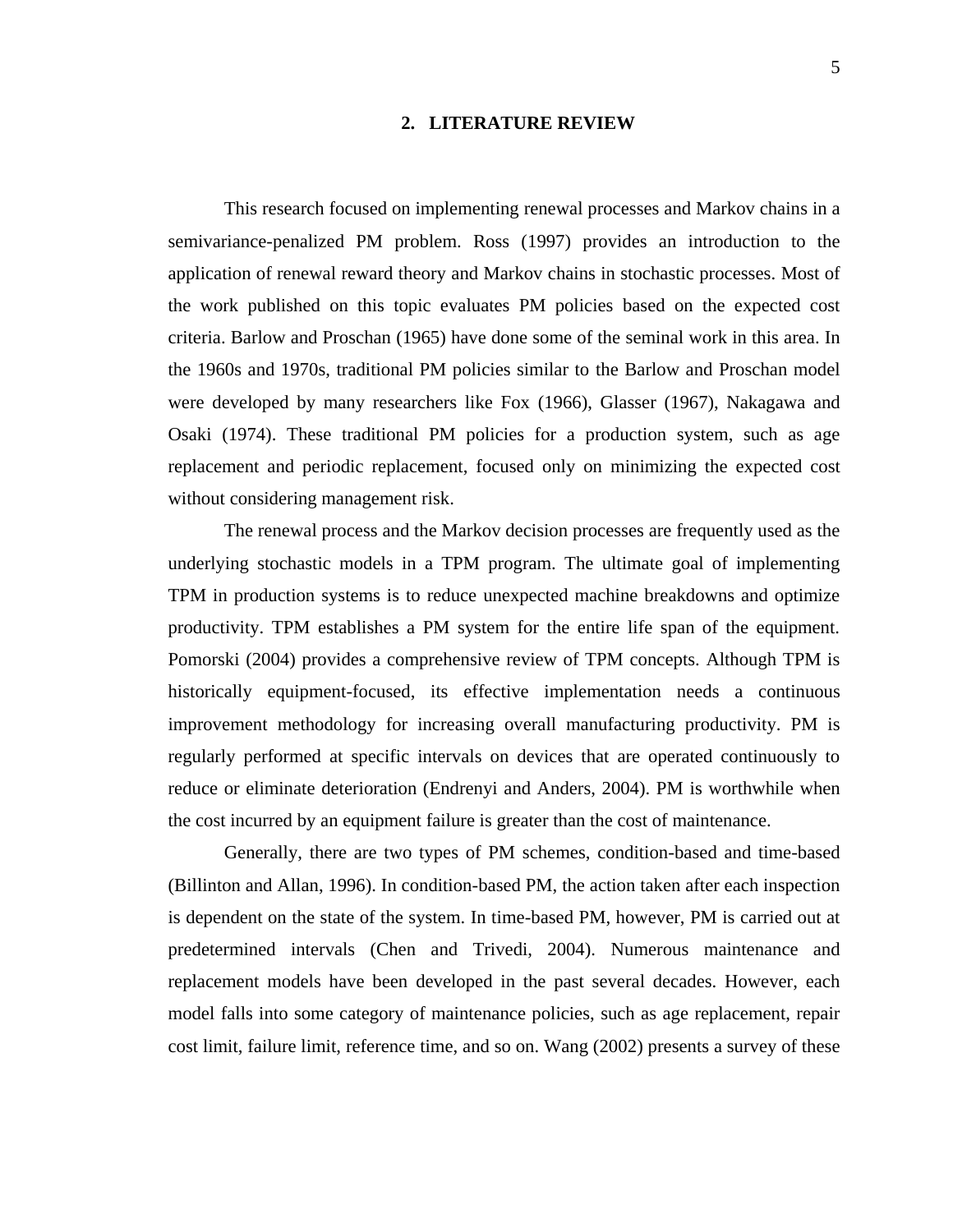maintenance policies for both single-unit and multi-unit systems. Each kind of policy has distinct characteristics, advantages, and disadvantages.

The growing importance of maintenance has generated an increasing interest in the development and implementation of optimal maintenance strategies for improving system reliability. Wang (2002) developed a classification scheme for maintenance models so that a decision maker can recognize the model that best fits a specific problem. If PM policies are not designed properly, frequent machine breakdowns occur, causing losses that can exceed millions of dollars annually. These unexpected breakdowns make it difficult to transition from make-to-stock to make-to-order (Suri, 1998), thereby making the system inflexible. They also increase inventory-holding costs by requiring the storage of safety stocks (Askin and Goldberg, 2002).

Das and Sarkar (1999) address the problem of optimal PM in a productioninventory system. This work models the PM problem as a semi-regenerative process and uses the expected cost benefit as the system performance measure. They developed a PM model for a production-inventory system using information on system conditions and continuous probability distributions for the machine failure process. They considered a model similar to that of Srinivasan and Lee (1996) in which the decision to perform PM depends on the inventory level and the number of items produced since the last repair or maintenance. Both Srinivasan and Lee (1996) and Das and Sarkar (1999) considered a single operating state production facility. In such a facility, the production rate does not change with equipment use, and repair costs are independent of the age of a facility. The machine replacement problem has been widely studied, and it is an important topic in operations research (Gertsbakh, 2000).

Markowitz's (1952) portfolio analysis is the best known approach for dealing with cost-variability risk. His framework uses both expected cost and variance of cost to characterize the system rewards and variability. Some recent research results on riskpenalized MDPs are presented by Filar et al., (1984) and Sobel (1985, 1994), in which some of Markowitz's principles are applied in the MDP context. A review of the literature indicates that MDPs are now used for variability-sensitive or risk-sensitive decision making (White, 1988).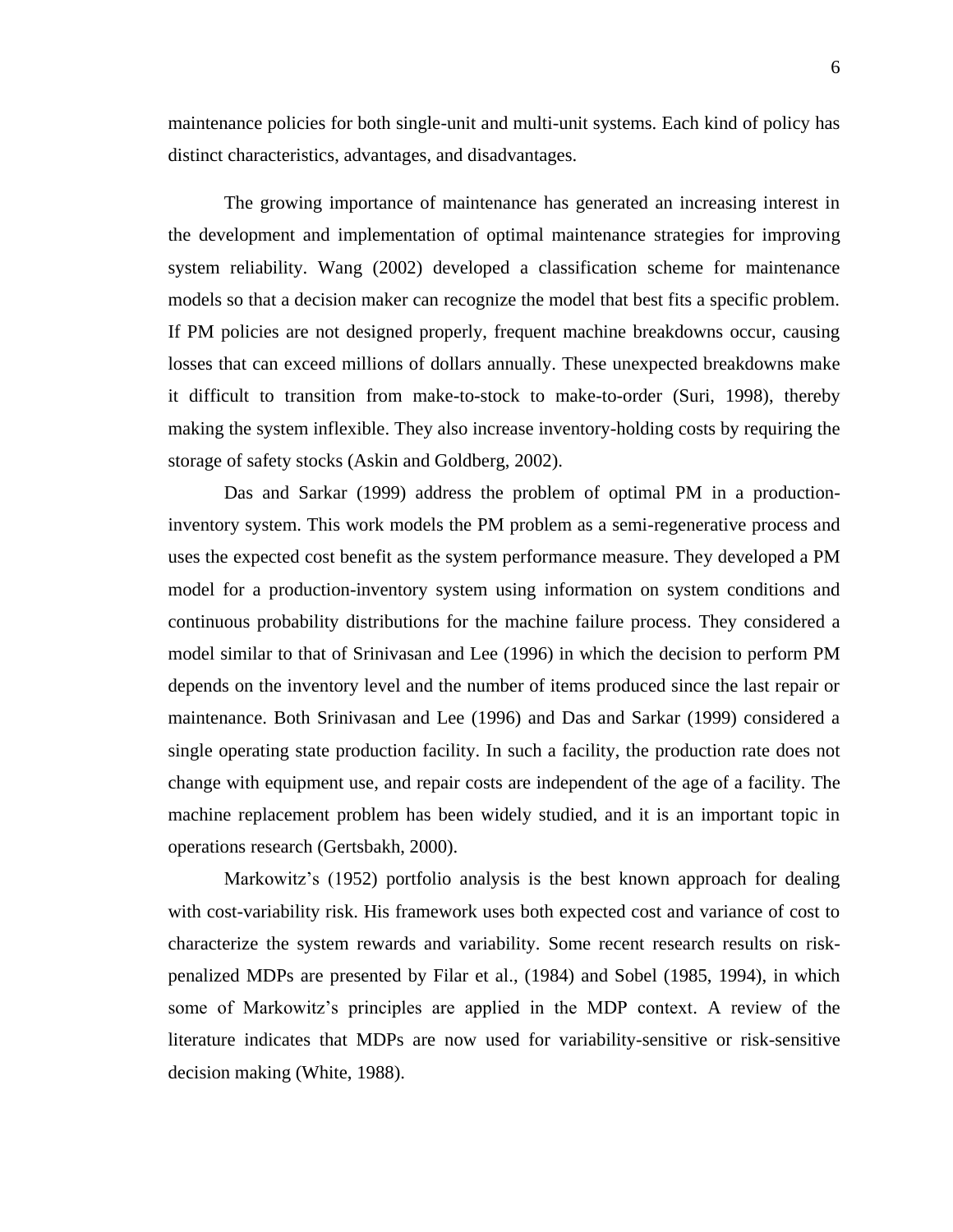In the real world, risk occurs due to cost variability. PM policies that neglect risk result in inappropriate maintenance budget allocations and financial crises. Risk-sensitive managers have used variance per unit time as a measure of risk in strategic decision making (Ruefli, et al., 1999). Chen and Jin (2003) for the first time proposed a method for formulating PM policies that considered the effects of both expected cost and cost variability. They modeled maintenance management risk using a long-run variance of the cost in the renewal process. They developed optimal cost-variability-sensitive maintenance policies by altering the objective function. The Chen and Jin model significantly reduced the maintenance management risk with only a small increase in the expected cost. Gosavi (2006) proposed an alternate approach to measure the long-run variance. His approach is based on MDPs and for renewal processes in which the cycle time is not necessarily one. Shewade (2006) develops an MDP model for semivariance, but his renewal reward model for semivariance does not take time into consideration.

Quirk and Saposnik (1962) offer a theoretical analysis of semivariance. Bawa (1975) defines a family of risk measures called *lower partial moments*, which further modify target semivariance. Porter (1974) provided an early analysis similar to that of Bawa. Nawrocki (1999) presents a brief history of downside risk measures and semivariance concepts and applications. To date, semivariance has not been used as a measure of risk in PM policies.

MDPs and SMDPs can be solved via classical dynamic programming (DP) methods (Tijms, 2003). Two well-known approaches in DP are policy iteration and value iteration (Bertsekas, 1995). The policy iteration technique uses an iterative approach to solve a linear system of equations developed by Bellman (1954), whereas the value iteration approach uses Bellman transformation to compute an optimal value function iteratively. DP methods require exact computation and storage of transition probability matrices. This research uses the linear programming technique to solve SMDPs.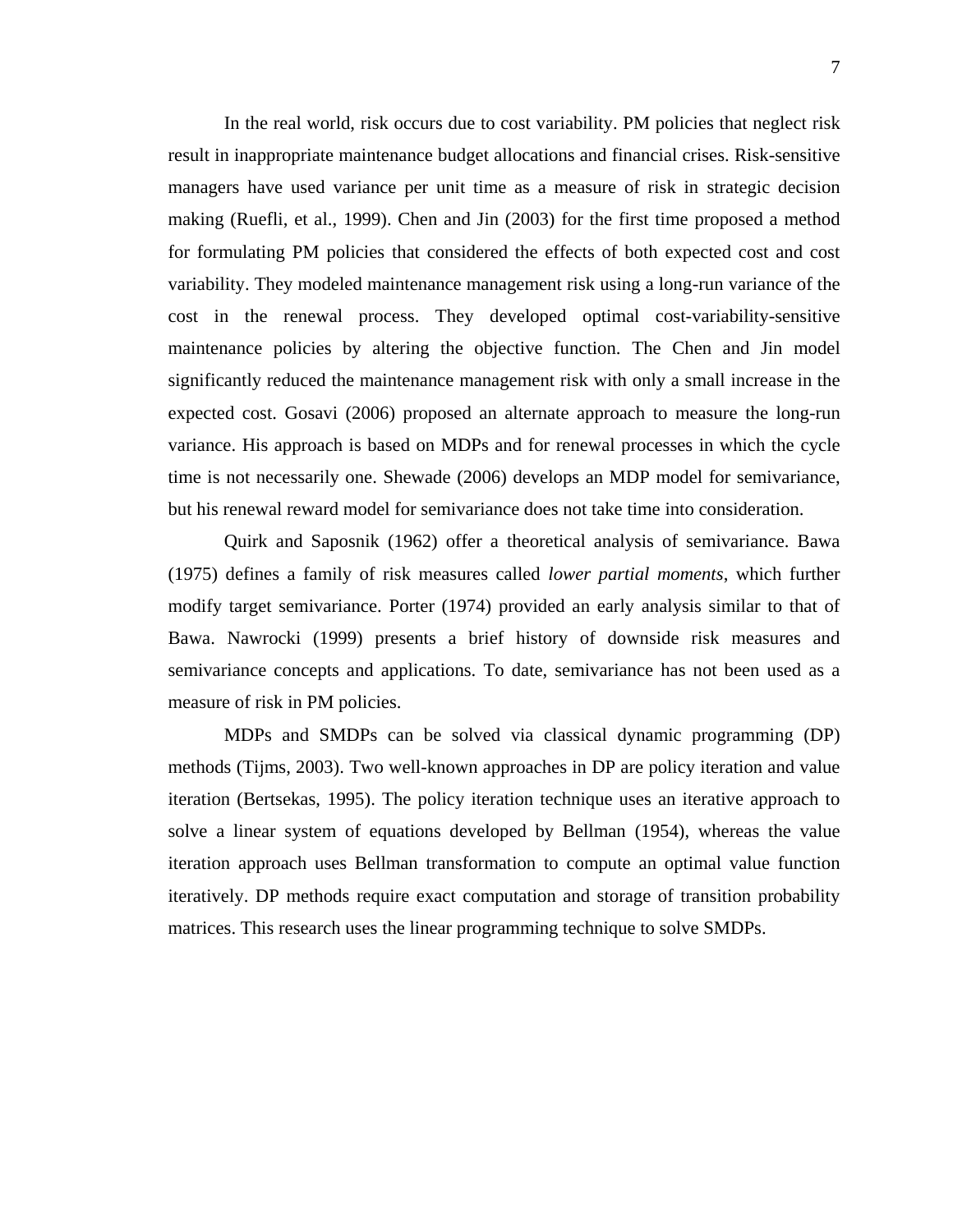#### **3. A RENEWAL THEORY MODEL**

#### <span id="page-18-1"></span><span id="page-18-0"></span>**3.1. INTRODUCTION**

Renewal theory is an important paradigm that has been used successfully in reliability applications and very frequently in TPM programs. The model known as agereplacement is also based on renewal theory and has strong mathematical roots, providing robust heuristics. The present work uses renewal theory to formulate a problem to determine the optimal replacement time for a machine or unit. The renewal process assumes that the life cycle is complete when the unit either fails or requires maintenance. The renewal reward theorem (RRT) is a classical result that provides an expression for the expected reward or cost per unit time in a renewal process. Renewal-reward processes are very useful for computation of important performance measures, such as long-run costs and reward rates. Chen and Jin (2003) extended the concept to determine the variance in the rewards of the renewal process. This section models the PM problem as a renewal reward process, and the results can be used to calculate the long-run semivariance of the cost per unit time.

This approach addresses the need of managers in local industry for a means to measure risk, and it is particularly helpful to senior management. The unit of risk it uses is *dollar<sup>2</sup> /hour* or *Euro<sup>2</sup> /hour.* In the real world, many strategic managers use variance to measure risk (Ruefli et al., 1999); this research shows that semivariance is also a useful approach to determine risk. This thesis demonstrates how renewal theory can be applied in modeling the risk-penalized machine replacement problem. The model assumes that the unit or machine is as good as new after repair or maintenance; that is, its age is zero after each repair or maintenance. The machine ages only when it is in operation. The following section discusses the notation and basic definitions involved in the renewal process. A recursive computational procedure is presented which can be used to obtain the optimal replacement policy and the expected average cost.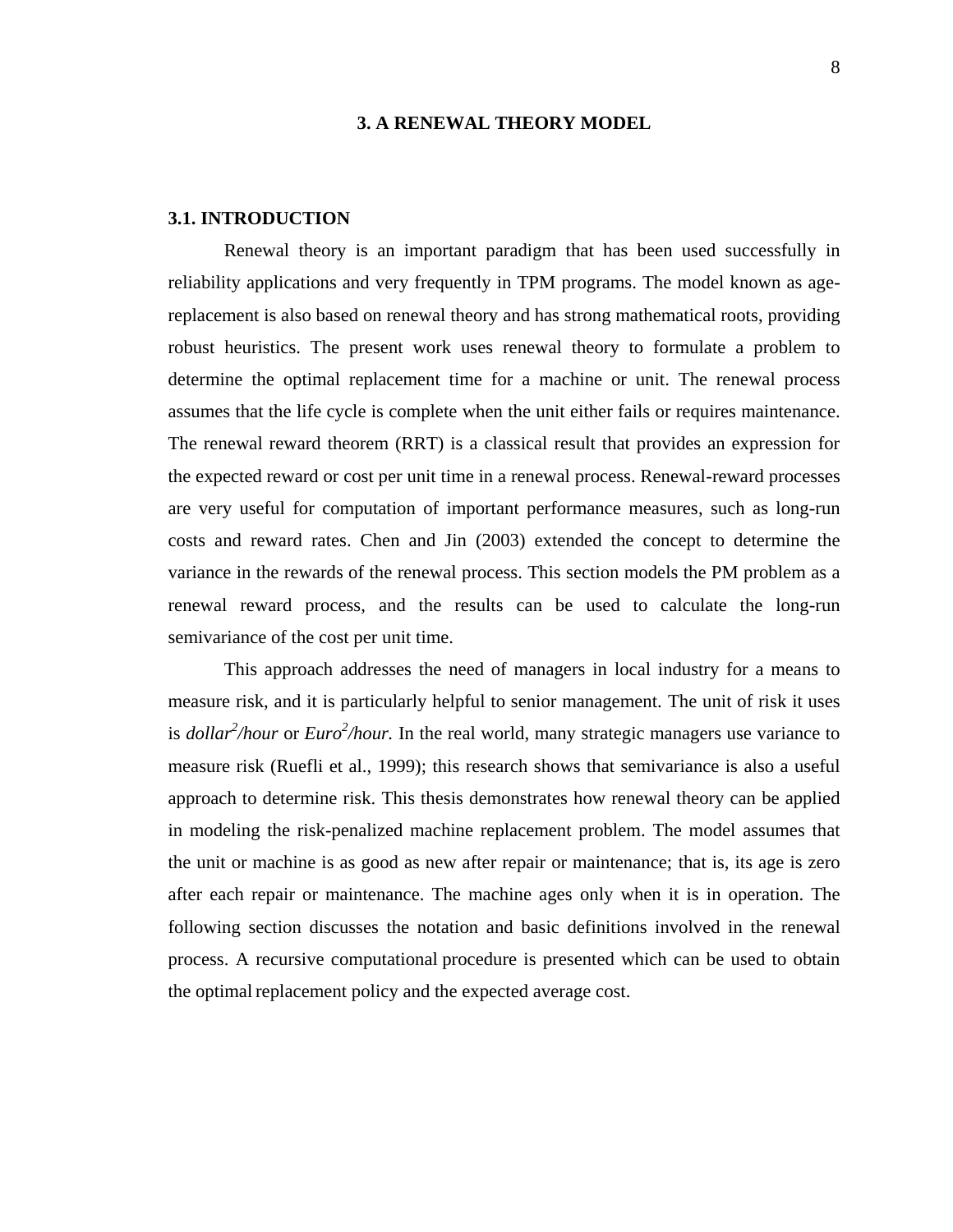#### <span id="page-19-0"></span>**3.2. NOTATION**

This section uses the following variables:

- $X:$  Random variable denoting the time between system failures
- $T:$  The age of the unit at which PM is performed
- $F(·):$  The cumulative distribution function of *X*
- $f(\cdot)$ : The probability density function of X
- $\mathcal{C}_r$ : The expected cost of one repair
- $C_m$ : The expected cost of one PM activity
- $t_r$ : The expected time of one repair
- $t_m$ : The expected time of one PM activity

#### <span id="page-19-1"></span>**3.3. DEFINITIONS**

<span id="page-19-2"></span>**3.3.1. Renewal Reward Process.** Consider a counting process,  $\{N(t), t \ge 0\}$ , and let  $L_n$  denote the time between the  $(n-1)$ <sup>th</sup> and the *n*th event in this process with  $n \geq 1$ . A counting process is a stochastic process if  $N(t)$  represents the total number of events that have occurred in [0, t]. This process must satisfy two conditions i.e.  $\{N(t) \geq \}$ **0**} and  $\{N(t)\}\$ is an integer for all *t*. If  $\{L_1, L_2, \ldots\}$  denotes a sequence of non-negative random variables that are independent and identically distributed, then the counting process is called a *renewal process*. When an event is triggered, a renewal is said to have taken place. In the context of the PM problem, every failure or maintenance of the system constitutes a renewal. The time between the successive failures or PM activities represents a sequence of non-negative random variables, which for a given system can be assumed to be independent and identically distributed. When a reward is associated with each renewal event, the above counting process is known as a *renewal reward process*. The reward could be the net revenues associated with the event.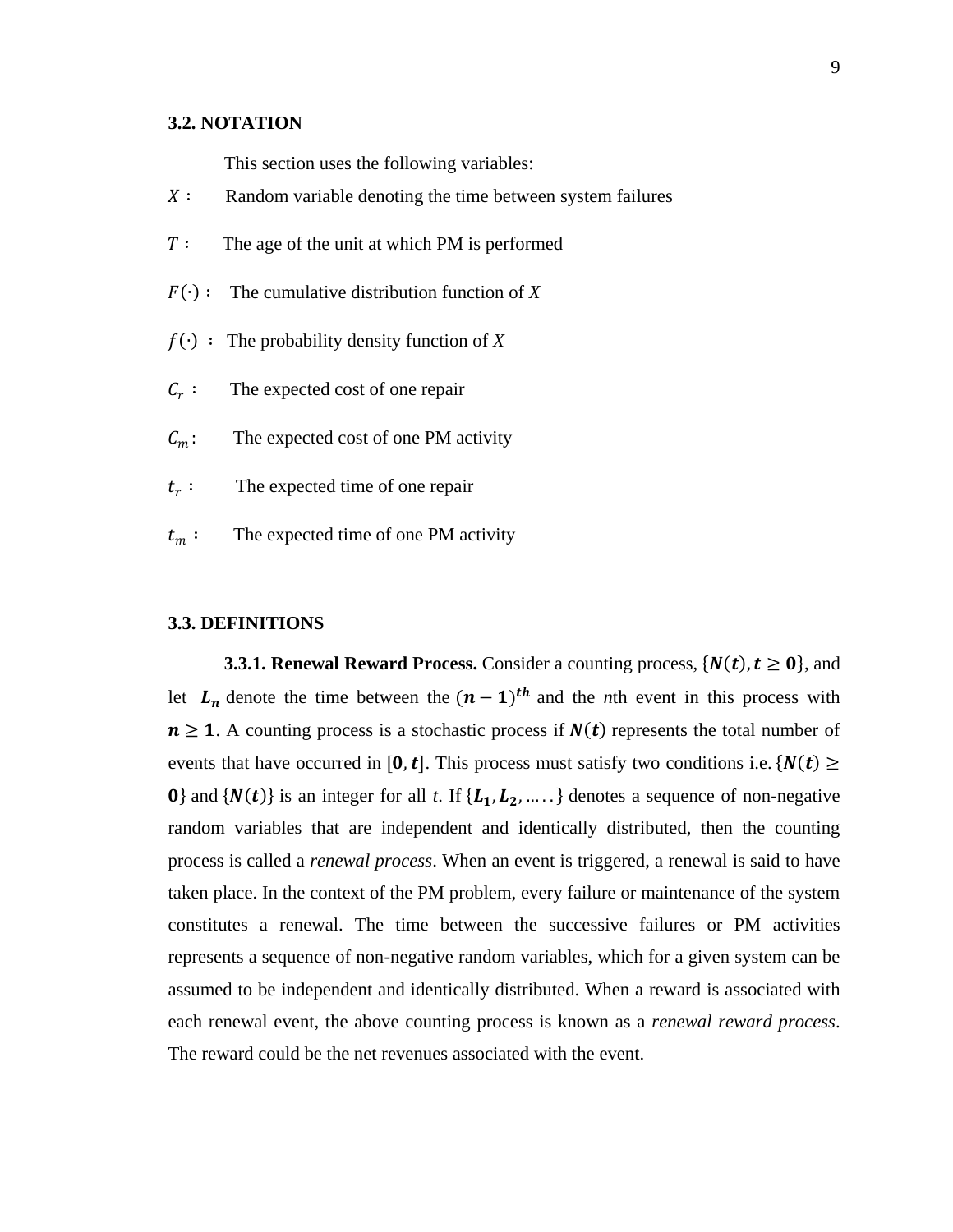<span id="page-20-0"></span>**3.3.2. Expected Reward.** Let  $R_n$  be the reward earned at the time of the *n*th renewal process. The total reward  $R(t)$  earned by time t can then be expressed as:

$$
R(t) = \sum_{n=1}^{N(t)} R_n \tag{3.1}
$$

This above expression calculates the sum of the individual rewards earned by time *t*. The total reward squared earned by time t can be represented as:

$$
R^{2}(t) = \sum_{n=1}^{N(t)} (R_{n})^{2} . \qquad (3.2)
$$

This expression denotes the sum of the square of the individual rewards earned by time *t*. Further, let us consider  $E[R] = E[R_n]$ ,  $E[R^2] = E[(R_n)^2]$  and  $E[L] = E[L_n]$ where *E* denotes the expectation operator. The elementary renewal theorem as stated and proved by Ross (1997) and which defines the rate of the renewal process is given as:

**Theorem 3.3.2.1.** The elementary reward theorem *with probability* 1,

$$
\lim_{t \to \infty} \frac{N(t)}{t} = \frac{1}{E[L]} \tag{3.3}
$$

The renewal reward theorem (see e.g., Ross, 1997, Proposition 7.3, p. 417) for the expected reward per unit time is shown below.

**Theorem 3.3.2.2.** *If*  $E[R] < \infty$ ,  $E[L] < \infty$ , then with probability 1,

$$
\mu_{\mathcal{R}} = \lim_{t \to \infty} \frac{R(t)}{t} = \frac{E[R]}{E[L]} \quad . \tag{3.4}
$$

The above expression states that the long-run expected reward per unit time is equal to the expected reward earned in a renewal cycle divided by the expected length of the renewal cycle. Hence if *C* denotes the cost in one cycle, then

$$
\mu_{\rm C} = \frac{E[C]}{E[L]} \tag{3.5}
$$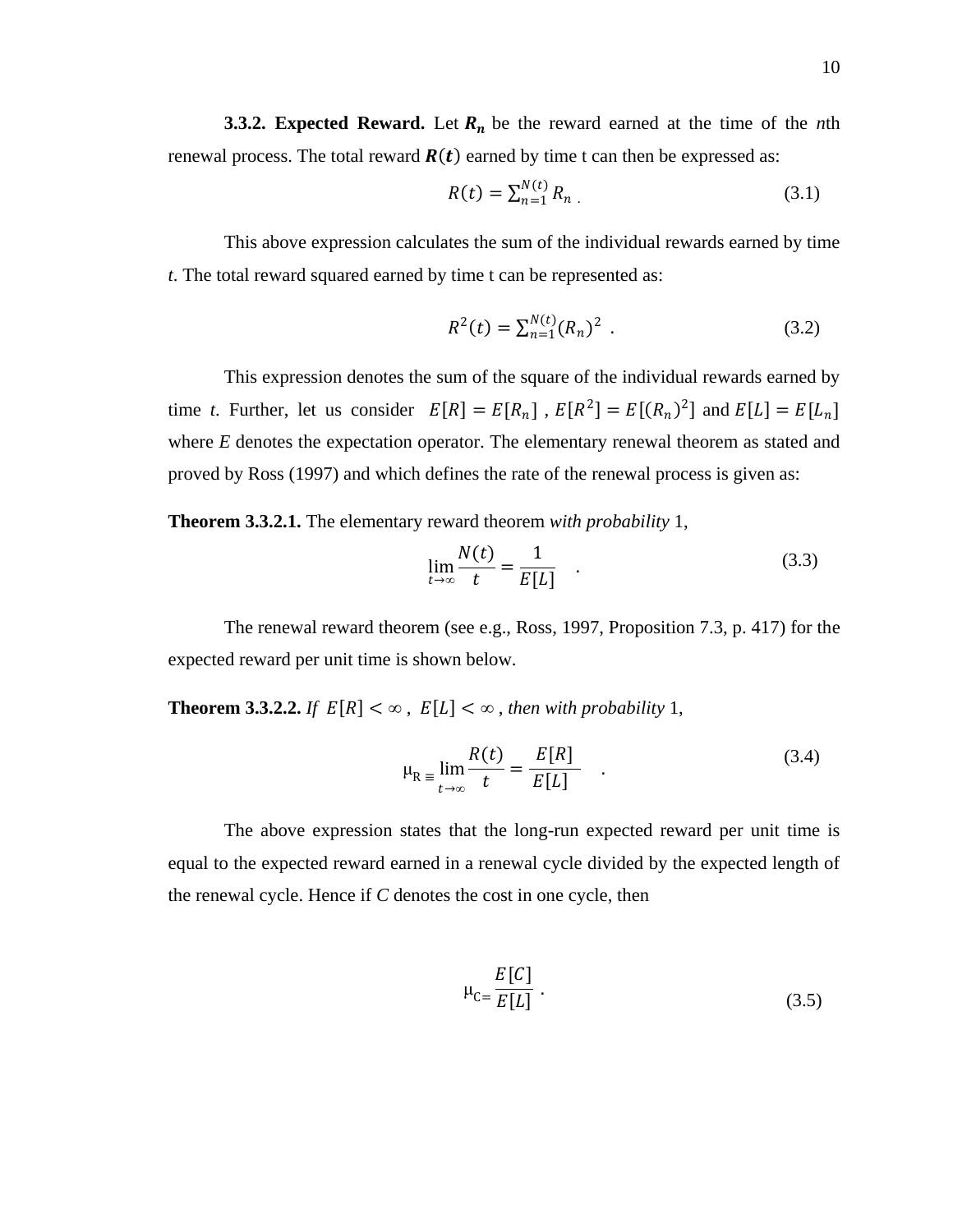<span id="page-21-0"></span>**3.3.3 Long-run Variance.** The following definition for the long-run variance, which measures a time average of the total variance in infinite renewals, was first presented by Gosavi, (2006).

**Theorem 3.3.3.1.** Variance 1 model (Gosavi, 2006)

*If*  $E[R] < \infty$ ,  $E[L] < \infty$ ,  $E[(R)^2] < \infty$ , then with probability 1,

$$
\sigma^2 = \lim_{t \to \infty} \frac{V(t)}{t} = \frac{E[(R)^2] - (E[R])^2}{E[L]} , \qquad (3.6)
$$

where  $V(t) = \sum_{n=1}^{N(t)} (R_n - E[R])^2$  and  $\sigma^2$  represents the sum of the squared deviations of the renewal cycle from their means divided by the total duration of the cycle over the infinite number of renewals.

**Theorem 3.3.3.2.** Variance 2 model (Gosavi, 2008)

*If*  $E[R] < \infty$ ,  $E[L] < \infty$ ,  $E[(R)^2] < \infty$ , then with probability 1,

$$
\sigma^2 = \frac{E[R]}{E[L]} - 2 \times \rho \times E[L] + \rho^2 \times \frac{E[L^2]}{E[L]}, \qquad (3.7)
$$

where

$$
\rho = \frac{E[R]}{E[L]} \tag{3.8}
$$

<span id="page-21-1"></span>**3.3.4 Long-run Semivariance.** This section now proposes a result for the longrun semivariance and explains the proof in detail. The target rate  $\tau$  is used to measure the average semivariance over an infinite number of renewal cycles.

**Theorem 3.3.4.1.** *If*  $E[L] < \infty$  *and*  $\tau$  *is the target reward(cost) per renewal cycle, then with probability 1, the mean long-run semivariance of the rewards of the renewal cycle will be:*

$$
\rho_T = \frac{S_{var}[R,L]}{E[L]} = \frac{E[S_{var}(R,L)]}{E[L]},
$$
\n(3.9)

where,  $E[S_{var}(R,L)]$  is the expected semivariance in one renewal cycle.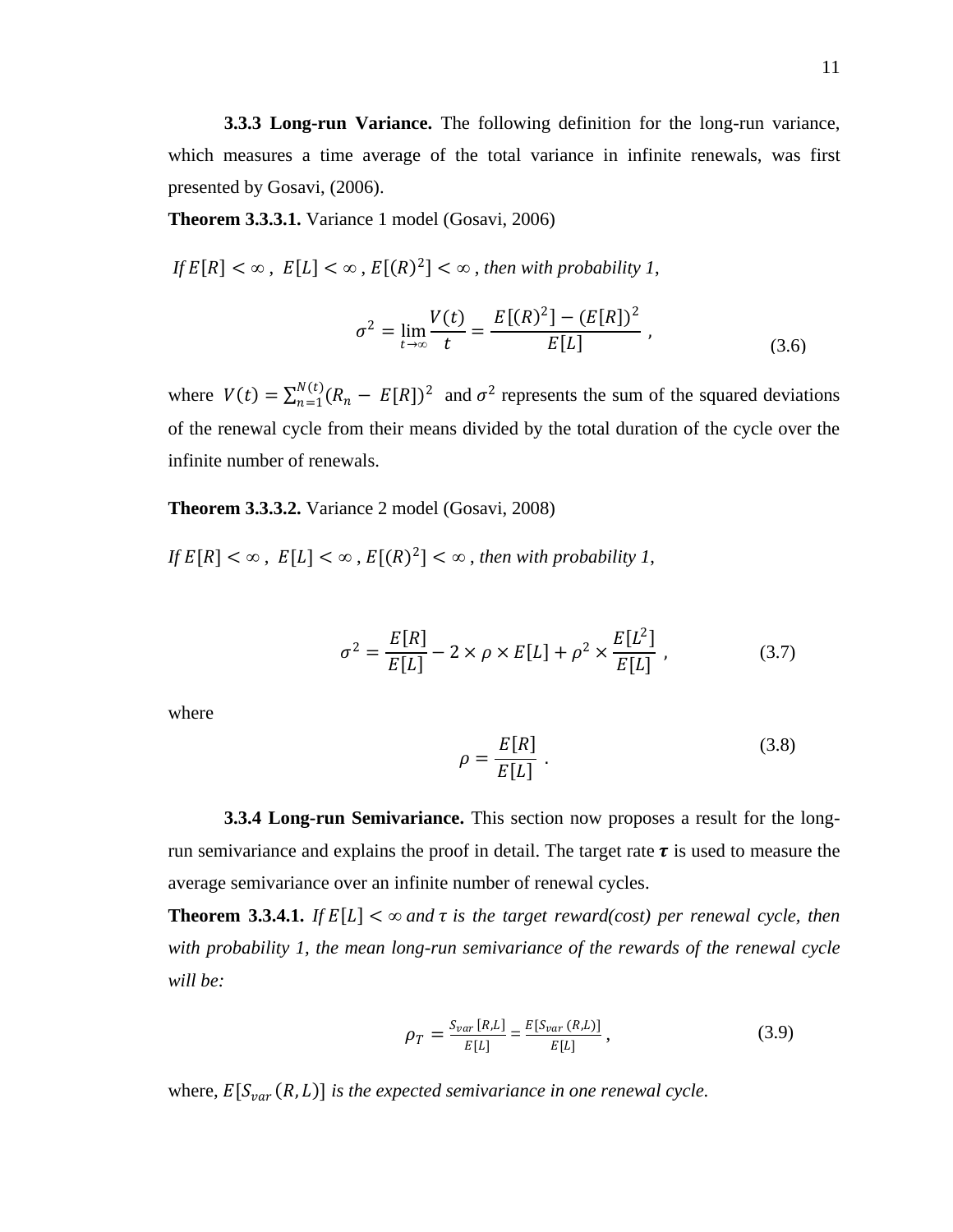#### **Proof:**

The semivariance of the reward earned in the *n*th renewal cycle will be defined as

$$
S_{var}[R_n] = [(R_n - \tau \times L_n)]_+^2 \tag{3.10}
$$

The total semivariance of the reward measured over an infinite number of renewals is given as:

$$
\rho_T = \lim_{l \to \infty} \frac{S_{var}[R, L]}{E[L]} \quad , \tag{3.11}
$$

where,  $S_{var}[R, L]$  is the semivariance of the reward earned by time *t*, which is represented as,

$$
S_{var}[R_n] = \sum_{n=1}^{N(t)} [(R_n - \tau \times L_n)]_+^2 \tag{3.12}
$$

Therefore,

$$
\rho_T = \lim_{t \to \infty} \frac{S_{var}(t)}{t} = \lim_{t \to \infty} \left(\frac{S_{var}(t)}{N(t)}\right) \left(\frac{N(t)}{t}\right)
$$

$$
= \lim_{t \to \infty} \left(\frac{\sum_{n=1}^{N(t)} [(R_n - \tau \times L_n)]_+^2}{N(t)}\right) \left(\frac{N(t)}{t}\right)
$$

$$
= \frac{E[S_{var}(R,L)]}{E[L]}.
$$

This equality follows from the strong law of large numbers.∎

Theorem 3.3.4.1 proves that the long-run total semivariance per unit time is equal to the expected semivariance of the reward in one renewal cycle divided by the expected length of cycle. In the next section, an expression for calculating the expected semivariance of the cost, of a given PM policy, in one renewal cycle is presented.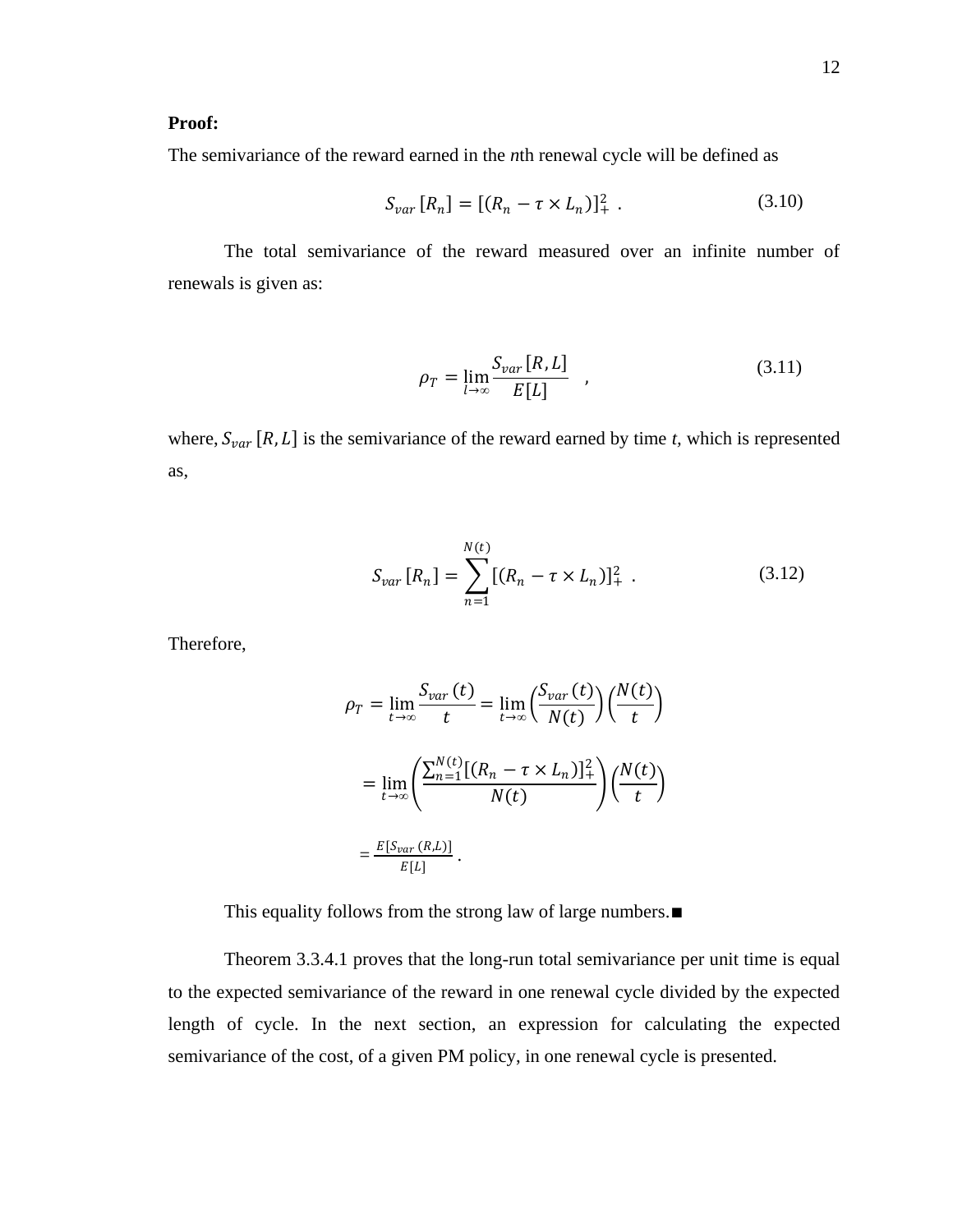#### <span id="page-23-0"></span>**3.4. OBJECTIVE FUNCTION**

A general objective function or cost function using the Markowitz criterion with *T* denoted as the age of PM is represented as shown below:

Minimize 
$$
g(T) = \mu_C + \theta \sigma^2
$$
 with  $\theta > 0$ , (3.13)

where  $\mu_c$  and  $\sigma^2$  denotes the long-run mean and the long-run variance of the net cost per unit time incurred from PM, respectively.

An alternate way of representing the objective function in terms of rewards and in which the function is maximized is expressed as

#### *Maximize*  $g(T) = \mu_R - \theta \sigma^2$  with  $\theta > 0$ , (3.14)

where  $\mu_c$  and  $\sigma^2$  denotes the long-run mean and the long-run variance of the net reward per unit time incurred from PM, respectively.

Risk-neutral (RN) statistical models for PM have the objective function which is equal to the expected cost because  $\theta = 0$ . Generally the value of  $\theta$ , i.e., risk-aversion factor, is selected by the manager through experimentation. Value of  $\theta$  plays an important role for managers. When the value of  $\theta$  is very low the model does not include risks and when the value of  $\theta$  is very high, it results in low variability but high cost.

Using the definitions and the theorems presented in Section 3.1 above, the objective function for evaluating the performance of a known PM policy can be developed as follows. Each renewal event results in a failure or PM of the system, and the associated cost is the expected cost of the failure or PM. As a result, if *T* is the time required to perform PM, the expected cost in a renewal cycle is given as

$$
E[C] = C_r P(X < T) + C_m P(X \ge T) = C_r F(T) + C_m [1 - F(T)]. \tag{3.15}
$$

Similarly, the expected semivariance of the cost in a renewal cycle is given as

$$
E[S_{var}(R,L)] = \int_0^T [C_r - \tau(x+t_r)]_+^2 f(x) dx + [1 - F(t)][C_m - \tau(T+t_m)]_+^2 \tag{3.16}
$$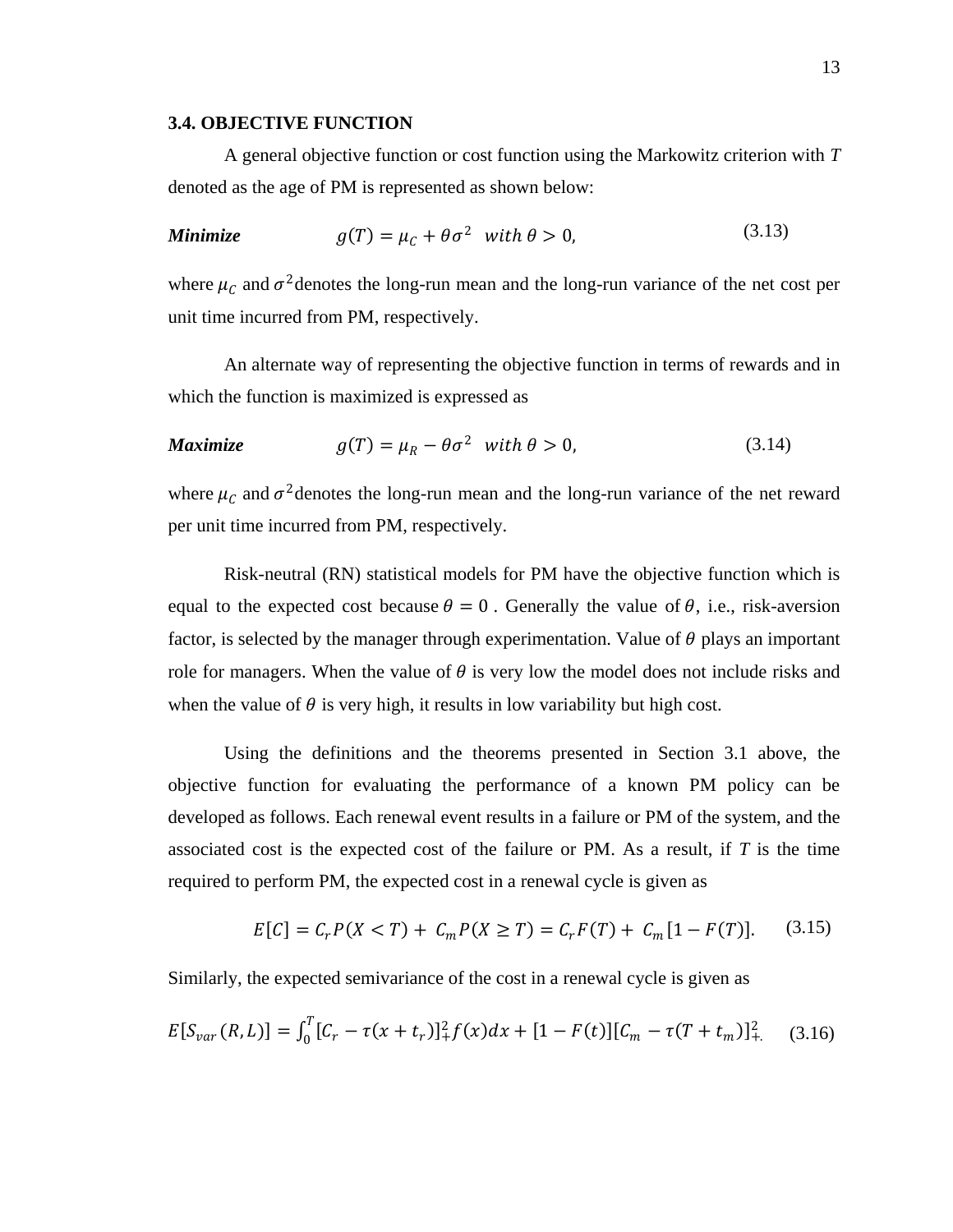$$
E[L] = \int_0^T (x + t_r) f(x) dx + (T + t_m) [1 - F(T)].
$$
\n(3.17)

and expected length square is given as

$$
E[L^{2}] = \int_{0}^{T} (x + t_{r})^{2} f(x) dx + (T + t_{m})^{2} [1 - F(T)]. \qquad (3.18)
$$

Finally, using the Markowitz criterion as stated in Equation (3.9) and the results of Equations (3.11), (3.12), and (3.13) the following expression for the objective function can be used as the objective function.

$$
g(T) = \frac{E[C]}{E[L]} + \theta \frac{E[S_{var}(R, L)]}{E[L]}.
$$
 (3.19)

This expression can be optimized with respect to  $T$  to determine the optimal time,  $T^*$  for performing PM. The overall objective function of renewal theory model can then be shown to be:

$$
g(Svar) = \frac{C_r F(T) + C_m [1 - F(T)]}{\int_0^T (x + t_r) f(x) dx + (T + t_m) [1 - F(T)]} +
$$

$$
\theta \frac{\int_0^T [C_r - \tau(x + t_r)]_+^2 F(x) dx + [1 - F(t)][C_m - \tau(T + t_m)]_+^2}{\int_0^T (x + t_r)f(x) dx + (T + t_m)[1 - F(T)]}.
$$
(3.20)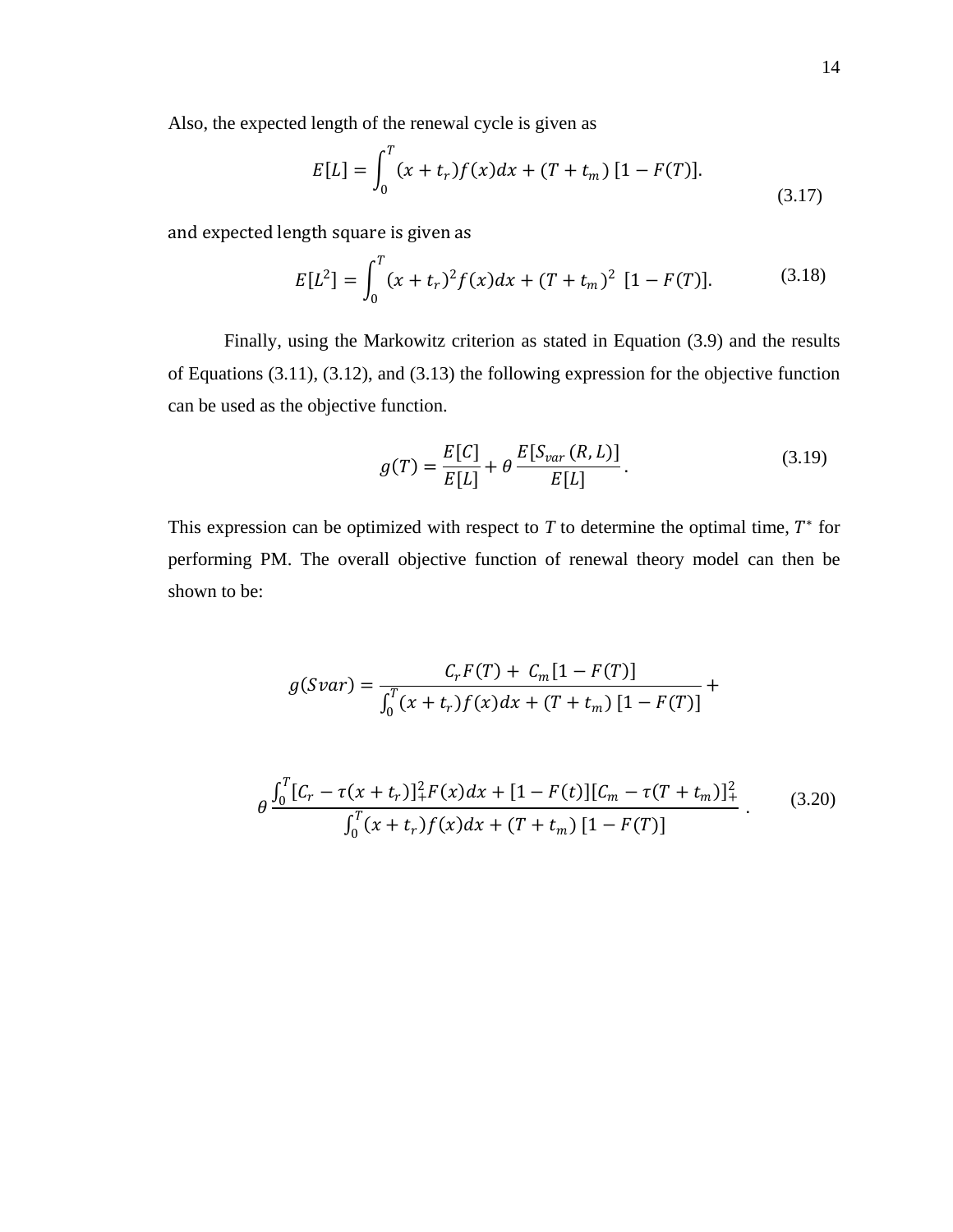#### **4. SEMI-MARKOV DECISION PROCESS**

#### <span id="page-25-1"></span><span id="page-25-0"></span>**4.1 MARKOV PROCESSES**

The Markov process is widely used to study real-life systems in engineering. In a Markov process, the transition among states is a probabilistic phenomenon, that is, a random affair. To optimize real life systems using Markov processes, we often define a performance metric for the system. This research uses the expected cost per unit time plus  $\theta$  times risk as the performance metric.

The Markov process is distinguished by its memoryless property. This property states that when a system in state *i,* whether it goes to state *j* after one transition does not depend on states visited by system before coming to *i.* The Markov process is governed by the following law:

$$
Prob{X(t + 1) = j | X(t) = i} = p(i, j),
$$
\n(4.1)

where  $p(i, j)$  is the probability that the next state is *j* given that current state is *i* and  $p(i, j)$  is a constant for a set of given *i* and *j* values.

A non-Markovian process of three states can be represented by the following law:

$$
Prob{X(t + 1) = j | X(t) = i, X(t - 1) = k} = p(i, k, j).
$$
\n(4.2)

This equation assumes that the system is at *i* when time is *t,* and at time *t-1* the system is at state  $k$ . The equation implies that the probability that it goes to  $j$  from  $i$  also depends on where the system was at time *t-1*. This is an example of non-Markovian process. For a Markov process, the transition probability depends on the present state and the next state. However, in the non-Markov process, the transition probability depends on the next state, the current state and one or more of the previous states. In each state of a Markov chain, an action can be selected by the decision maker. The Markov decision process (MDP) is a problem of control optimization in which one seeks the optimal action in each state.

(4.1)

 $\mathcal{L}$  (2)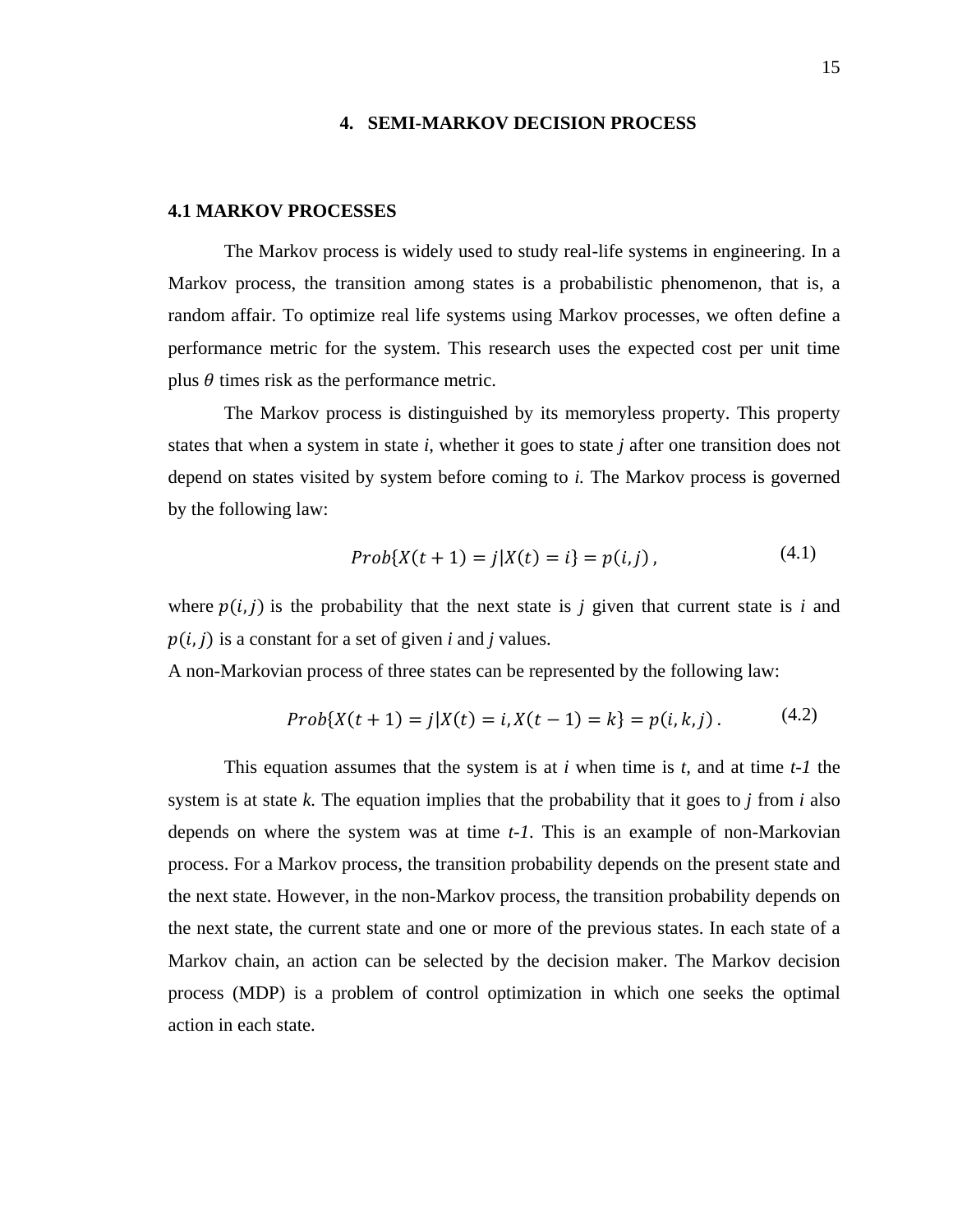The following sections address a variant of the MDP, introducing commonly used notation and definitions. It also describes two methods used to derive an optimal policy under various criteria: exhaustive enumeration and linear programming.

#### <span id="page-26-0"></span>**4.2 SEMI-MARKOV PROCESSES**

The semi-Markov decision process (SMDP) is a tool for analyzing a sequential decision process with random decision epochs in which the transition time is a random variable. This research develops an SMDP to optimize the maintenance policy for a production system.

The SMDP is a more general version of the MDP. An important assumption with the MDP is that the transition of a system to a new state or to the current state happens after unit time. In an SMDP, the time spent in each transition of the Markov process can be a deterministic quantity or a random variable. The only difference between the SMDP and the MDP lies in the time taken in transitions between states of a system. SMDPs generalize MDPs by allowing the decision maker to choose actions whenever the system state is changed. In the SMDP, the time spent in any transition of the Markov process varies, and is in fact a random variable. That the time spent in the MDP is unity implies that the expected cost per unit time for an MDP is the same as the expected cost per transition, where as in SMDP this is not usually true.

SMDPs model the system evolution in continuous time and allow the time spent in a particular state to follow an arbitrary probability distribution. If the time spent in any transition in an SMDP model is a deterministic quantity, then it is referred to as deterministic time Markov decision problem. If the transition times of SMDP model are exponentially distributed, then it is referred as continuous time Markov decision problem. In SMDPs, there are two stochastic processes associated with the Markov process: the natural process (NP) and the decision making process (DMP).

The natural process keeps a record of every state change in the system. During NP, the system does not return to itself in a single transition. To explain in detail, every natural process remains in a state for a particular time and then jumps to different state. However, the decision-making process has a different approach. DMP is similar to NP but it records those states in which action needs to be selected by a decision-maker. In DMP the system can return to itself in a single transition.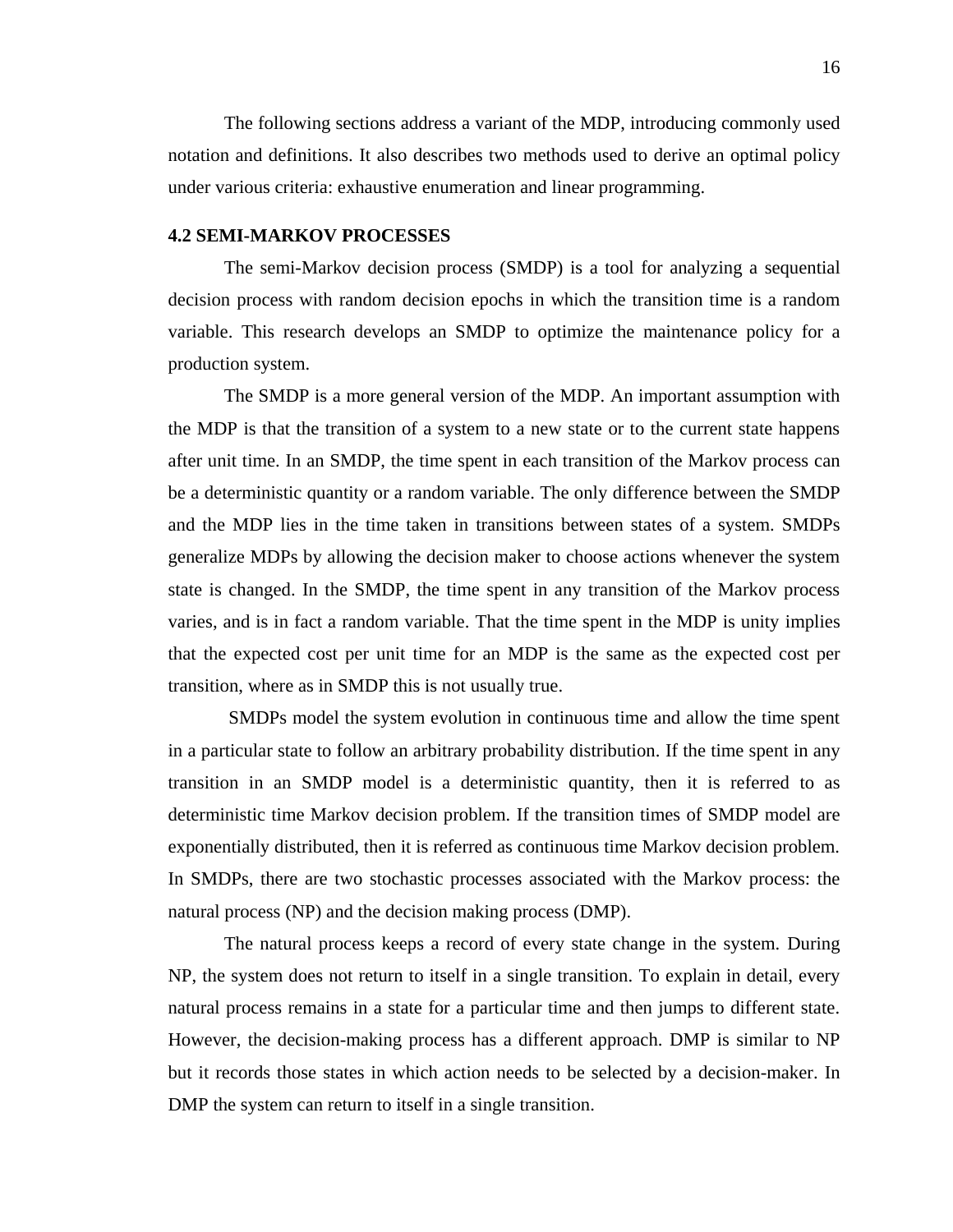In this section, the problem of finding the optimal policy for performing PM of a production machine is modeled as an SMDP. The SMDP model, developed in this research, uses the transition probability matrix, transition cost matrix (TCM), and transition time matrix (TTM) and is solved using the linear programming approach or the exhaustive enumeration technique. The next section presents the notations and an explanation of elements used to model the objective function. Basic concepts such as the state space, the action space, the transition probability matrix, the transition reward or cost matrix, the transition time matrix and the long run average cost are also reviewed.

#### <span id="page-27-0"></span>**4.3 NOTATION**

∶ Set of states of SMDP

**:** The set of actions permitted in state *i*

 $p(i, a, j)$  : Transition probability matrix of going from state *i*, to state *j* under the condition that action *a*

 $c(i, a, j)$ : The cost incurred due to transition from state *i*, to state *j* under the influence of action *a*

 $t(i, a, j)$ : Time spent in going from state *i*, to state *j* under the condition that action *a* 

 $v(i, a, j)$  : Long-run semivariance

 $\bar{c}(i, a)$  : Expected cost incurred in state i where action a belongs to  $A(i)$  is chosen

 $\bar{t}(i, a)$  : Average time spent in a transition from state *i*, under the influence of action *a* 

 $\bar{v}(i, a)$  : Expected long-run semivariance

<span id="page-27-1"></span> $\pi(j)$  : Limiting probability of state *j*.

#### **4.4 DEFINITIONS**

This subsection defines the state space, the policy space, the action spaces and other critical elements of the SMDP framework.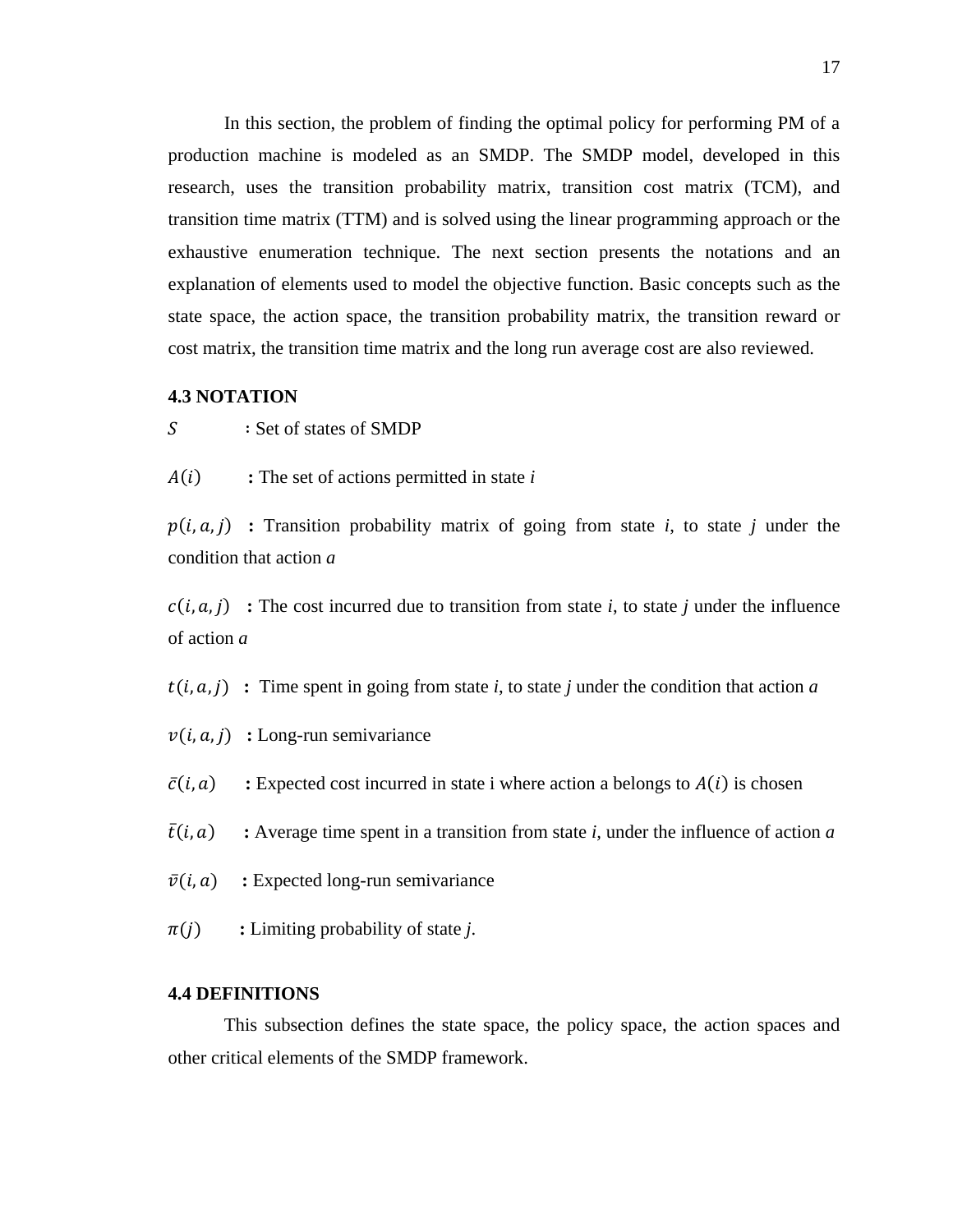<span id="page-28-0"></span>**4.4.1. State Space.** Throughout this thesis, state space is defined as the number of days elapsed since the last repair or PM of a machine. The transition time is one day, and the state is recorded at the beginning of each day. A finite state space is considered, since typically, for large production machines, PM is eventually performed after a finite time period. As mentioned before, the state of the machine is assumed to be zero after a repair or PM.

<span id="page-28-1"></span>**4.4.2. PM Policy and Action Space.** At the beginning of each day, the decision maker has to select an action which defines the PM policy. At each decision making epoch, the following two actions are available: continue production (p) and perform maintenance (m).

<span id="page-28-2"></span>**4.4.3. Transition Probability Matrix.** As stated above, the distribution of the time between failures is used to calculate the transition probabilities. Let *i* be the state of the machine at time *t*. Then, the one step transition probability matrix for a PM policy which recommends T as the time for maintenance is calculated as follows. For  $0 < i <$ **T**, the action taken is state *i* will be  $a \in A(i)$ , therefore at time t+1, the machine will transition to state i+1 with probability  $p(i, a, i + 1)$  and state 0 with probability 1 –  $p(i, a, i + 1)$ . The probability  $p(i, a, i + 1)$  can be calculated as  $P(X > (i + 1)d | X >$ id), where d is a constant denoting the number of time units that machine is functional per day. However, for *i=T*, the action taken will be  $a \in A(i)$ , and the machine will transition to state 0 with probability 1. The resulting matrix is irreducible and the limiting probabilities exist for any given policy.

<span id="page-28-3"></span>**4.4.4. Transition Cost Matrix.** For  $0 \lt i \lt T$ , the each transition of the machine from *i* to *i+*1 will result in a profit equivalent to a day's worth of production. In the transition cost matrix, this profit will be expressed as a negative cost associated with the successful functioning of the machine. If the machine fails, the cost associated with the transition from *i* will be the average cost of failure, And for  $i=T$ , the cost associated will be the average cost of maintenance.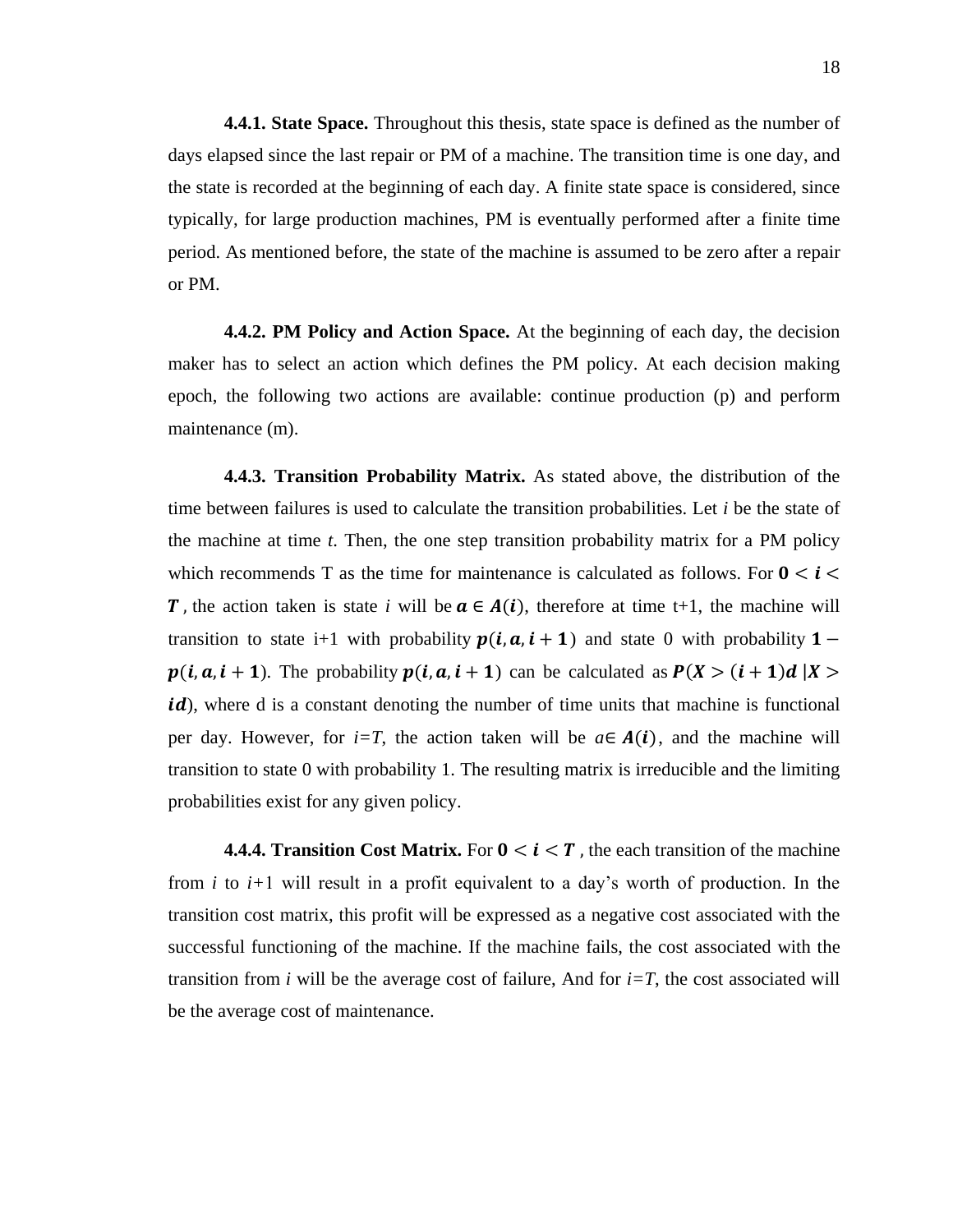<span id="page-29-0"></span>**4.4.5 Transition Time Matrix.** This matrix is similar to the TPM and the TCM and for action a, its element in the  $i^{th}$  row and  $j^{th}$  column is represented by  $t(i, a, j)$ . When the transition times are random variables in a system, the values of  $t(i, a, j)$  contain the expected values.

#### <span id="page-29-1"></span>**4.5 OBJECTIVE FUNCTION**

To identify the optimal policy in a system, we need a performance metric or objective function. In our production problem, we consider expected cost per unit time plus a constant  $(\theta)$  times the risk per unit time. The objective function or cost function for a PM policy that considers *T* as the time for PM can be expressed as:

Minimize 
$$
g(T) = \mu_C + \theta \sigma_{Svar}^2
$$
 with  $\theta > 0$ ,

where  $\mu_c$  and  $\sigma_{Svar}^2$  denotes the long-run mean and the long-run variance of the net cost per unit time incurred from PM, respectively.

<span id="page-29-2"></span>**4.5.1. Expected Immediate Cost and Immediate Time.** The expected immediate cost, which is the average cost in one transition, can be represented as below:

$$
\bar{c}(i,a) = \sum_{j \in S} p(i,a,j)c(i,a,j).
$$
 (4.3)

The expected immediate cost  $\bar{c}(i, a)$  associated with respective state *i* and with action *a* is shown in equation 4.3. Similar to immediate expected cost we can calculate expected immediate time in transition for an SMDP model as shown below:

$$
\bar{t}(i,a) = \sum_{j \in S} p(i,a,j)t(i,a,j) \quad . \tag{4.4}
$$

**4.5.2. Semivariance of the Immediate Cost.** For a given target cost of the PM, which is represented as  $(\tau)$ , the semivariance of the immediate cost in the state *i* when action *a* is selected can be expressed as:

$$
v(i, a, j) = [c(i, a, j) - \tau \times t(i, a, j)]_{+}^{2}
$$
 (4.5)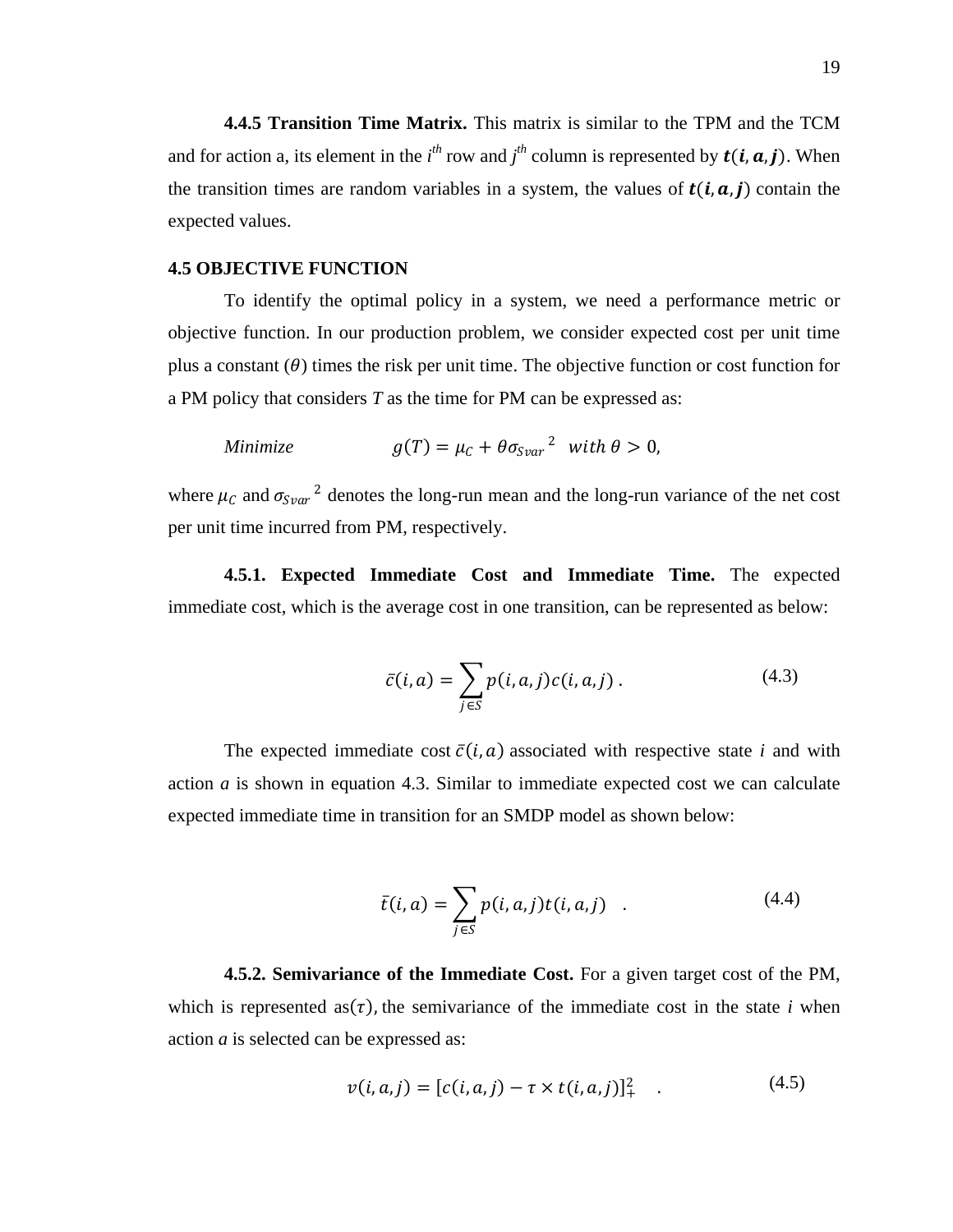The expected semivariance of the immediate cost is then given as,

$$
\bar{\nu}(i,a) = \sum_{j \in S} p(i,a,j) \nu(i,a,j) \quad . \tag{4.6}
$$

#### <span id="page-30-0"></span>**4.6. EXHAUSTIVE ENUMERATION APPROACH**

Exhaustive enumeration is conceptually one of the simplest discrete optimization techniques. It is easy to understand and implemented on small problems in the real world. In this method, one enumerates every policy selected and evaluates the performance metric associated with each policy. The policy which produces the best value for performance metric is the optimal policy. By using exhaustive enumeration we can determine the long-run expected cost per transition and the long-run semivariance of the cost. Clearly exhaustive enumeration may not work for very large systems.

The long run expected cost per transition( $\phi$ ), for a given policy  $\vec{\mu}$ , is defined as follows:

$$
\phi_{\vec{\mu}} = \sum_{i=1}^{|S|} \pi_{\vec{\mu}}(i)\bar{c}(i,a) , \qquad (4.7)
$$

where  $\pi_{\vec{\mu}}(i)$  is the limiting probability (steady-state probability) of state *i* if policy  $\vec{\mu}$  is pursued. The above is a well-known expression in MDP theory.

Long-run semivariance of the cost of the given PM policy can be calculated as:

$$
\sigma_{Svar}^2 = \sum_{i=1}^{|S|} \pi_{\vec{\mu}}(i) \bar{\nu}(i, a) \tag{4.8}
$$

The objective function for the SMDP model can be formulated using the above equations as:

$$
g(\vec{\mu}) = \phi_{\vec{\mu}} + \theta \sigma_{Svar}^2 \quad . \tag{4.9}
$$

Substituting the equations of long-run expected cost and semivariance in the above objective function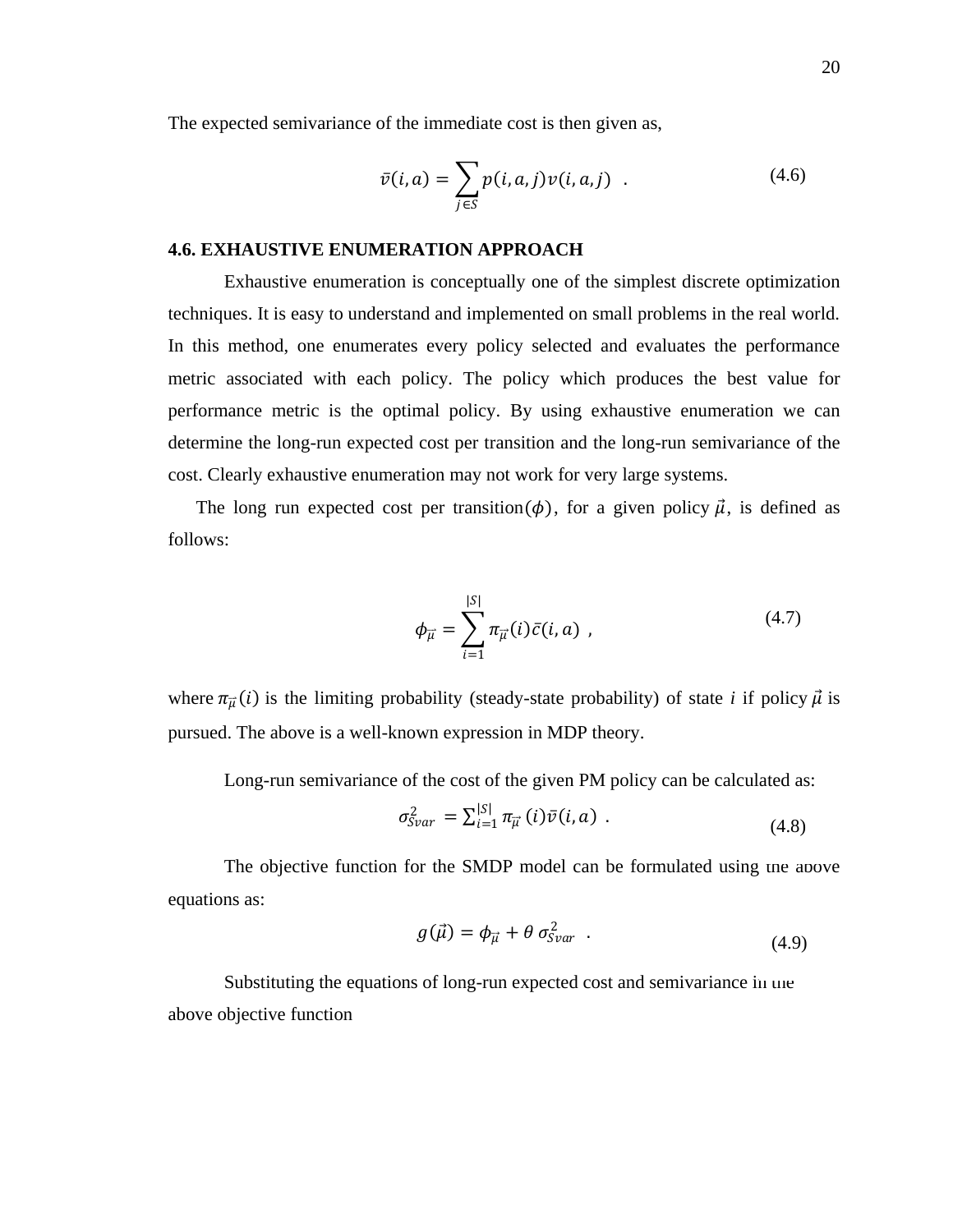$$
g(\vec{\mu}) = \sum_{i=1}^{|S|} \pi_{\vec{\mu}}(i)\bar{c}(i,a) + \theta \sum_{i=1}^{|S|} \pi_{\vec{\mu}}(i)\bar{v}(i,a) . \qquad (4.10)
$$

An exhaustive enumeration algorithm can then be used to evaluate the above objective function over a set of allowable PM policies. The algorithm helps to find the optimum policy  $\overrightarrow{\mu^*}$ , which minimizes the cost function.

#### <span id="page-31-0"></span>**4.7. LINEAR PROGRAMMING**

Linear programming (LP) is the most commonly applied form of constrained optimization when the objective function is a linear function. The constraints are also linear. LP is a useful technique that is computationally superior to exhaustive enumeration for classical risk-neutral MDPs (Bertsekas, 1995). In this thesis, LP has hence been used as the main optimization tool. It turns out that the semivariance penalized problem can be setup as an LP. The main elements in an LP are the decision variables, the objective function and the constraints. The decision variables are the unknowns during the start of the problem, which needs to be determined. The goal is to find the values of these variables that provide the best value of the objective function. In our problem, the objective function is to minimize the semivariance penalized expected cost per unit time.

The objective function for the problem under consideration for a production system using the LP is (Tijms, 2003):

Minimize 
$$
\sum_{i \in S} \sum_{a \in A(i)} \bar{c}(i, a) x(i, a) + \theta \sum_{i \in S} \sum_{a \in A(i)} \bar{v}(i, a) x(i, a)
$$
 with  $\theta \ge 0$ ,  
subject to (4.11)

$$
\sum_{a \in A(j)} x(j,a) - \sum_{i \in S} \sum_{a \in A(i)} p(i,a,j)x(i,a) = 0 \quad \text{for all } j \in S,
$$
\n(4.12)

$$
\sum_{i \in S} \sum_{a \in A(i)} x(i, a) \overline{t}(i, a) = 1 \quad \text{and } x(i, a) \ge 0 \text{ for all } i \in S \text{ and } a \in A(i). \tag{4.13}
$$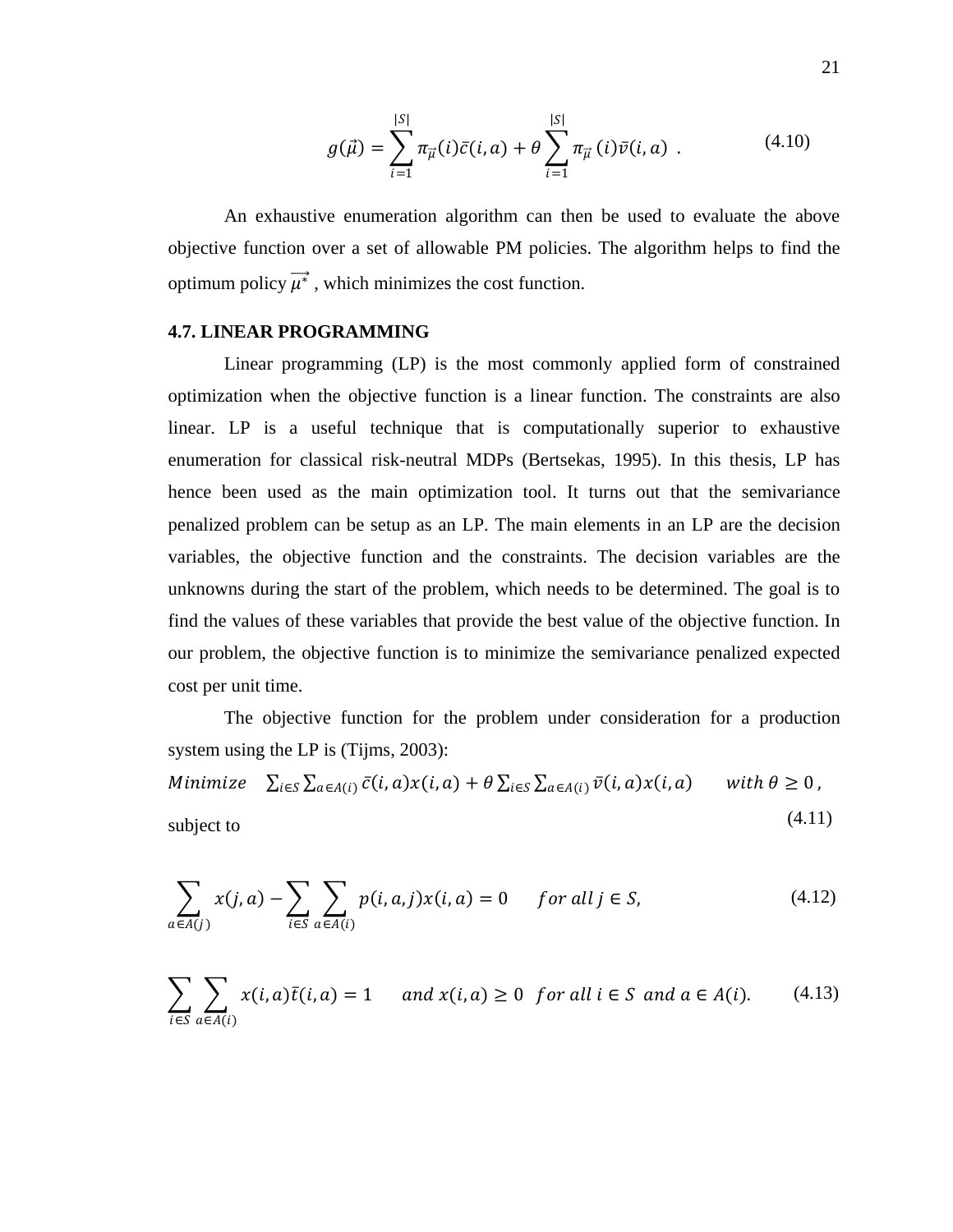#### **5. NUMERICAL RESULTS AND DISCUSSION**

<span id="page-32-0"></span>This section presents the numerical results for PM models developed in this research. The first subsection focuses on the renewal reward theory (RRT) model and the second section focuses on the SMDP model. Both models show encouraging numerical performance. The goal of this exercise is to test whether the models developed in previous section produce results that can be implemented and generated within a reasonable period of computer time.

The models developed in this thesis can be used by real world managers for scheduling preventive maintenance activities. In order for a real world manager to use these models, he/she must have (or collect) data related to the following:

- The mean repair time and maintenance time.
- The cost of one repair and that of one maintenance activity.

For the RRT model, the manager also needs the distribution of the failure times, and for the SMDP model transition probabilities are required. The cost of repair can be typically found by multiplying the average labor cost of the repair/maintenance personnel by the mean time of repair plus the costs of spares/defective items. The cost of maintaining is similarly computed. Generally, the maintenance cost is much lower than the repair cost. Unless this is true, it does not make sense to preventively maintain a machine. Once the inputs are gathered, the models presented in previous sections can be used to determine the optimal time for maintenance.

#### <span id="page-32-1"></span>**5.1 RENEWAL REWARD THEORY MODEL**

This section describes the experiments and results of the RRT model. In the RRT model developed for this research, we used the gamma distribution for modeling the time to failure. The gamma distribution is a suitable choice since it has an increasing failure rate (Lewis, 1994). The results also apply data collected from a manufacturing plant by Shewade (2006). The input parameters and output results are described in Table 5.1 and Table 5.2, respectively. Several experiments were performed using the RRT model to determine the optimal times  $(\tau)$  for maintenance under risk-sensitive (RS) and risk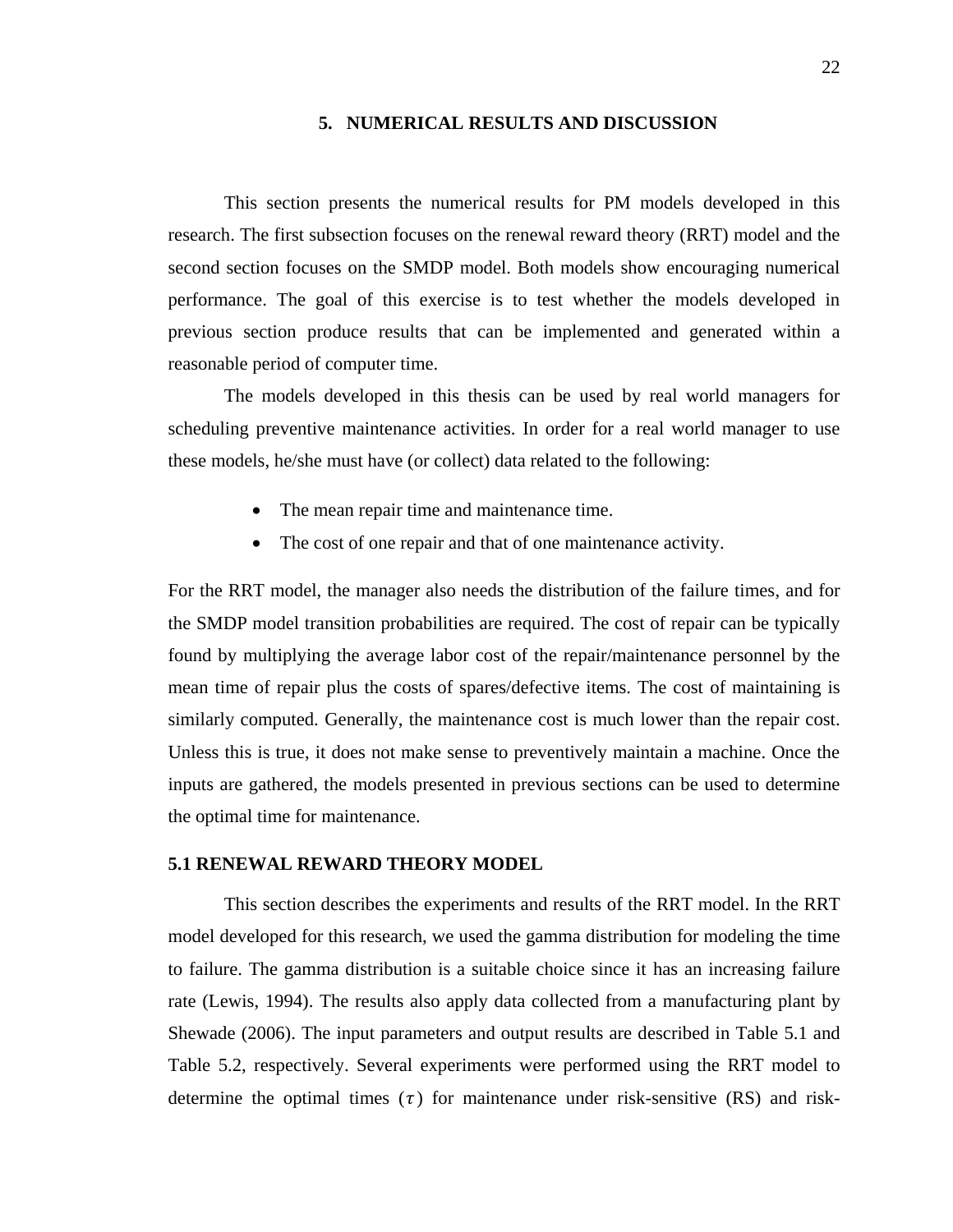neutral (RN) conditions. The objective function in Equation (3.20) was evaluated over a suitable time range and optimization is performed using exhaustive enumeration. The computer programs were written in MATLAB for the exhaustive enumeration algorithm technique.

For the results to be meaningful, the following condition must hold true:

$$
\frac{C_m}{t_m} < \tau < \frac{C_r}{t_r} \tag{5.1}
$$

Without this condition, the target semivariance term will not appear in any of our calculations. In the PM problem, we determine: (i) the optimal time for performing PM under semivariance  $(T^*_{\text{Svar}})$ , risk-sensitive variance  $(T^*_{\text{Var}})$ , and risk-neutral  $(T^*)$  $_{RN}$ ) criteria. (ii) The optimal objective function or cost function value associated with each criterion. Table 5.3 shows objective functions when using the semivariance, risk-neutral and the variance 1 and variance 2 criteria for the renewal theory model. Table 5.3 also shows the improvement factor (in percent), obtained from pursuing the *Svar* criterion. The plot for the objective function of risk-sensitive semivariance (*Svar*) criterion in cases 1 through 4 is presented in Figure 5.1. Also, the plot presented in Figure 5.2 shows the objective function for case 1, under the *RN*, variance and semivariance criteria. The improvement obtained from using *Svar* criterion in comparison to using *RN* is defined as follows:

$$
\frac{g_{Svar}(T^*_{RN}) - g_{Svar}(T^*_{Svar})}{g_{Svar}(T^*_{RN})} \times 100 , \qquad (5.2)
$$

Similarly, the percentage improvement obtained from using *Svar* criterion compared to variance is defined as:

$$
\frac{g_{Svar}(T^*_{Var}) - g_{Svar}(T^*_{Svar})}{g_{Svar}(T^*_{Var})} \times 100 , \qquad (5.3)
$$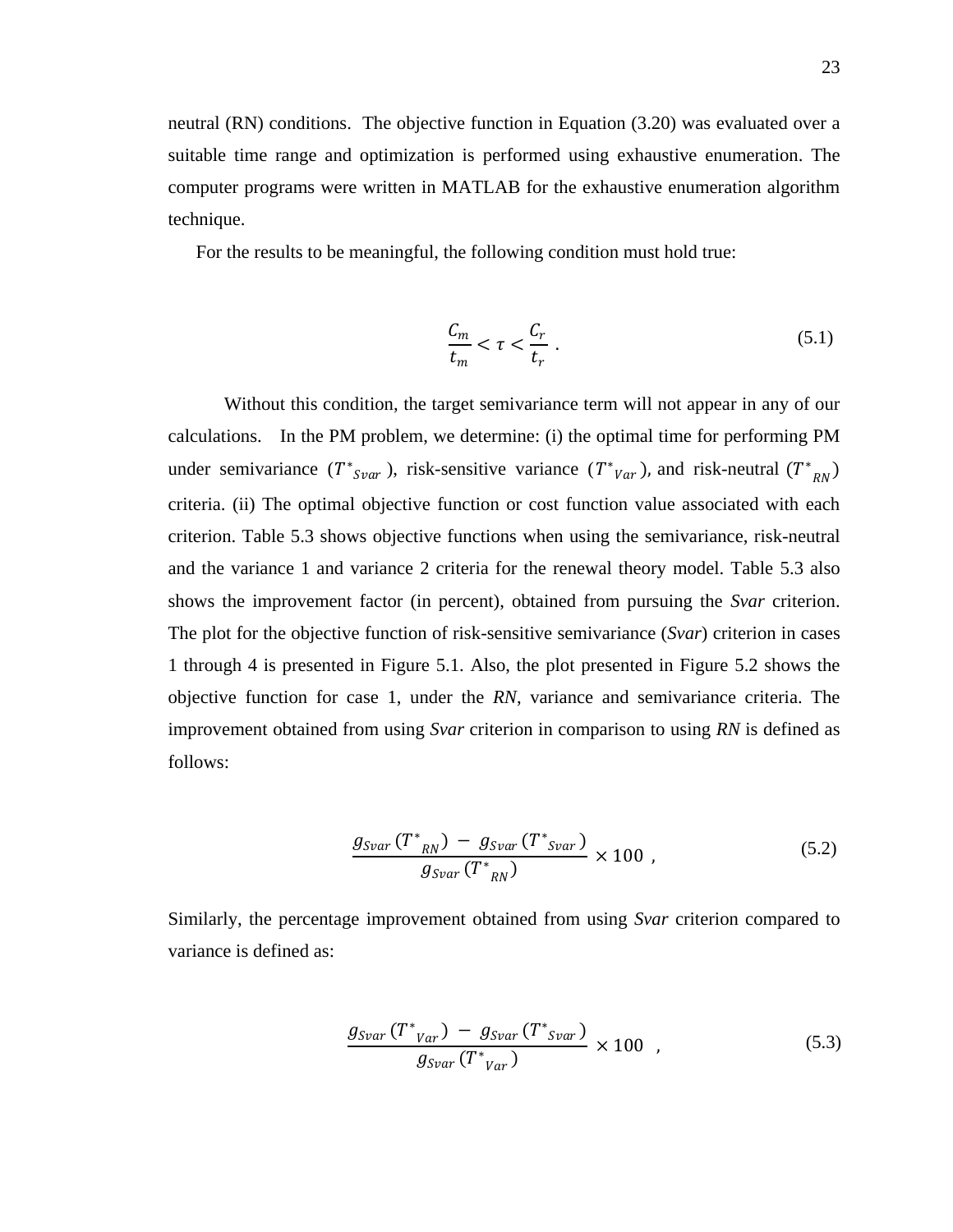where  $g_{Svar}$  is the objective function of semivariance criterion defined in Equation (3.20). In this objective function, when  $\theta = 0$  we get the expected cost for RN criterion.

Figure 5.3 provides a graphical representation of the improvement in the objective function for case 1. From the results in Table 5.3, we observe that the percentage improvement depends on the value of target cost  $\tau$  selected. Table 5.4 denotes the optimal time and objective function of variance 1 and variance 2 respectively. Through our research we found that for both the variance models, the cost function values are almost the same. This is an interesting finding. The variance 2 model measures the asymptotic variance, where as variance 1 measures the cyclical variance. Variance 2 is much more numerically intensive since it needs the second moment of cycle time where as variance 1 does not need it. It appears that variance 1 does not need it. It appears that variance 1 may be a sufficiently accurate surrogate for variance 2, which is the mathematically more appropriate measure of variability in the renewal reward process. Table 5.5 shows the optimal time and objective function of the risk-neutral model.

|  |  | <b>Table 5.1</b> Input parameters for experiments with the risk-sensitive RRT model. |  |  |  |  |  |  |  |
|--|--|--------------------------------------------------------------------------------------|--|--|--|--|--|--|--|
|--|--|--------------------------------------------------------------------------------------|--|--|--|--|--|--|--|

| <b>Case</b>             | $Gamma(n, \lambda)$ | $C_r(\$)$ | $C_m(\$)$      | $\tau$ (\$/hr) | $t_r(\mathbf{hr})$ | $t_m(\mathbf{hr})$ | $\boldsymbol{\theta}$ |
|-------------------------|---------------------|-----------|----------------|----------------|--------------------|--------------------|-----------------------|
| $\mathbf{1}$            | (6, 12.5)           | 33        | $\overline{2}$ | 0.3            | 25                 | 7.5                | 0.2                   |
| $\overline{2}$          | (8, 12.5)           | 83        | $\overline{2}$ | 0.45           | 50                 | 15                 | 0.2                   |
| $\overline{3}$          | (4, 12.5)           | 83        | 5              | 1.8            | 25                 | 7.5                | 0.3                   |
| $\overline{\mathbf{4}}$ | (12, 8.3333)        | 83        | 5              | 0.7            | 50                 | 15                 | 0.3                   |
| 5                       | (6, 12.5)           | 33        | $\overline{2}$ | 0.5            | 25                 | 7.5                | 0.3                   |
| 6                       | (9,10)              | 33        | $\overline{2}$ | 0.16           | 50                 | 15                 | 0.3                   |
| $\overline{7}$          | (10, 11.1111)       | 83        | 5              | 0.7            | 25                 | 7.5                | 0.2                   |
| 8                       | (11, 6.66667)       | 83        | 5              | 0.65           | 50                 | 15                 | 0.2                   |
| 9                       | (10,10)             | 33        | $\overline{2}$ | 0.3            | 25                 | 7.5                | 0.3                   |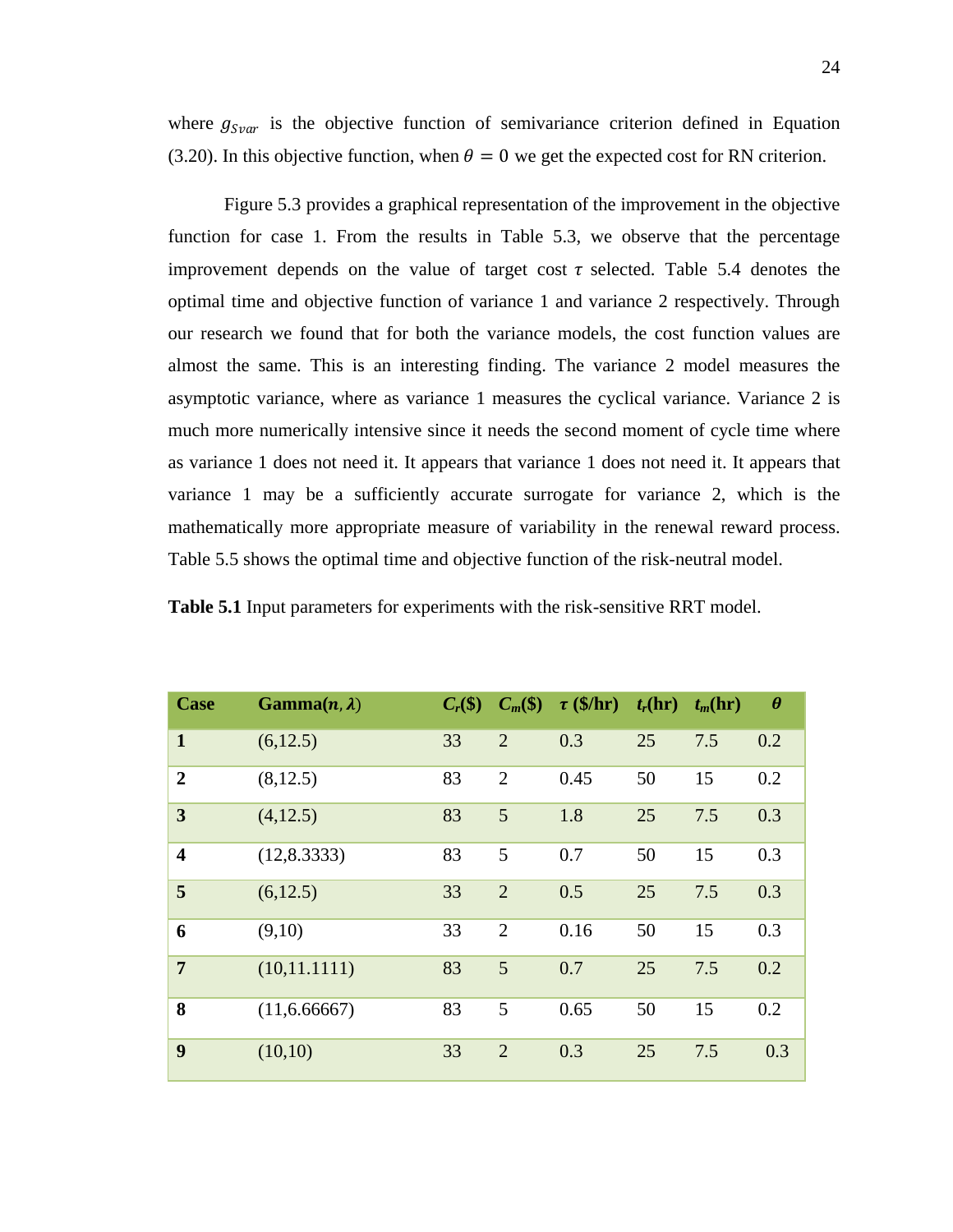| <b>Case</b>             | $T*(Svar)$ | $T^*(RN)$ | $T^*(var1)$    | $T*(var2)$     |
|-------------------------|------------|-----------|----------------|----------------|
| 1                       | 17         | 24        | 15             | 15             |
| $\overline{2}$          | 21         | 30        | 18             | 18             |
| 3                       | 8          | 12        | $\overline{4}$ | $\overline{4}$ |
| $\overline{\mathbf{4}}$ | 37         | 43        | 28             | 28             |
| 5                       | 20         | 24        | 14             | 14             |
| 6                       | 25         | 34        | 23             | 23             |
| 7                       | 35         | 46        | 30             | 30             |
| 8                       | 24         | 30        | 20             | 20             |
| 9                       | 34         | 41        | 28             | 28             |

**Table 5.2** Optimal times (in hours) of maintenance for various criterions in RRT model.

**Table 5.3** Objective functions when using the semivariance, risk-neutral and the variance 1 and 2 criteria for the renewal theory model.

| Case                    | $g(T*(Svar))$ | $g(T*(RN))$ | $g(T*(var1))$ | $g(T*(var2))$ | $IMP\%$<br><b>RN</b> | IMP%<br><b>VAR</b> |
|-------------------------|---------------|-------------|---------------|---------------|----------------------|--------------------|
| $\mathbf{1}$            | 0.0953        | 0.1103      | 0.0972        | 0.0972        | 13.59                | 1.95               |
| $\overline{2}$          | 0.0618        | 0.0858      | 0.0631        | 0.0631        | 27.97                | 2.06               |
| 3                       | 0.4009        | 0.4375      | 0.4461        | 0.4461        | 8.36                 | 10.13              |
| $\overline{\mathbf{4}}$ | 0.107         | 0.1116      | 0.1179        | 0.1179        | 4.12                 | 9.24               |
| 5                       | 0.0892        | 0.0919      | 0.0977        | 0.0977        | 2.93                 | 8.70               |
| 6                       | 0.0548        | 0.0667      | 0.0555        | 0.0555        | 17.84                | 1.26               |
| $\overline{7}$          | 0.1348        | 0.1616      | 0.1402        | 0.1402        | 16.58                | 3.85               |
| 8                       | 0.1394        | 0.155       | 0.146         | 0.146         | 10.06                | 4.52               |
| 9                       | 0.0555        | 0.0602      | 0.0587        | 0.0587        | 7.80                 | 5.45               |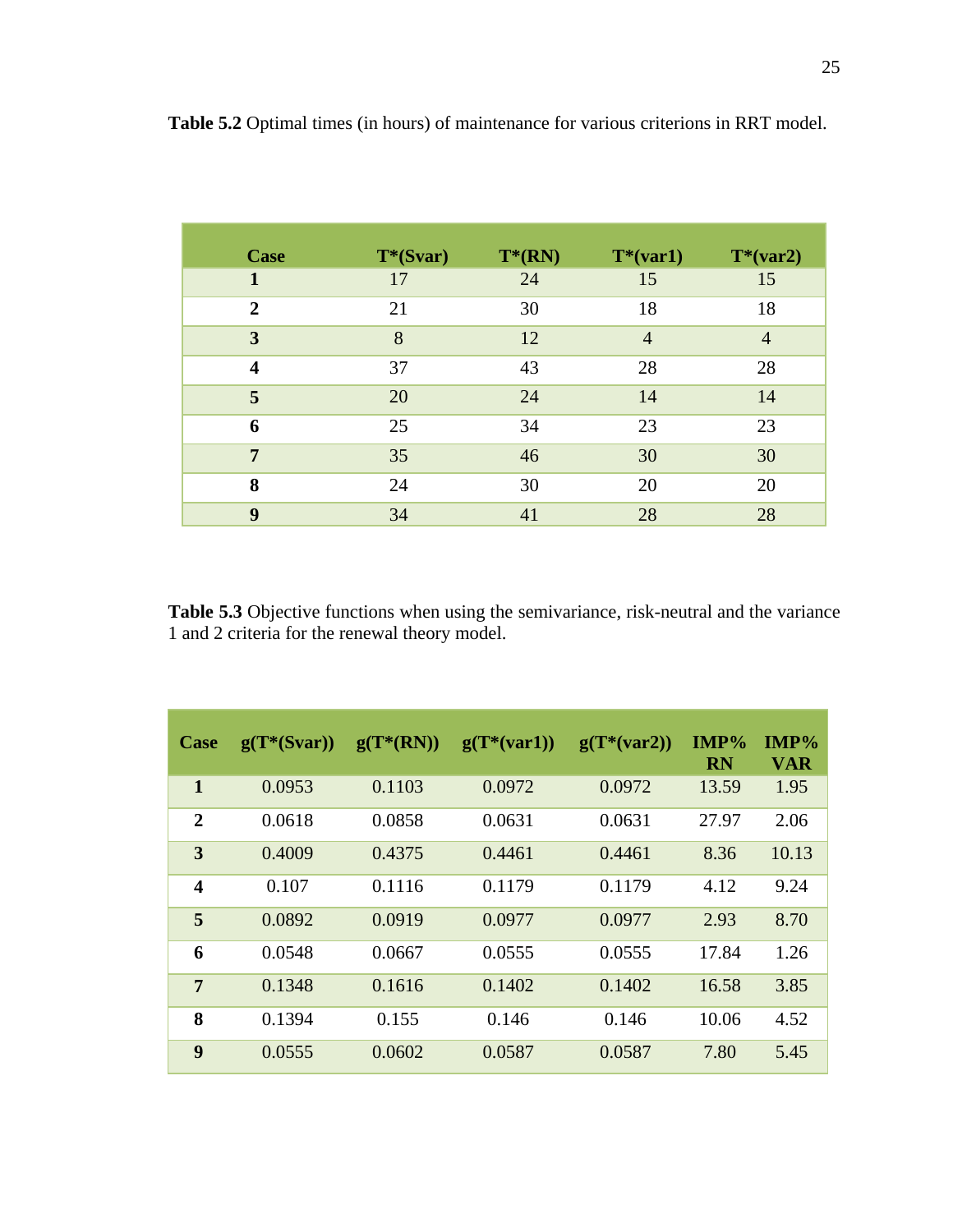

**Figure 5.1** Comparison of risk-sensitive (*Svar and Var1, Var2*) and the risk-neutral objective functions for case 1, for RRT model.



Figure 5.2 Plot of RS semivariance objective function of case 1, for RRT model.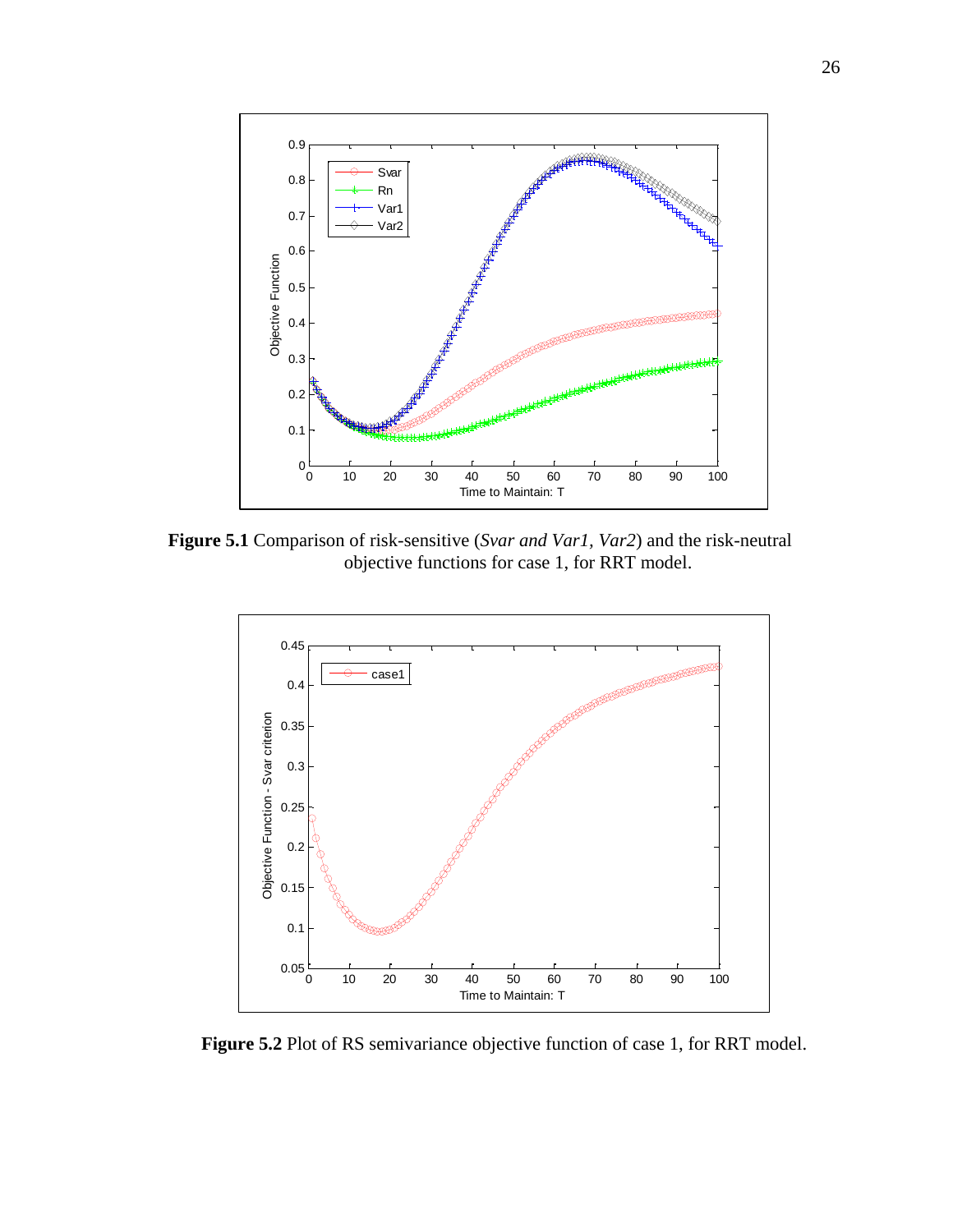| Case                    | $T^*(var1)$    | $T*(var2)$     | gVar1(Tvar1) | gVar2(Tvar2) |
|-------------------------|----------------|----------------|--------------|--------------|
| 1                       | 15             | 15             | 0.1036       | 0.1037       |
| $\overline{2}$          | 18             | 18             | 0.066        | 0.066        |
| 3                       | $\overline{4}$ | $\overline{4}$ | 0.4906       | 0.491        |
| $\overline{\mathbf{4}}$ | 28             | 28             | 0.1252       | 0.1252       |
| 5                       | 14             | 14             | 0.1087       | 0.1087       |
| 6                       | 23             | 23             | 0.058        | 0.058        |
| $\overline{7}$          | 30             | 30             | 0.1506       | 0.1506       |
| 8                       | 20             | 20             | 0.1536       | 0.1537       |
| 9                       | 28             | 28             | 0.0623       | 0.0623       |

**Table 5.4** Optimal times (in hours) and objective functions of variance 1 and variance 2 models.

**Table 5.5** Optimal times and objective function of Risk-Neutral model.

| <b>Case</b>             | $T^*(RN)$ | $g(T^*(RN))$ |
|-------------------------|-----------|--------------|
| $\mathbf{1}$            | 24        | 0.0767       |
| $\overline{2}$          | 30        | 0.0503       |
| $\overline{\mathbf{3}}$ | 12        | 0.3189       |
| $\overline{\mathbf{4}}$ | 43        | 0.0952       |
| 5                       | 24        | 0.0767       |
| 6                       | 34        | 0.0458       |
| $\overline{7}$          | 46        | 0.108        |
| 8                       | 30        | 0.1221       |
| $\boldsymbol{9}$        | 41        | 0.0472       |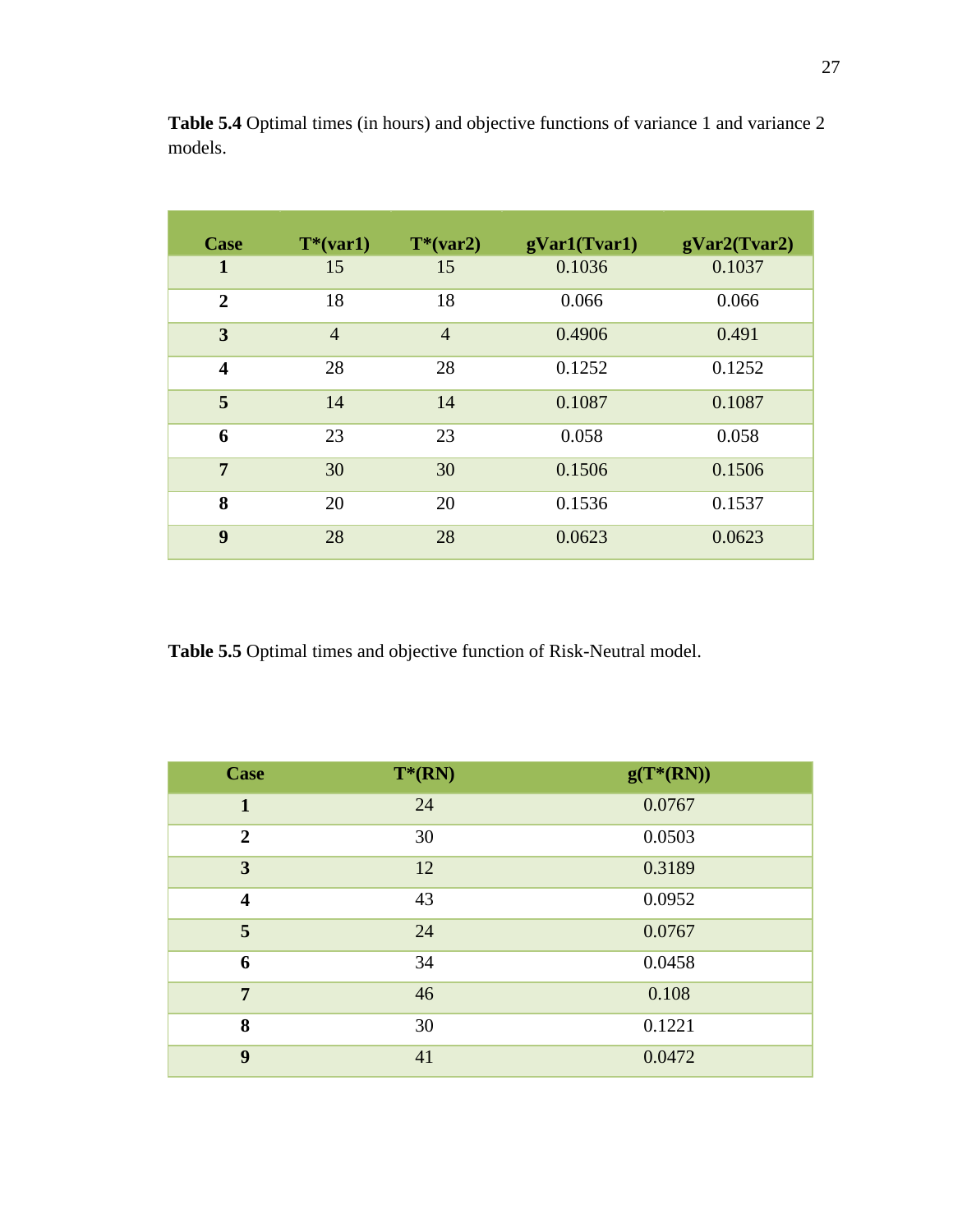

**Figure 5.3** RRT model displaying the improvement of the objective function, with semivariance criterion for case1.

#### <span id="page-38-0"></span>**5.2 SEMI-MARKOV DECISION PROCESS MODEL**

This section presents the numerical results of the SMDP model. Performance metrics of semivariance, and risk-neutral criteria were determined using linear programming. For variance, we use exhaustive enumeration, but we could also use quadratic programming. This research used the linear programming approach to find the objective function and optimal policy for the semivariance and risk-neutral criteria. The exhaustive enumeration approach was used to determine the objective function and optimal policy for the variance 1 criterion. Testing of the production system problem considered various TPMs, cost parameters, and  $\theta$  values. The set of transition probabilities in our experiments were generated using the law mentioned below as:  $p(i, produce, j) = \psi^d$  where *i* is the current state and *j* is the next state for the *d* values are 0, 1, 2,…,  $|S|-2$  and if  $p(|S-1|, produce, 0) = 1$ . Here the unit of *d* is days. In our experiments we have used different values of  $\psi$ . The time for each production cycle is assumed to be  $t_p$ . The repair time is assumed to be M1<sup>\*</sup>  $t_p$  and the maintenance is M2<sup>\*</sup>  $t_p$ . M1 and M2 are repair and maintenance factors which are constants. The LP used in our model is more generalized one, even though the TPMs were generated in the above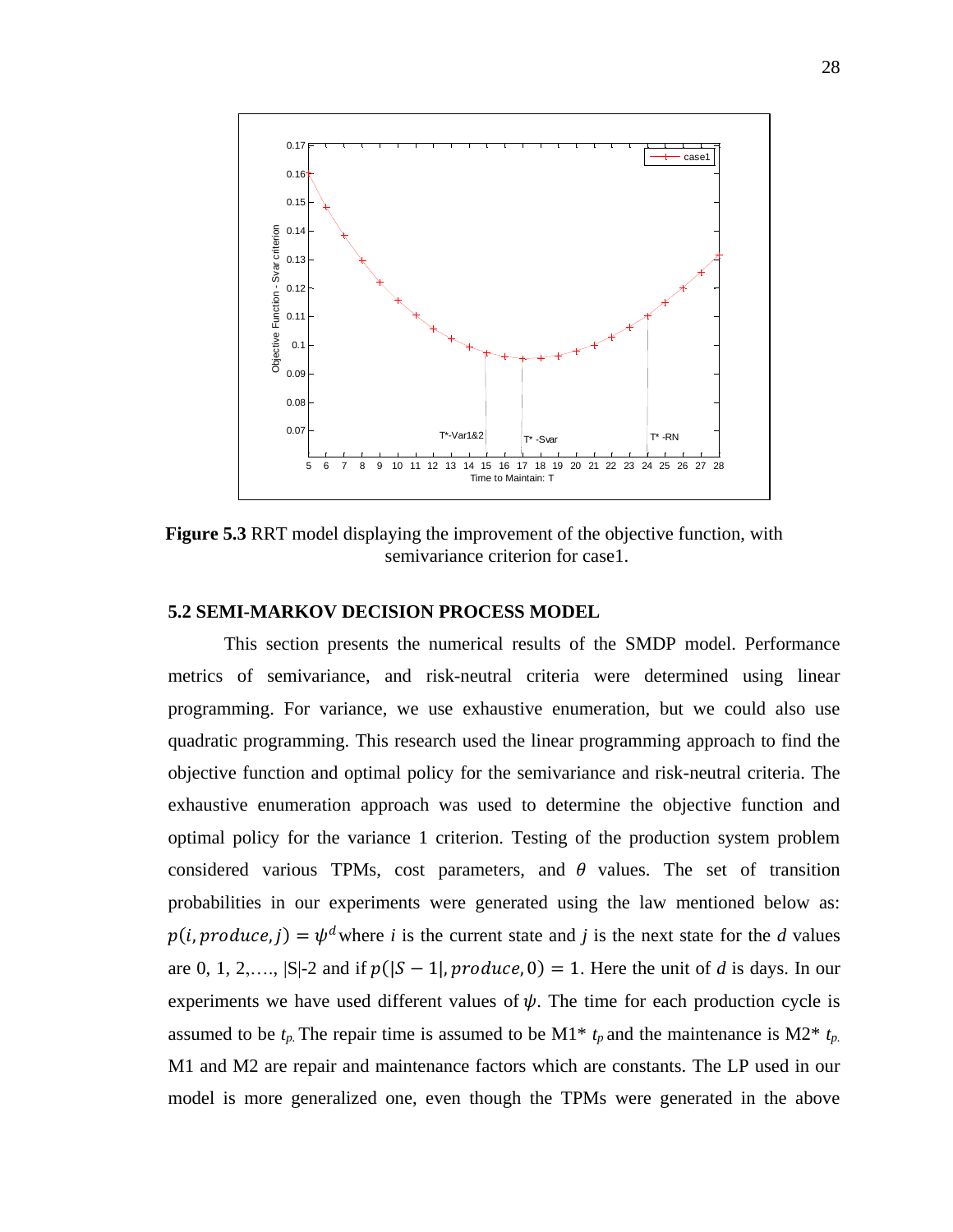mentioned style for experimentation. The computer programs for the SMDP model is also written in MATLAB and tested to determine the optimal policy. The codes are presented in the appendix section of this thesis. The condition developed in equation 5.1 should be valid for the SMDP model as well. Table 5.6 shows the input parameters for the experiments done with the SMDP linear program and exhaustive enumeration. Table 5.7 displays the optimized policy for semivariance, variance and risk-neutral criteria of the SMDP model using linear programming technique for semivariance, variance and risk-neutral and exhaustive enumeration for variance. The policy prescribes the number of days which PM should be performed.. Table 5.8 denotes the optimized objective function values of semivariance, variance and risk-neutral criteria. Figure 5.4 shows a plot which describes the objective function of case 1 input data for various criterions mentioned in our research of SMDP model. Figure 5.5 shows the graph for improvement of the objective function of *Svar* criterion of case 1, for the semivariance model. Figure 5.6 shows a bar graph of all optimized policies of all input cases for the semivariance, variance and risk-neutral criteria.

| <b>Case</b>    | Psi  | $C_r(\$)$      | $C_m(\$)$      | <b>Theta</b> |
|----------------|------|----------------|----------------|--------------|
| $\mathbf{1}$   | 0.94 | 5              | $\overline{2}$ | 0.2          |
| $\overline{2}$ | 0.92 | 6              | $\overline{4}$ | 0.2          |
| 3              | 0.91 | $\overline{7}$ | 5              | 0.1          |
| $\overline{4}$ | 0.88 | 8              | 5              | 0.3          |
| 5              | 0.93 | 6              | $\overline{2}$ | 0.2          |
| 6              | 0.92 | $\tau$         | 5              | 0.2          |
| $\overline{7}$ | 0.89 | 6              | $\overline{4}$ | 0.3          |
| 8              | 0.96 | 6              | $\overline{2}$ | 0.2          |
| 9              | 0.9  | 5              | $\overline{2}$ | 0.2          |
| 10             | 0.95 | 10             | $\tau$         | 0.1          |

**Table 5.6** Input parameters for experiments with the SMDP model  $t_p = 15/24$  days.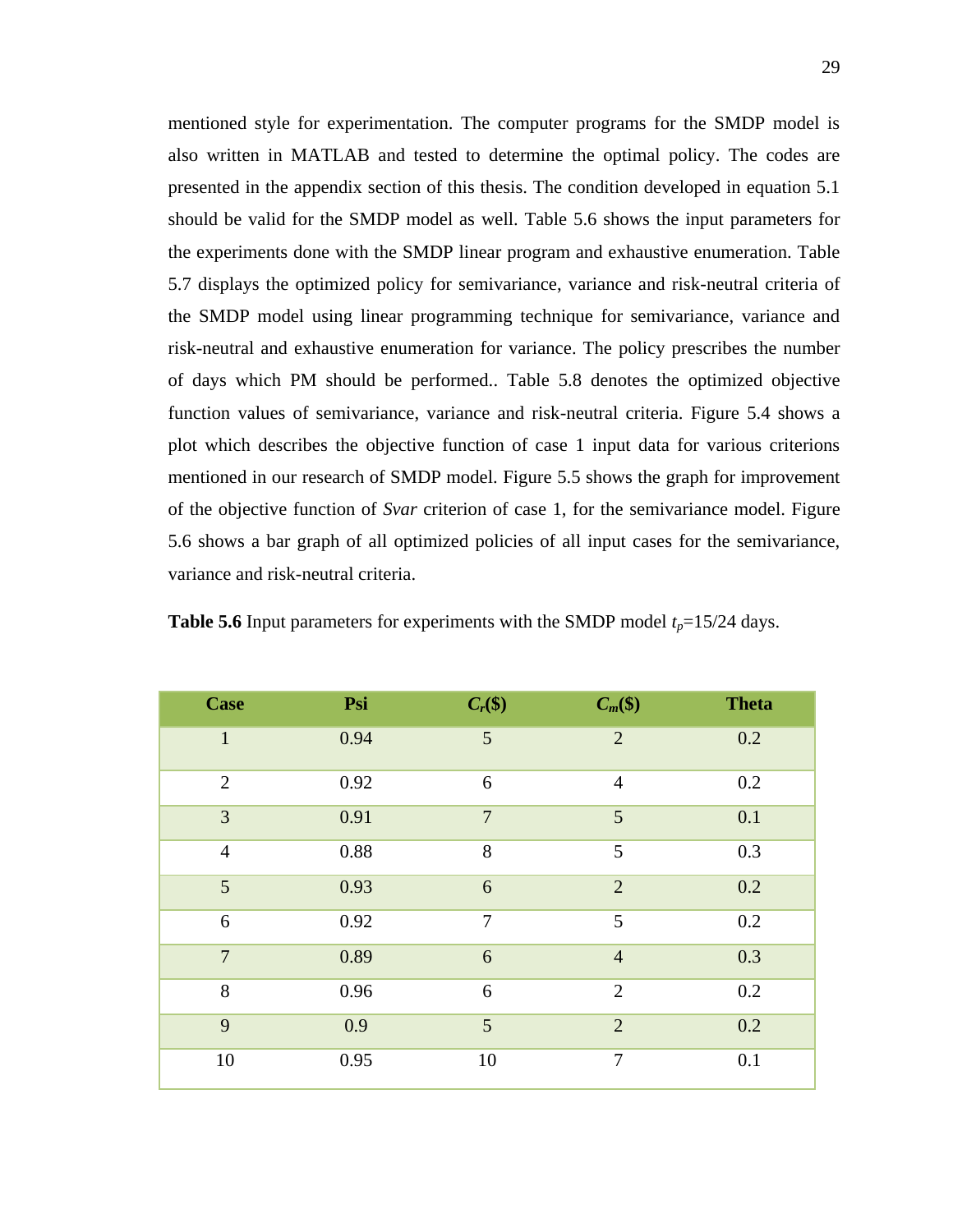| <b>Case</b>             |                             | Policy_Var(days) Policy_Svar(days) Policy_Rn(days) |                |
|-------------------------|-----------------------------|----------------------------------------------------|----------------|
|                         | 3                           | $\overline{4}$                                     | 5              |
| $\overline{2}$          | 5                           | 6                                                  | 9              |
| 3                       | 7                           | 8                                                  | 10             |
| $\overline{4}$          |                             | 3                                                  | 6              |
| $\overline{\mathbf{5}}$ | $\mathcal{D}_{\cdot}$       | 3                                                  | $\overline{4}$ |
| 6                       | 6                           | 7                                                  | 10             |
| 7                       | $\overline{4}$              | 5                                                  | 7              |
| 8                       | 3                           | 4                                                  | 5              |
| 9                       | $\mathcal{D}_{\mathcal{A}}$ | 3                                                  | $\overline{4}$ |
| 10                      | 8                           | 9                                                  | 12             |

Table 5.7 Optimized policies for Svar, Var and RN criteria for the SMDP model using linear programming for Svar and RN and exhaustive enumeration for variance.

**Table 5.8** Optimized objective function of Svar, Var and RN criteria for SMDP.

| <b>Case</b>    | $g(\mu Svar)$ | $g(\mu Var)$ | $g(\mu RN)$ |
|----------------|---------------|--------------|-------------|
| $\mathbf{1}$   | 0.0559        | 0.0775       | 0.0568      |
| 2              | 0.097         | 0.1077       | 0.0976      |
| 3              | 0.1123        | 0.1141       | 0.1124      |
| $\overline{4}$ | 0.2109        | 0.7472       | 0.2199      |
| 5              | 0.0694        | 0.1394       | 0.0725      |
| 6              | 0.1277        | 0.1363       | 0.128       |
| 7              | 0.1211        | 0.141        | 0.1221      |
| 8              | 0.0564        | 0.103        | 0.0579      |
| 9              | 0.0676        | 0.1018       | 0.0691      |
| 10             | 0.1529        | 0.1613       | 0.1538      |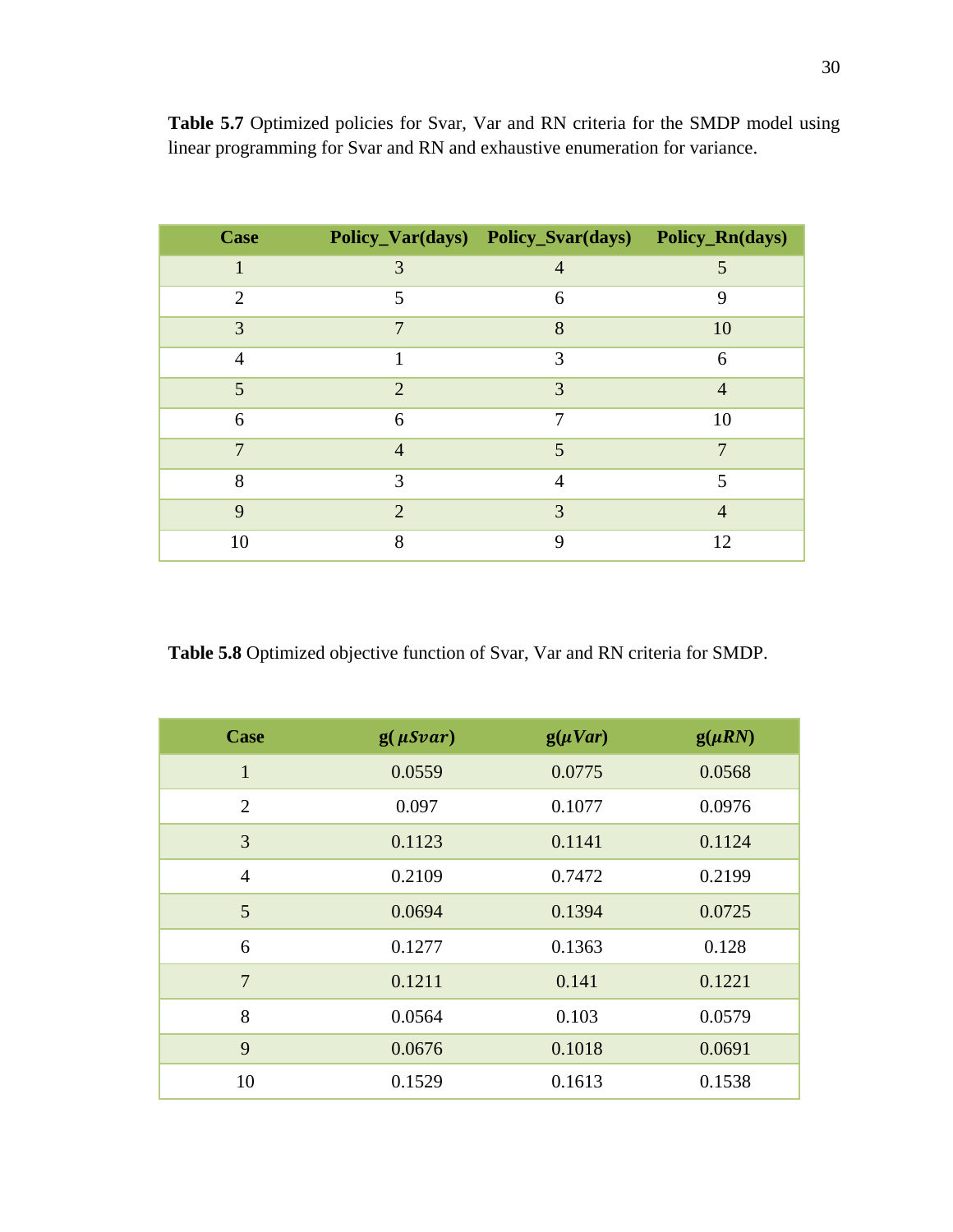

**Figure 5.4**. A plot of comparing the objective functions of *Svar, Var* and *RN* criteria for case1 for the SMDP model.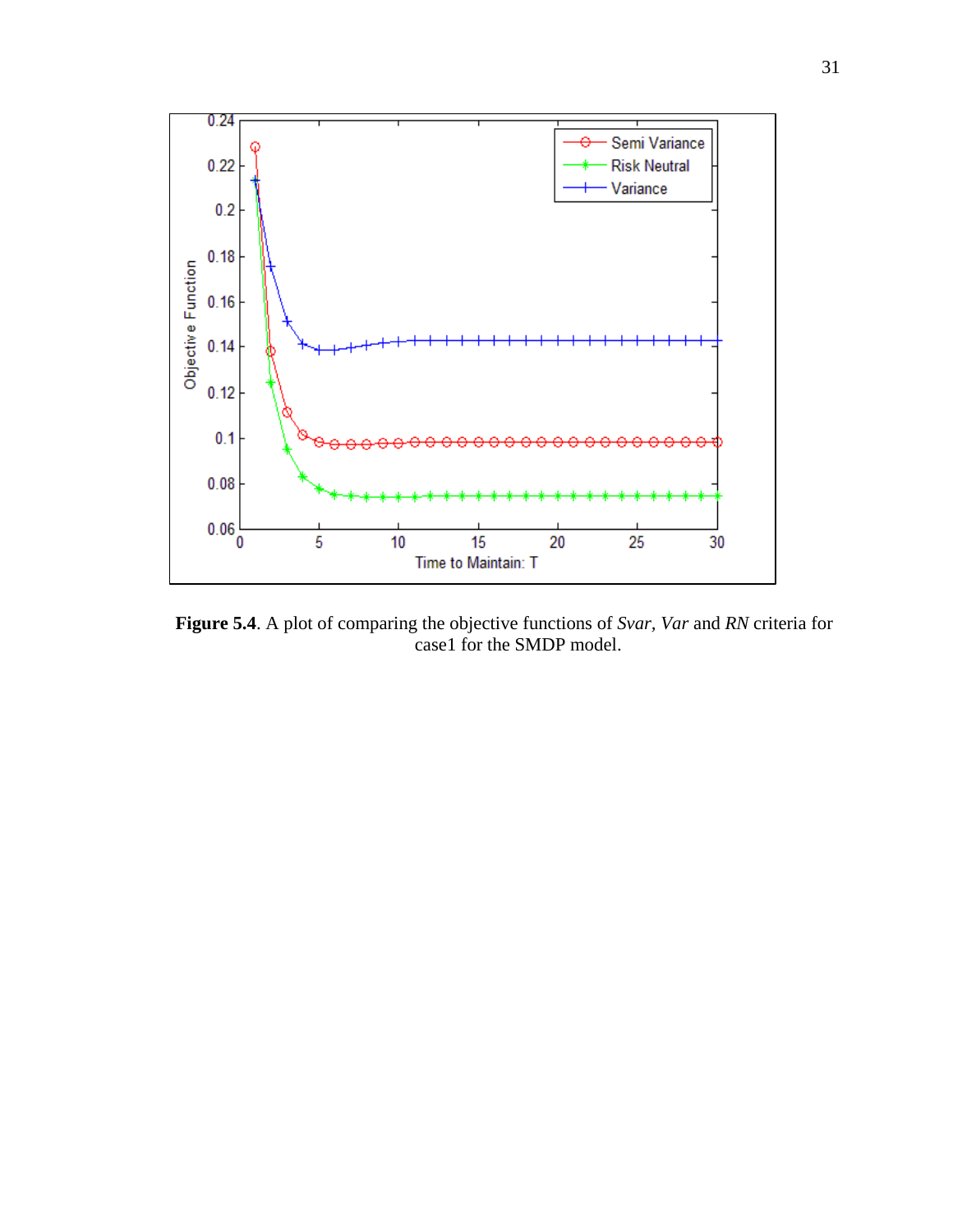

**Figure 5.5** Plot of improvement in the objective function of the Svar criterion of case 1 for the SMDP model.



Figure 5.6 Bar graph showing all optimized policies of all input data for SMDP model under Svar, Var and RN criteria.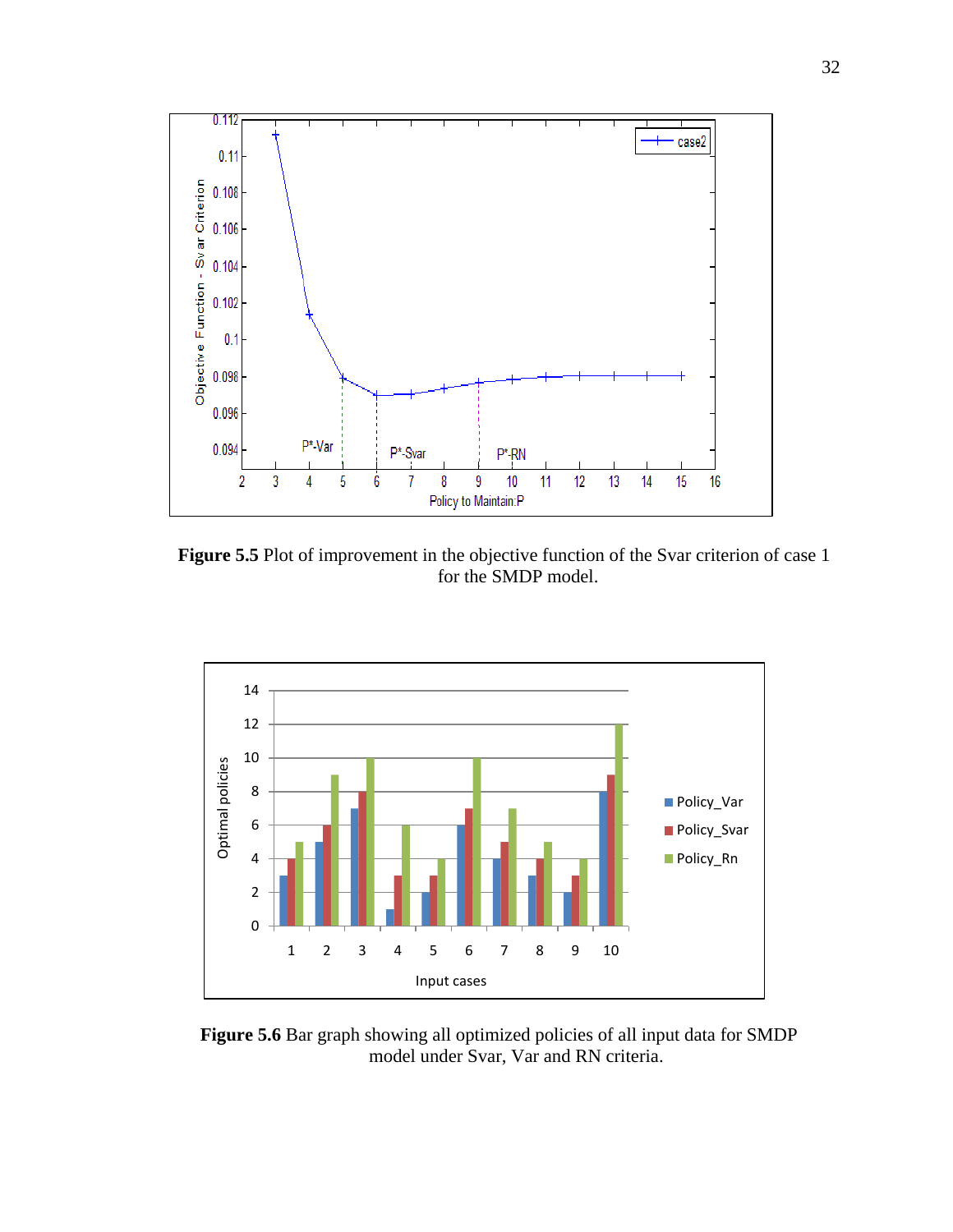#### **6. CONCLUSIONS AND FUTURE RESEARCH**

<span id="page-43-0"></span>This work developed two mathematical models for risk-sensitive PM based on renewal reward theory and SMDPs. In this research, we found the optimal times for performing PM on a production system under the semivariance criterion. The results show the practical superiority of using semivariance over existing risk-neutral and variance-based models. Most published work addresses semivariance in the field of portfolio selection. This work introduced the use of semivariance to model the risksensitive objective function of a PM problem.

Shewade (2006) was the first to use semivariance in PM; however his work used an MDP model (as opposed to our SMDP model) and an RRT theory model in which time was assumed to be unity. The RRT model is used generally for PM of smaller and simpler systems e.g., pumps, AGVs, and conveyers. The SMDP model is useful in formulating PM policies for larger systems e.g., production lines. Our RRT model required evaluation of integrals numerically while the SMDP model hinged on linear programming.

Both RRT and the theory of SMDP are frequently applied in other real-world problems. In the RRT model one uses the elementary reward theorem to determine the expected cost. The distinguishing feature of the objective function in the RRT model presented here is that it uses the Markowitz framework with semivariance as a measure of risk. In SMDP model provided here, linear programming is employed for optimization. The computational results clearly show the effectiveness of using semivariance-sensitive PM policies over traditional approaches. In all the experiments we performed, the semivariance model produced optimal policies that recommended maintenance earlier than the risk-neutral model, but later than the variance model. Variance 1 and variance 2 models in the RRT framework have numerically the same objective function value (and optimal times), which is an interesting finding.

#### **Future Research:**

A useful direction for future research would be to compare semivariance to other measures of downside risk in the RRT model. This aspect of the study could also be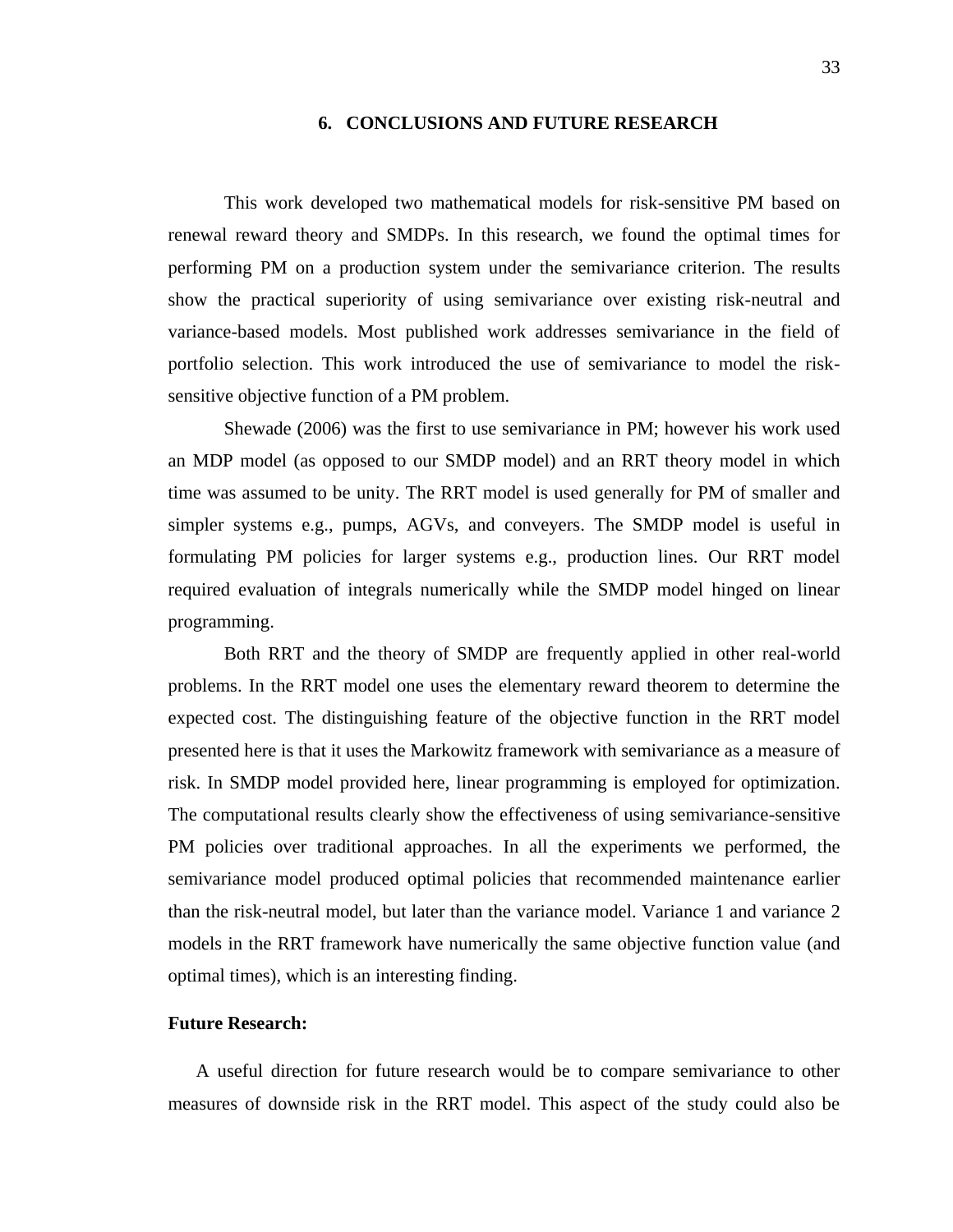<span id="page-44-0"></span>considered for the SMDP model. Another area of future research is to use dynamic programming and develop solutions for value iteration and policy iteration under the semivariance criterion.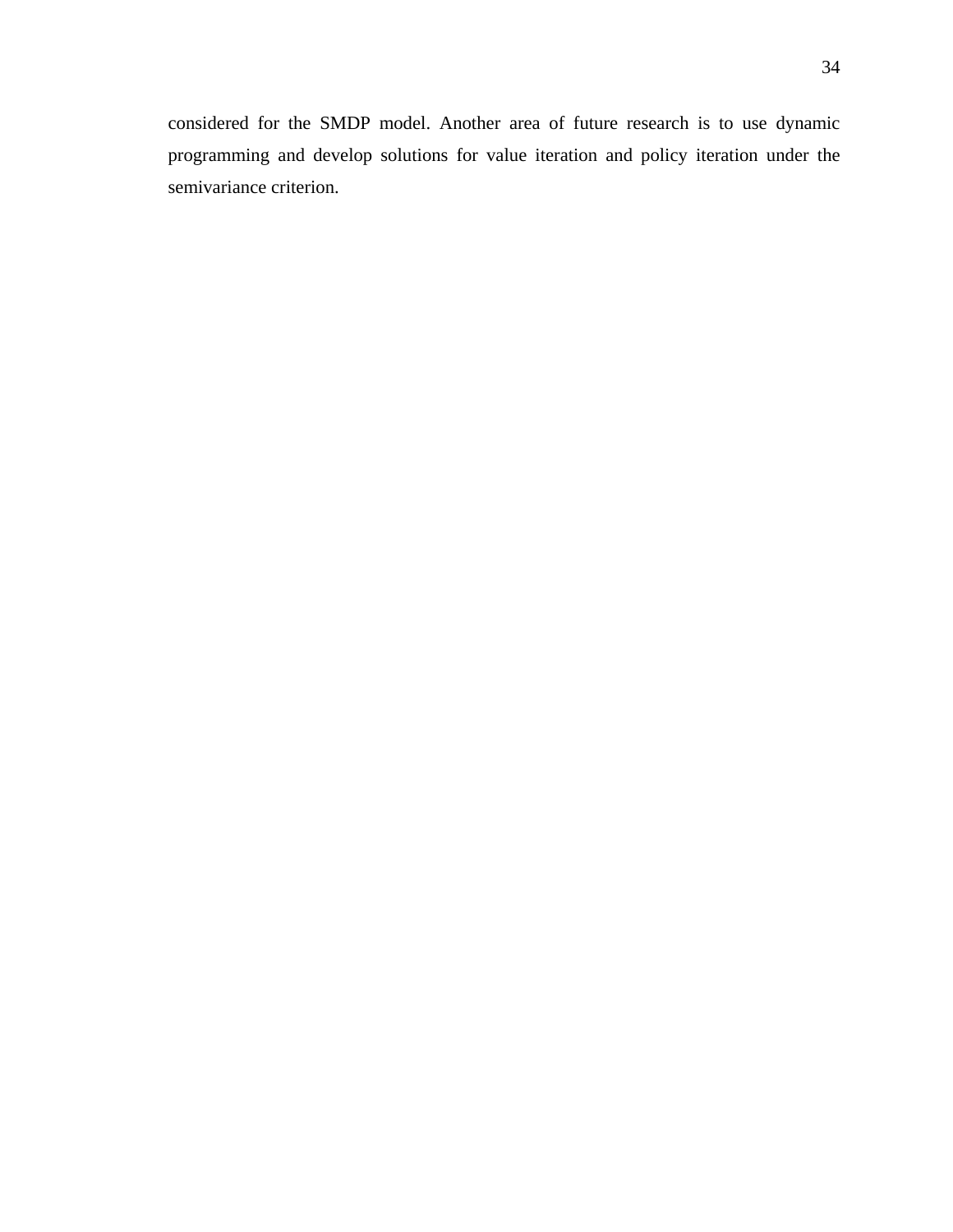#### **APPENDIX**

#### **RENEWAL REWARD THEORY MATLAB CODES**

#### **Main.m**

\*\*\*\*\*\*\*\*\*\*\*\*\*\*\*\*\*\*\*\*\*\*\*\*\*\*\*\*\*\*\*\*\*\*\*\*\*\*\*\*\*\*\*\*\*\*\*\*\*\*\*\*\*\*\*\*\*\*\*\*\*\*\*\*\*\*\*\*\*\*\*\* % Author: Venkata Manojramam Tirumalasetty % Model : Renewal Reward Theory % To find the optimal time for Preventive Maintenance (PM) for a given % problem - Renewal theory model % Inputs: % Maximum time (max\_T) % Target cost (tau) % Cost of Repair (Cr) % Cost of maintenance (Cm) % Time to repair (tr) % Time to maintain (tm) % Value of theta - small value between 0 and 1(P) % Value of shape parameter (n) % Value of scale parameter (lambda); mean n\*lambda; % lambda of the paper is 1/lambda of this code. \*\*\*\*\*\*\*\*\*\*\*\*\*\*\*\*\*\*\*\*\*\*\*\*\*\*\*\*\*\*\*\*\*\*\*\*\*\*\*\*\*\*\*\*\*\*\*\*\*\*\*\*\*\*\*\*\*\*\*\*\*\*\*\*\*\*\*\*\*\*\*

global Cr Cm tr tm theta n lambda tau

max\_T=100; Cr=33; Cm=2; tr=25; tm=7.5; theta=0.2; n=6; lambda=12.5; tau=0.3;

% Exaustive enumeration through for loop

```
for i=1:max_T
  S(i)=evaluator(i);
  RN(i)=risk neutral eval(i);
  VAR1(i)=variance eval(i);
   VAR2(i)=variance_new_eval(i);
  T(i)=i;end;
```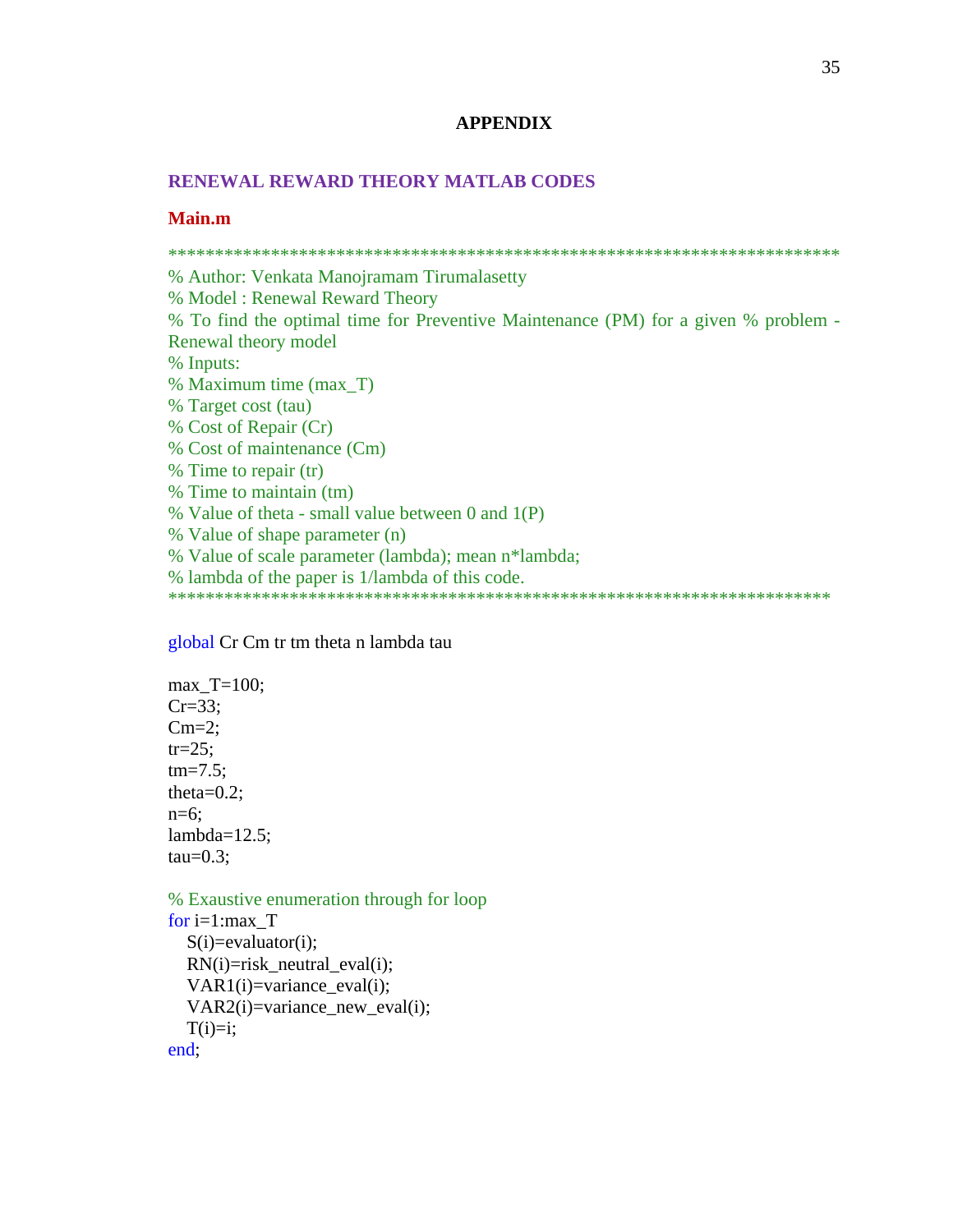%Plot the objective function plot(T,S,'ro-', T,RN,'g\*-', T,VAR1,'b+-', T,VAR2, 'kd-') xlabel('Time to Maintain: T'); ylabel('Objective Function'); legend('Semi Variance','Risk Neutral','Variance1','Variance2');

```
% Find the optimal time for maintenance
Opt_maint_cost_Svar=min(S);
Opt_maint_cost_Rn=min(RN);
Opt_maint_cost_Var1=min(VAR1);
Opt_maint_cost_Var2=min(VAR2);
for j = 1: maxT if S(j)==Opt_maint_cost_Svar
     Opt_maint_time_Svar=j
   end
   if RN(j)==Opt_maint_cost_Rn
     Opt_maint_time_Rn=j
   end
   if VAR1(j)==Opt_maint_cost_Var1
     Opt_maint_time_Var1=j
   end
  if VAR2(i) == Opt maint cost Var2 Opt_maint_time_Var2=j
   end
end
```
Opt maint time Svar Opt maint time Rn Opt\_maint\_time\_Var1 Opt maint time Var2

```
% Here the Objective function g is for Semi variance model
gTSVAR=evaluator(Opt_maint_time_Svar);
gTRN=evaluator(Opt_maint_time_Rn);
gTVAR1=evaluator(Opt_maint_time_Var1);
gTVAR2=evaluator(Opt_maint_time_Var2);
```
figure for  $i=1:max$  T  $S(i)$ =evaluator $(i)$ ;  $T(i)=i;$ end;  $x1=T(5:30);$  $y1 = S(5:30);$  $plot(x1,y1, b+-')$ xlabel('Time to Maintain:T')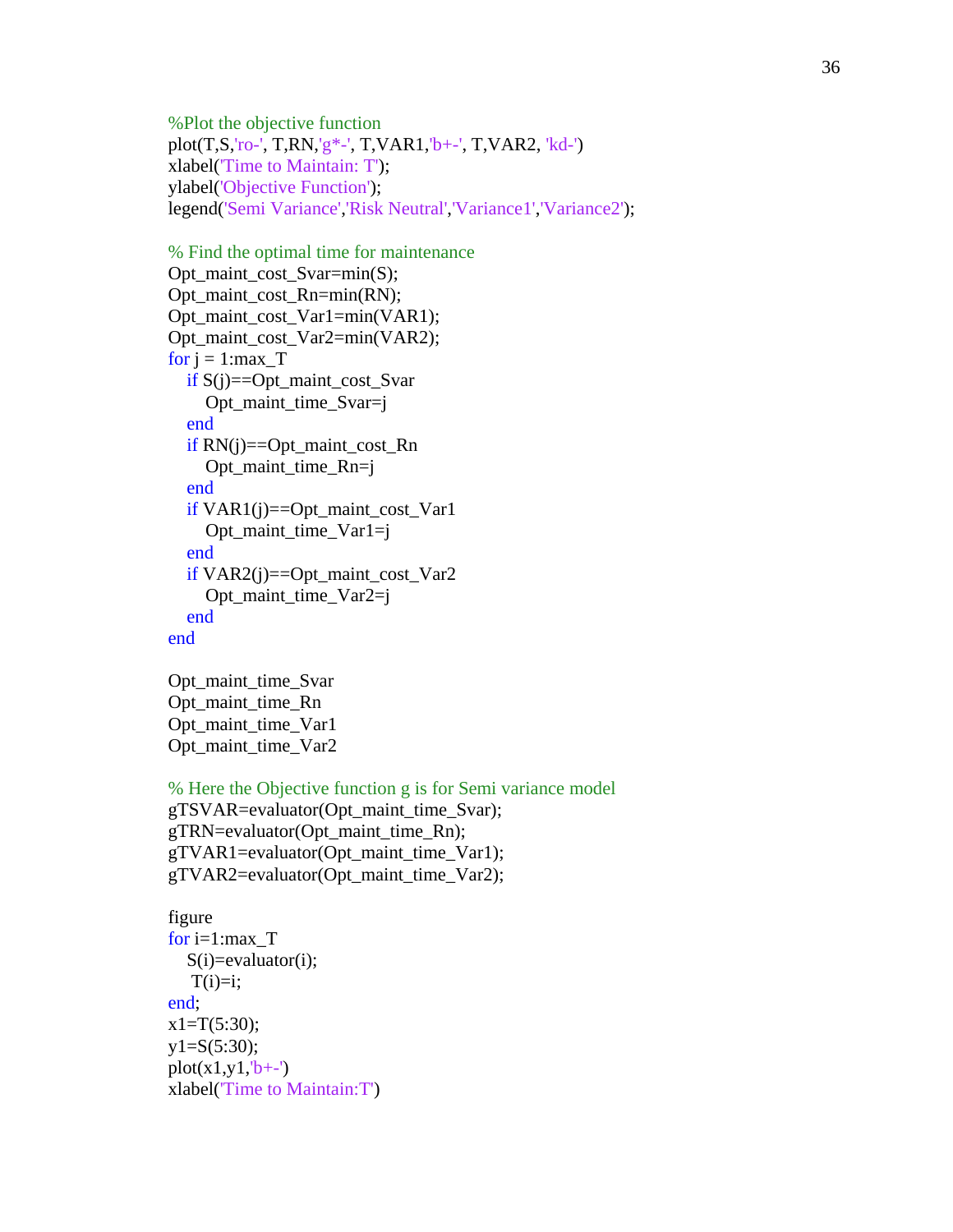ylabel('Objective Function - Svar Criterion') figure  $plot(T,S,'ro-)$ xlabel('Time to Maintain: T'); ylabel('Objective Function - Svar criterion');

%Here the Objective function g is for Variance 1 and 2 model

gVAR1=variance\_eval(Opt\_maint\_time\_Var1); gVAR2=variance\_new\_eval(Opt\_maint\_time\_Var2);

%Here the Objective function g is for RN Model gRN=risk\_neutral\_eval(Opt\_maint\_time\_Rn);

gTSVAR gTRN gTVAR1 gTVAR2 gVAR1 gVAR2 gRN

#### **Evaluator.m**

function obj\_fun = evaluator(T)

global Cr Cm tr tm theta n lambda tau

% Evaluate the objective function, for Svar criterion for a given value of T % First, calculate expected cost and the expected renewal time

% Expected cost  $R = Cr*gamcdf(T, n, lambda) + Cm*(1-gamcdf(T, n, lambda));$ % Expected time  $L = \text{quadl}(\mathcal{Q}$  fun, 0, T  $)$  + (T+tm)\*(1-gamcdf(T,n,lambda)); % Semivariance  $SV = \text{quadl}(\mathcal{Q}\text{fun}\_sv,0,T) + (1\text{-}gamcdf(T,n,\lambda))\cdot \max(0,(Cm\text{-}tau*(T+\text{tm})))^2;$ 

% Calculate the objective function obj  $fun = (R/L) + theta*(SV/L);$ \*\*\*\*\*\*\*\*\*\*\*\*\*\*\*\*\*\*\*\*\*\*\*\*\*\*\*\*\*\*\*\*\*\*\*\*\*\*\*\*\*\*\*\*\*\*\*\*\*\*\*\*\*\*\*\*\*\*\*\*\*\*\*\*\*\*\*\*\*\*\*\*

#### **Risk\_neutral\_eval.m**

function  $[obj\_fun\_rn] = risk\_neutral\_eval(T)$ 

% Evaluate objective function, of RN criterion for a given value of T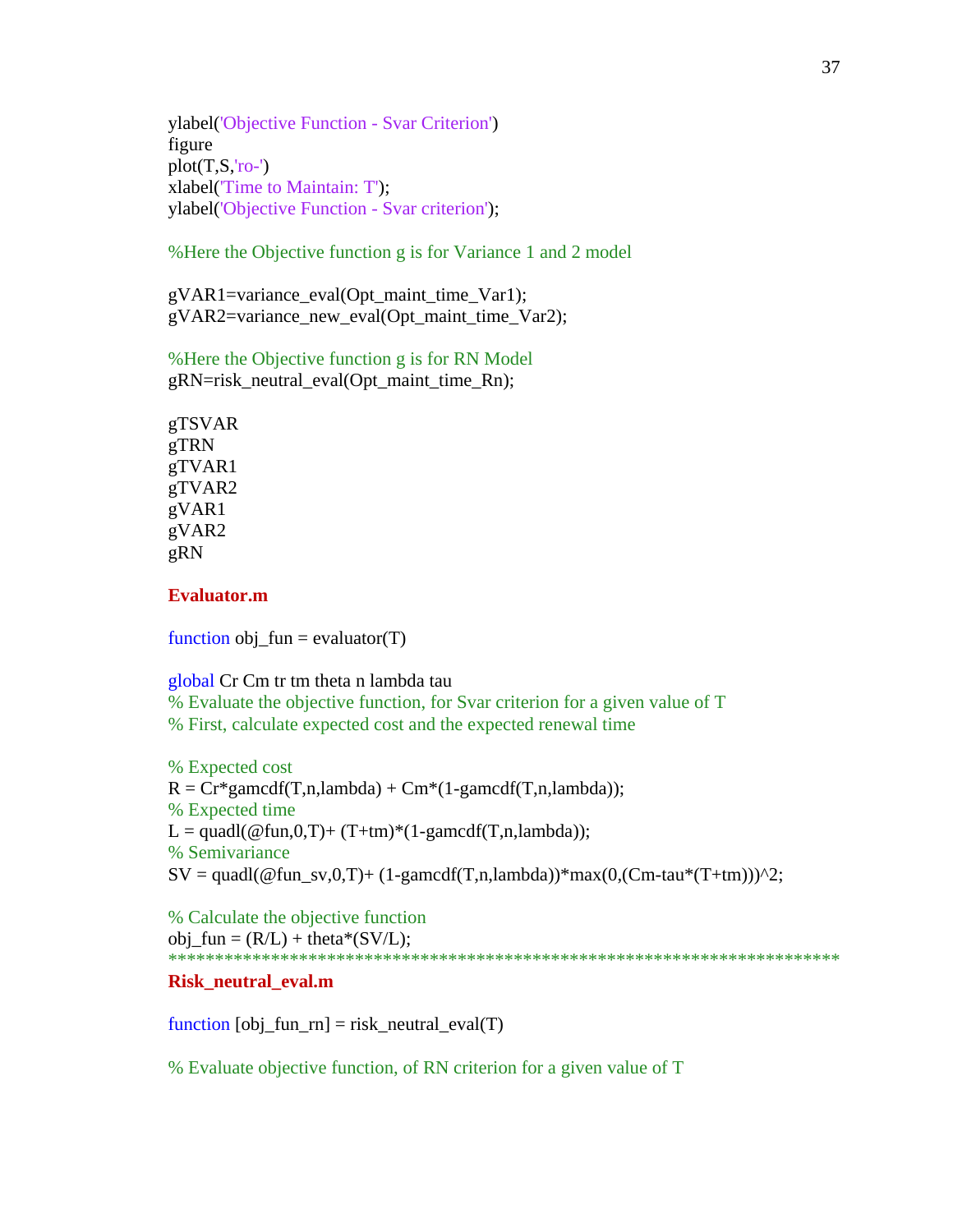global Cr Cm tr tm theta n lambda tau

% Calculate expected cost and the expected renewal time  $R = Cr*gamcdf(T, n, lambda) + Cm*(1-gamcdf(T, n, lambda));$  $L = \text{quadl}(\omega \text{ fun.} 0, T) + (T + \text{tm})^*(1-\text{gamedf}(T,\text{n,lambda})).$ 

% Calculate the objective function  $obj_fun_r = R/L;$ 

\*\*\*\*\*\*\*\*\*\*\*\*\*\*\*\*\*\*\*\*\*\*\*\*\*\*\*\*\*\*\*\*\*\*\*\*\*\*\*\*\*\*\*\*\*\*\*\*\*\*\*\*\*\*\*\*\*\*\*\*\*\*\*\*\*\*\*\*\*\*\*\*

#### **Variance\_eval.m**

function  $obj_fun = variance\_eval(T)$ 

global Cr Cm tr tm theta n lambda tau % Calculate expected cost, expected cyce l length, expected squared % cycle length and expected squared cost

 $R = Cr*gamcdf(T, n, lambda) + Cm*(1-gamcdf(T, n, lambda));$  $L = \text{quadl}(\omega \text{fun}, 0, T) + (T + \text{tm})^*(1-\text{gamedf}(T, n, \text{lambda}));$  $R2 = (Cr^2)^* \text{gamcdf}(T, n, lambda) + (Cm^2)^*(1\text{-gamcdf}(T, n, lambda));$  $W=(R2-R^2)/L;$  $obj\_fun = (R/L) + theta^*(W);$ 

\*\*\*\*\*\*\*\*\*\*\*\*\*\*\*\*\*\*\*\*\*\*\*\*\*\*\*\*\*\*\*\*\*\*\*\*\*\*\*\*\*\*\*\*\*\*\*\*\*\*\*\*\*\*\*\*\*\*\*\*\*\*\*\*\*\*\*\*\*\*\*\*

#### **Variance\_new\_eval.m**

function obj  $fun = variance new eval(T)$ 

global Cr Cm tr tm theta n lambda tau

% Calculate expected cost, expected cycel length, expected squared % cycle length and expected squared cost

 $R = Cr*gamcdf(T, n, lambda) + Cm*(1-gamcdf(T, n, lambda));$  $L = \text{quadl}(\mathcal{Q}$ fun,  $0, T$ ) + (T+tm) \* (1-gamcdf(T,n,lambda));  $R2 = (Cr^2)*\text{gamcdf}(T, n, lambda) + (Cm^2)*(1\text{-gamcdf}(T, n, lambda));$ L2=quadl( $@fun_var,0,T)+(T+tm)^2*(1-gamcdf(T,n,lambda));$ rho=R/L;

%Calculate the objective function

W=R2/L-(2\*rho^2\*L)+(rho^2\*L2/L); obj  $fun = (R/L) + theta^*(W);$ \*\*\*\*\*\*\*\*\*\*\*\*\*\*\*\*\*\*\*\*\*\*\*\*\*\*\*\*\*\*\*\*\*\*\*\*\*\*\*\*\*\*\*\*\*\*\*\*\*\*\*\*\*\*\*\*\*\*\*\*\*\*\*\*\*\*\*\*\*\*\*\*

**fun.m**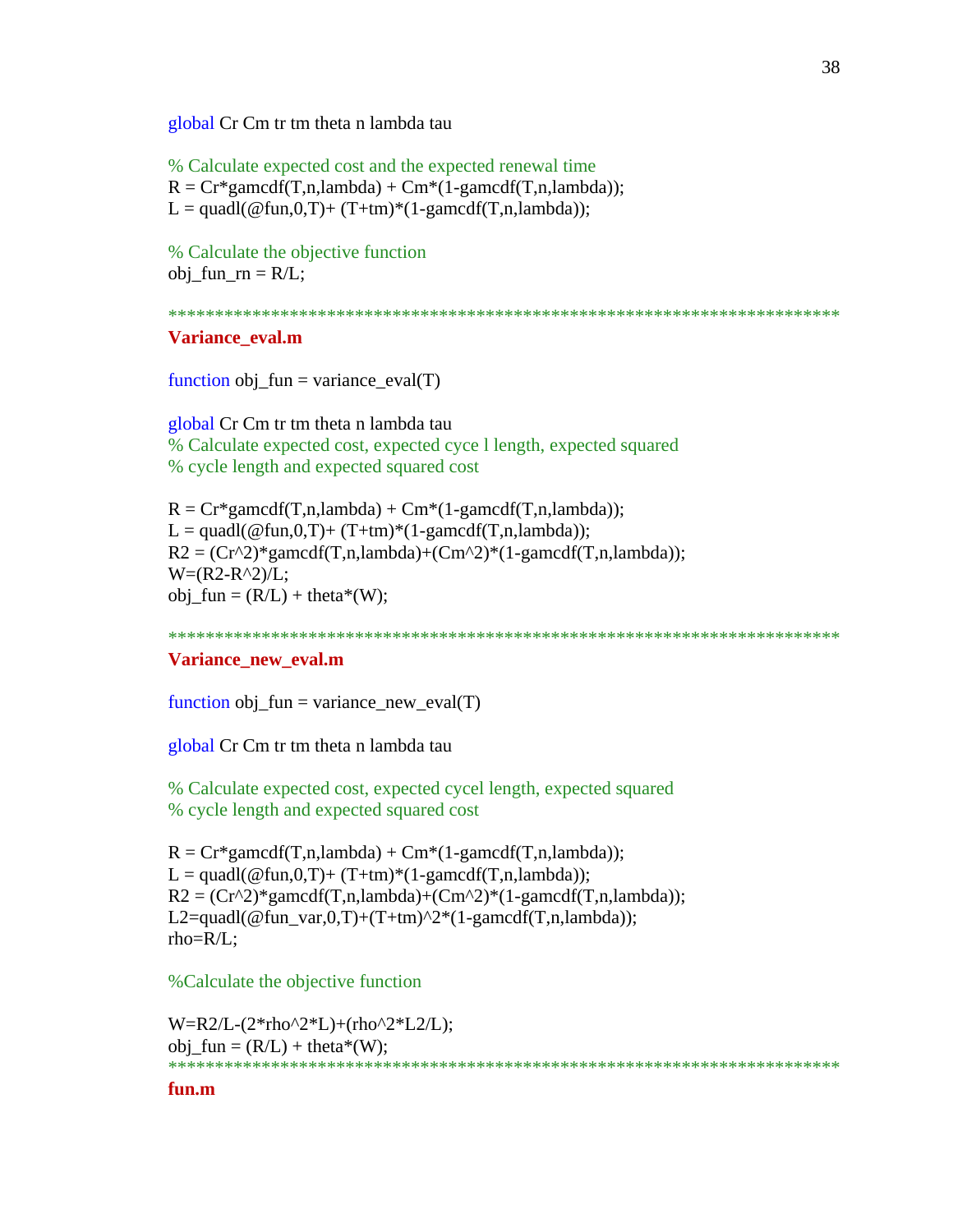function  $y = fun(x)$ 

global Cr Cm tr tm theta n lambda

 $y = (x+tr).*gampdf(x, n, lambda);$ 

#### **fun\_var.m**

function  $y = fun_{var}(x)$ 

global Cr Cm tr tm theta n lambda

 $y = (x+tr)$ .<sup>^2</sup>.\*gampdf(x ,n,lambda);

#### **fun\_sv.m**

function  $y = fun$ <sub>SV(x)</sub>

global Cr Cm tr tm theta n lambda tau

y=max(0,Cr-(tau\*(x+tr))).^2.\*gampdf(x ,n,lambda);

\*\*\*\*\*\*\*\*\*\*\*\*\*\*\*\*\*\*\*\*\*\*\*\*\*\*\*\*\*\*\*\*\*\*\*\*\*\*\*\*\*\*\*\*\*\*\*\*\*\*\*\*\*\*\*\*\*\*\*\*\*\*\*\*\*\*\*\*\*\*\*\*

#### **SEMI-MARKOV DECISION PROCESS**

#### **LINEAR PROGRAMMING (LP) APPROACH MATLAB CODES**

#### **Main.m**

% we will assume in our model that when a machine fails it is repaired % after approximately M1\*T time units since the start of the production % cycle; also when the machine is maintained, the maintenance is % complete % after approximately M2\*T time units since the decision to maintain is % made. T is the fixed time for one production. Also, M1 is much % greater % than M2.

#### global NS T PSI CR CM M1 M2 TAU THETA na

% Declaration of variables NS=30; % number of states T=15; % time of one production PSI =0.94; % TPM variable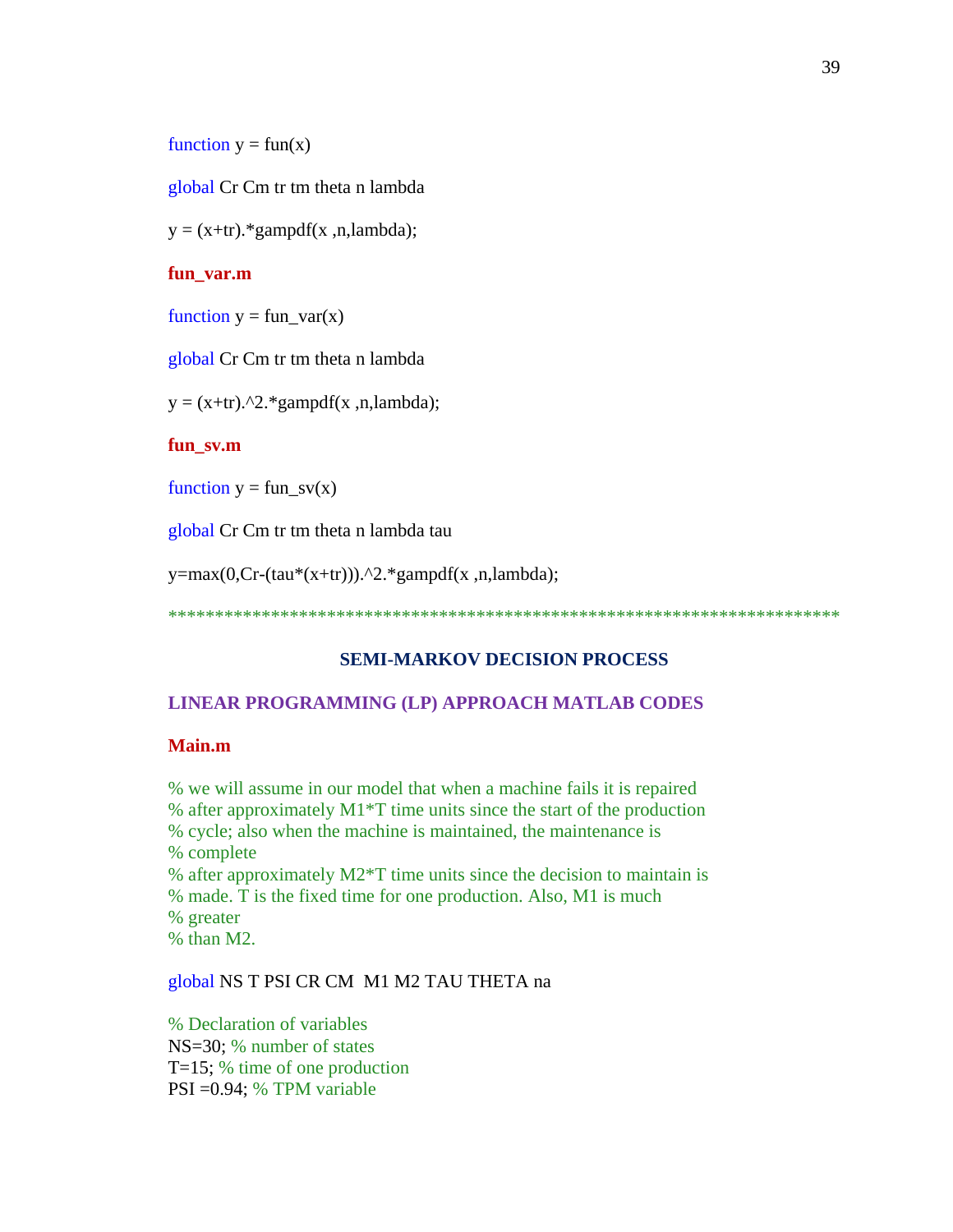CR=5; % cost of one repair CM=2; % cost of one maintenance M1=2; % Repair time factor M2=1.25; % Maint time factor TAU=0.15; %Target value THETA=0.2; %For Risk Neutral put the theta value to 0 na=2; % number of actions in our model: one for production and the other for maintenance

[tpm,twm,ttm]=matrix\_generator(na); X=lin\_prog(tpm,twm,ttm);

#### \*\*\*\*\*\*\*\*\*\*\*\*\*\*\*\*\*\*\*\*\*\*\*\*\*\*\*\*\*\*\*\*\*\*\*\*\*\*\*\*\*\*\*\*\*\*\*\*\*\*\*\*\*\*\*\*\*\*\*\*\*\*\*\*\*\*\*\*\*\*\*\*

#### **Matrix\_generator.m**

function [tpm,twm,ttm]=matrix\_generator(na)

global NS T PSI CR CM CP M1 M2 TAU THETA na

```
% Generate the TPM
tpm = zeros(NS, NS, na);
for state=1:NS
  tpm(state,1,2)=1;end
for state=1:NS-1 
   tpm(state,state+1,1)=PSI^state ; 
  tpm(state,1,1)=1-tpm(state,state+1,1);end
tpm(NS,1,1)=1;% generate the TCM
tcm=zeros(NS,na);
for state=1:NS
  tcm(state,1,1)=CR;if state \leq (NS-1)
     tem(state, state+1, 1)=0; end
  tcm(state,1,2)=CM;end
% generate the TTM
ttm=zeros(NS,na);
for state=1:NS
  ttm(state,1)= (tpm(state,1,1)*M1*T)+(1-tpm(state,1,1))*T;
  ttm(state,2)=M2*T;
end
```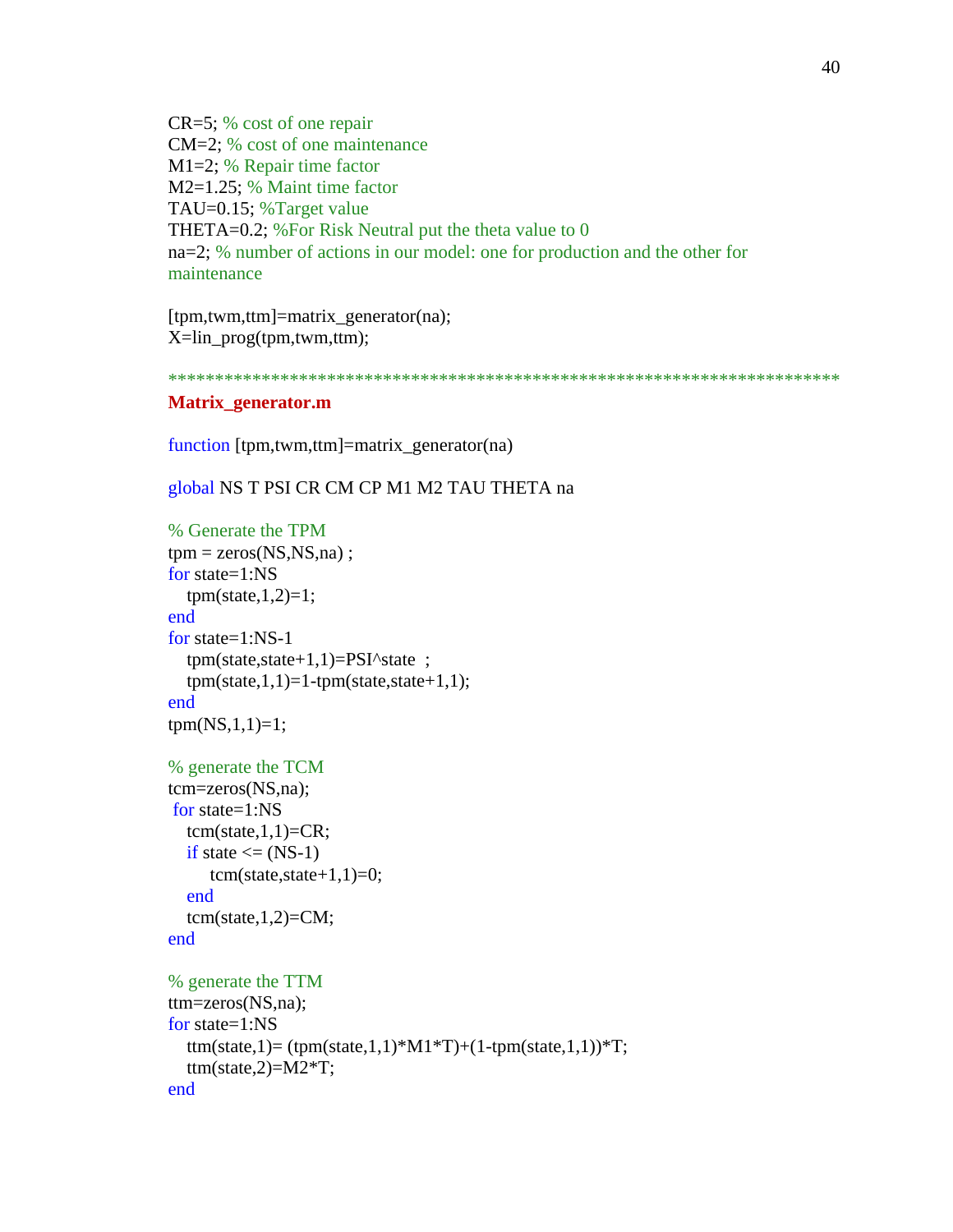```
%To calculate v(i,a,j)
v=zeros(NS,NS,na);
for a=1:2for i=1:NSfor j=1:NSL=max(0, (tcm(i,j,a)-(TAU)*(ttm(i,a))));v(i,j,a)=L^2; end
   end
end
% To calculate w(i,j,a)twm=zeros(NS,NS,na);
 for a=1:2 for i=1:NS
       for j=1:NStwm(i,j,a)=tcm(i,j,a)+(THETA)*v(i,j,a); end
```

```
 end
```

```
 end
************************************************************************
```
### **lin\_prog.m**

```
function [X]=lin_prog(tpm,twm,ttm)
```
### global NS T PSI CR CM CP M1 M2 TAU THETA na

```
%Calculate expected wbar
  wbar=zeros(NS,na);
 for a=1:2for i=1:NS sum=0;
     for j=1:NS
       sum = sum + tpm(i,j,a)*twm(i,j,a); end
    wbar(i,a)=sum; end
end
% To convert Wbar into 1 D vector
obj\_func = zeros(1, NS*na);l=0:
```

```
for i=1:NS
  for j=1:na
```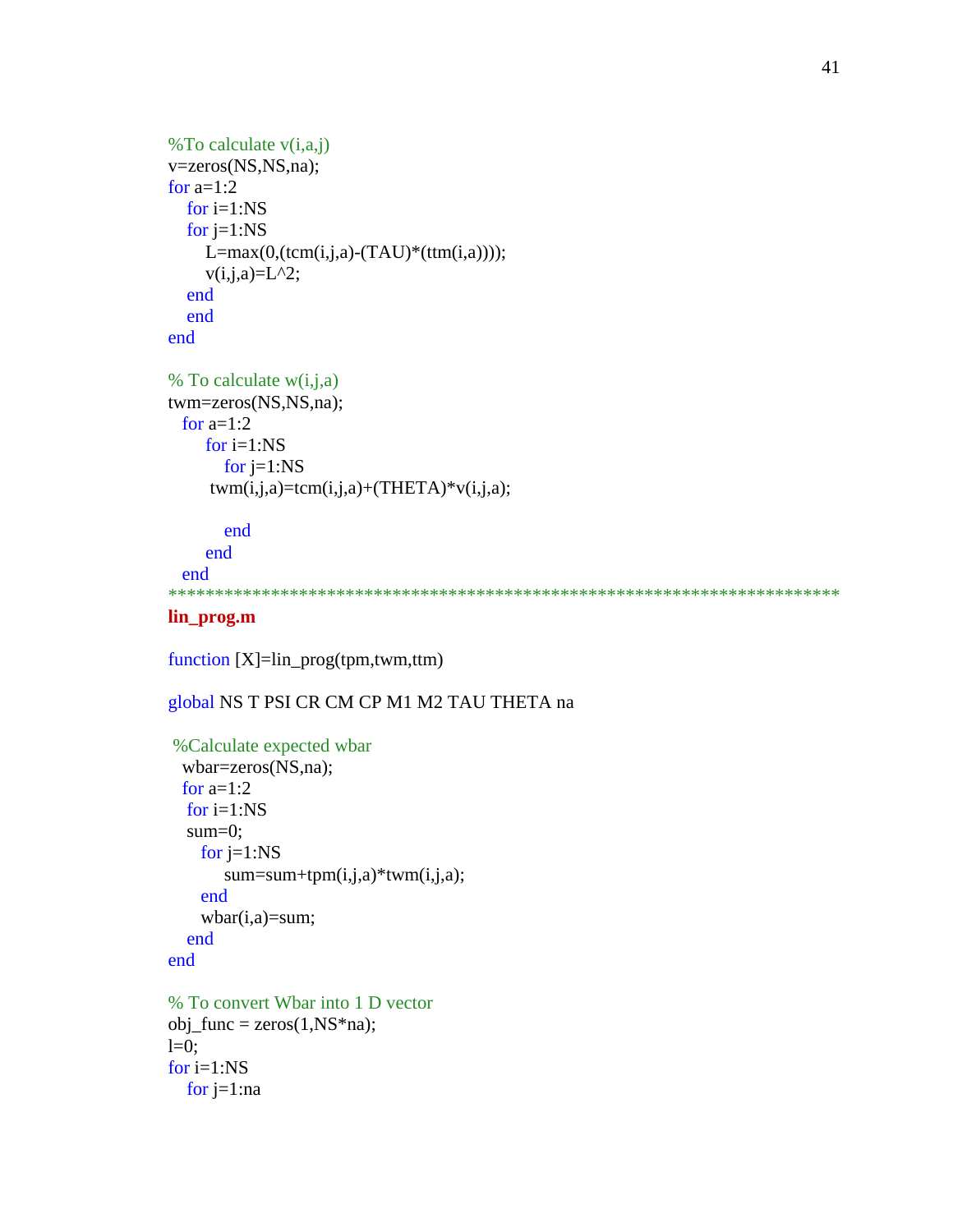```
l=l+1;obj\_func(1, l) = wbar(i, j); end
end
```
#### %To calculate ttm\_mod - 1D vector of ttm

```
ttm_model = zeros(1, NS*na);l=0:
for i=1:NS
  for j=1:nal=1+1;ttm\_mod(1,l)=ttm(i,j); end
end
```
% To calculate first half of A Constarint

```
I_matrix=zeros(NS,NS*na);
for i=1:NSI_matrix(i,(i-1)*na+1:i*na)=ones(1,na); end
I_matrix
```
% To calculate second half of A

```
for j=1:NSk=1;
   for i=1:NS
    for a=1:2ACP(j,k)=tpm(i,j,a);k=k+1;
     end
   end
end
Aeq=I_matrix
-ACP
Aeq= [Aeq; ttm_mod]
```
%To calculate Beq right side of the constraint

```
Beq = zeros(NS+1,1);Beq(NS+1)=1f=obj_func
for i = 1:NS*naLB(i)=0;end
```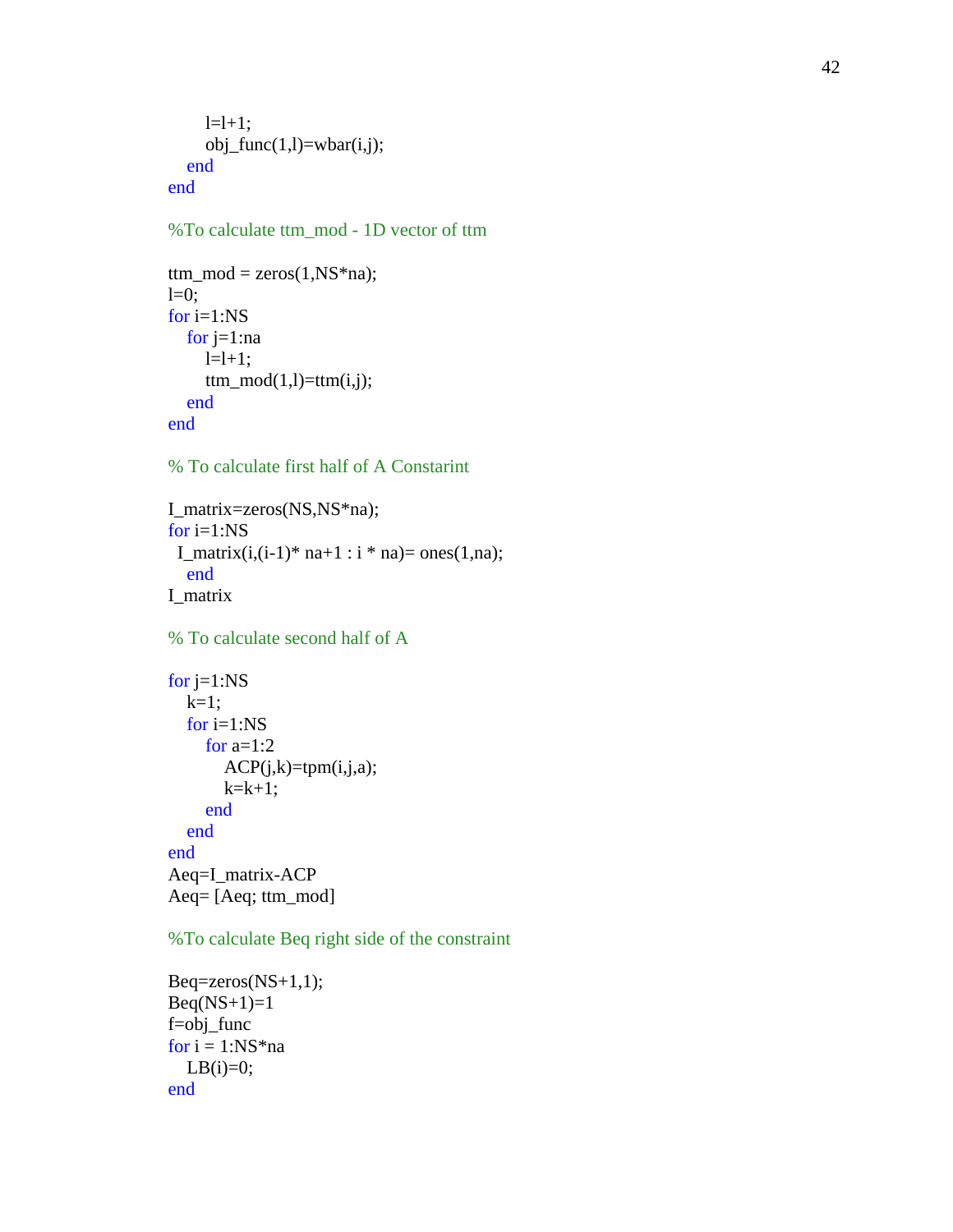X=linprog(f,[] ,[] ,Aeq,Beq,LB)

X\_mod=X.'; X\_mod

val=f\*X; val

#### %Objective function

Y=zeros(NS,na);  $l=0$ ; for i=1:NS for  $j=1:na$  $l=1+1;$  $Y(i,j)=X_{mod}(1,l);$ end end % To find the optimized policy q=zeros(NS,na); for  $i=1:NS$ for a=1:na sum=0; for j=1:na

```
sum=sum+Y(i,j); end
q(i,a) = Y(i,a)/sum;
```

```
end
end
```
\*\*\*\*\*\*\*\*\*\*\*\*\*\*\*\*\*\*\*\*\*\*\*\*\*\*\*\*\*\*\*\*\*\*\*\*\*\*\*\*\*\*\*\*\*\*\*\*\*\*\*\*\*\*\*\*\*\*\*\*\*\*\*\*\*\*\*\*\*\*\*\*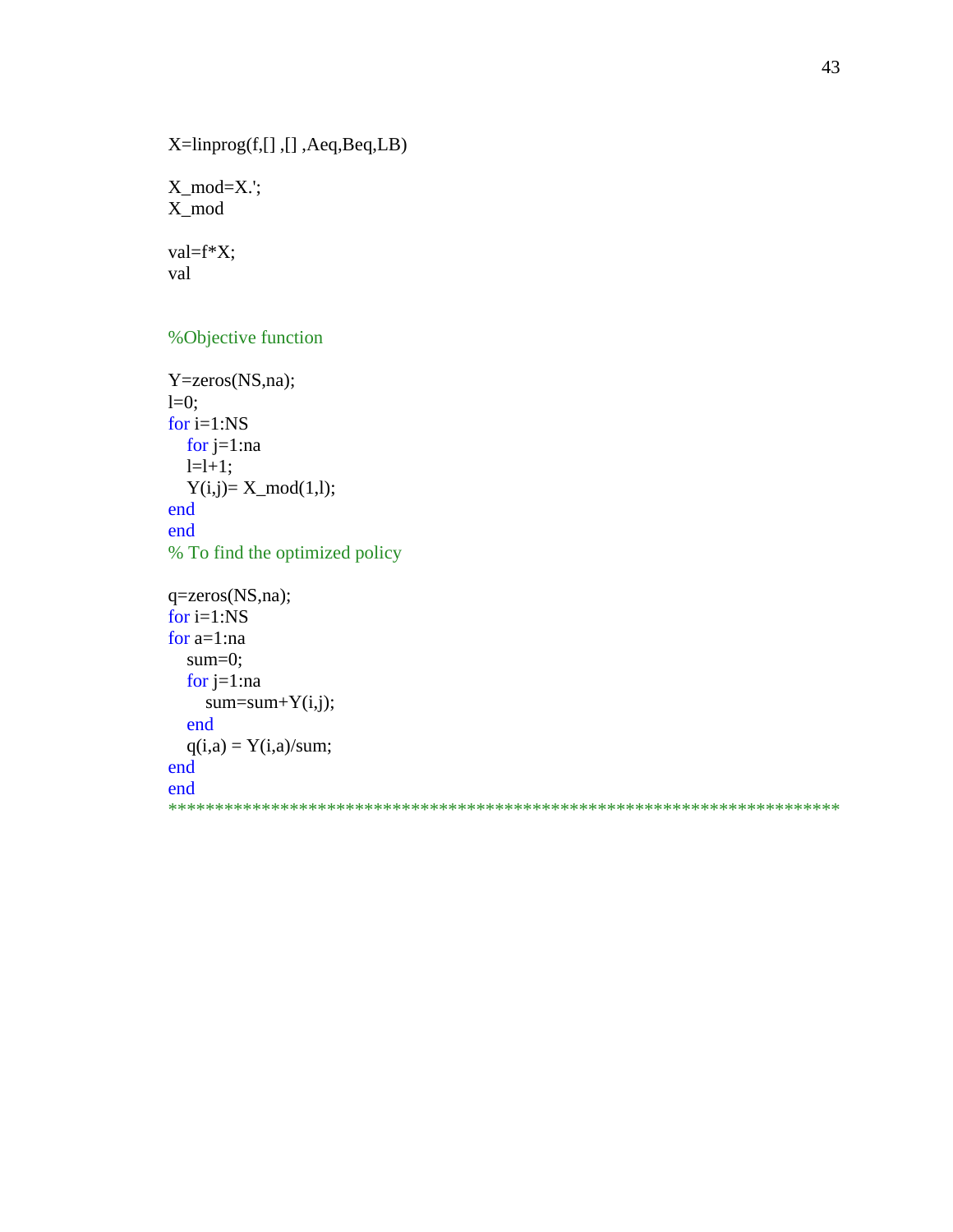#### **BIBLOGRAPHY**

<span id="page-54-0"></span>Askin, R., and Goldberg, J. (2002), *Design and analysis of lean production systems.* New York: Wiley.

Barlow, R.E., and Proschan, F. (1965), *Mathematical Theory of Reliability,* John Wiley, New York.

Bawa, V. S. (1975), Optimal rules for ordering uncertain prospects. *Journal of Financial Economics*, *2*(1), 47–85.

Bellman, R. (1954), The theory of dynamic programming. *Bull. Amer. Math. Soc,*  60:503-516, 1954.

Bertsekas, D. P. (1995), *Dynamic programming and optimal control*. Belmont, MA, USA: Athena Scientific.

Billinton, R., and Allan, R.N., (1996) *Reliability Evaluation of Power Systems.* Plenun Press, New York, NY,  $2^{nd}$  edition.

Chen, Y., and Jin, J. (2003), Cost-variability-sensitive preventive maintenance considering management risk. *IIE Transactions*, *35*(12), 1091–1102.

Chen, D., and Trivedi, K. S. (2005), Optimization for condition-based maintenance with semi-Markov decision process. *Reliability Engineering and System Safety, 90,* 25-29.

Das, T. K., and Sarkar, S. (1999), Optimal preventive maintenance in a production inventory system. *IIE Transactions*, *31*, 537–551.

Endrenyi, J., and Anders, G. J. (2006), Aging, Maintenance and Reliability, *IEEE Power and Energy Magazine.*

Filar, J., Kallenberg, L., and Lee, H. (1989), Variance-penalized Markov decision processes. *Mathematics of Operations Research*, *14*(1), 147–161.

Fox, B. (1966), Age replacement with discounting. *Operations Research*, 14, 533-537.

Gertsbakh, I. (2000), *Reliability Theory: with applications to preventive maintenance,*  Berlin, Springer.

Glasser, G.J. (1967), The age replacement problem. *Technometrics*, 9(1), 83-91.

Gosavi, A. (2002), Reinforcement learning for long-run average cost *European Journal of Operational Research*, *155*, 654-674.

Gosavi, A. (2006), A risk-sensitive approach to total productive maintenance. *Automatica*, *42*, 1321–1330.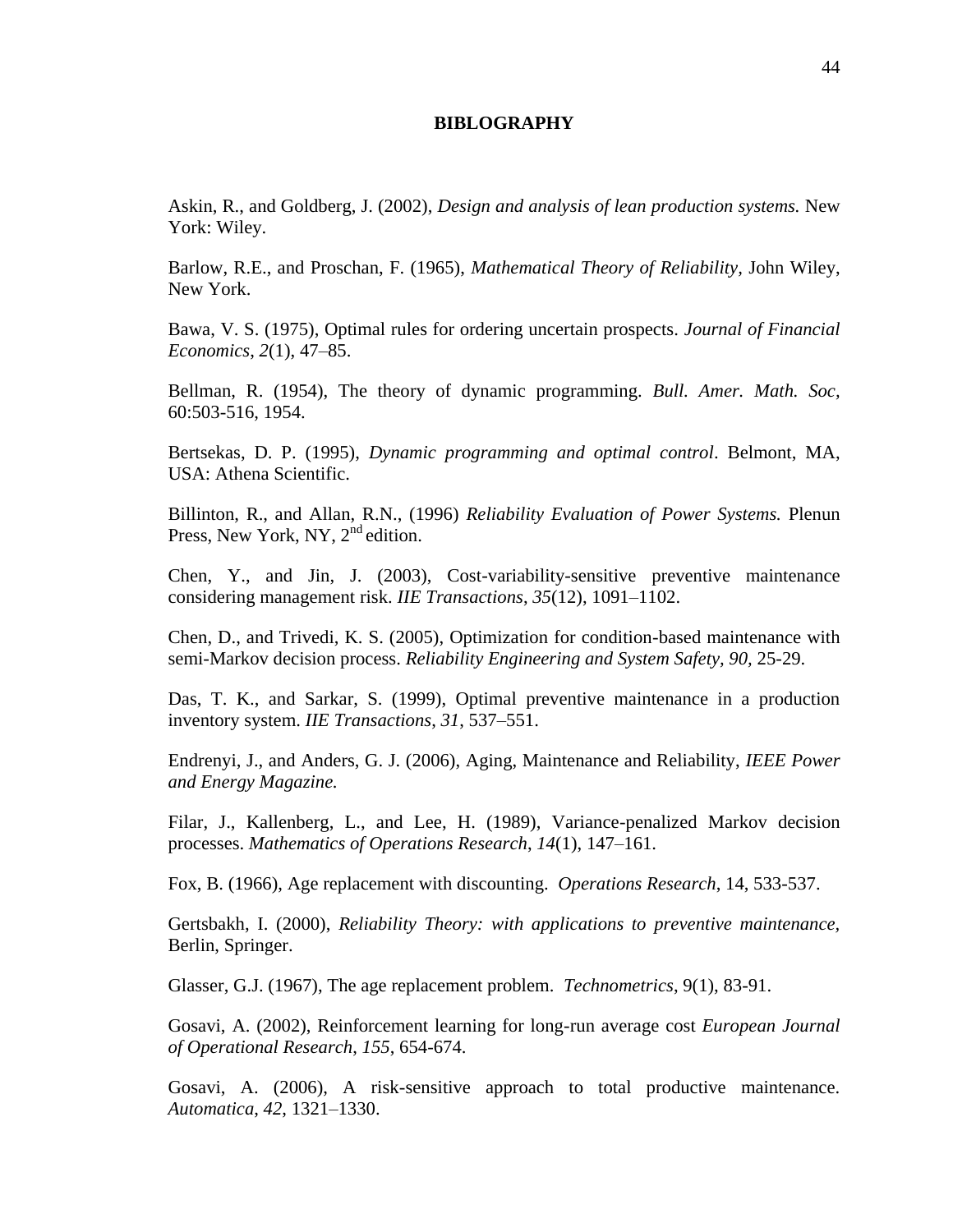Gosavi, A. (2008), On step sizes, Stochastic shortest paths, and survival probabilities in Reinforcement Learning. *Proceedings of Winter Simulation conference,* Miami FL, 2008.

Iravani, M.R., and Duenyas, I. (2002), Integrated maintenance and production control of a deteriorating production system. *IIE Transactions*, *34*, 423–435

Kao, E. (1997), *An introduction to stochastic processes*. Belmont, CA: Duxbury Press.

Markowitz, H. (1952), Portfolio selection. *Journal of Finance*, *7*(1), 77–91.

Nakagawa, T. and Osaki, S. (1974), The optimal repair limit replacement policies. *Operations Research*, 25, 311-317.

Nawrocki, D. (1999), A brief history of downside risk measures. *Journal of Investing*, 9– 26.

Pomorski, T. R. (2004), Total productive maintenance concepts and Literature review.

Porter, R. (1974), Semivariance and stochastic dominance. *American Economic Review*, *64*, 200–204.

Quirk, J. P., and Saposnik, R. (1962), Admissibility and measurability utility functions. *Review of Economic Studies*, *29*, 140–146.

Ross, S. M. (1997), *Introduction to probability models*. CA: Academi Press.

Ruefli, T., Collins, J., and Lacugna, J. (1999), Risk measures in strategic management research: Auld Lang Syne. *Strategic Management Journal*, 20, 167–194.

Shewade, S. (2006), Semivariance models in total productive maintenance. Unpublished MS thesis at the University at Buffalo, SUNY.

Sobel, M. J. (1985), Maximal mean/standard deviation ratio in an undiscounted MDP. *Operations Research Letters*, *4*, 157–159.

Sobel, M. J. (1994) Mean-variance tradeoffs in an undiscounted MDP. *Operations Research*, *42*(1), 175–183.

Srinivasan, M.M. and Lee, H.S. (1996), Production/inventory system with preventive maintenance. *IIE Transactions,* 28, 879-890.

Suri, R. (1998), *Quick response manufacturing*. Portland, OR: Productivity Press.

Tijms, H., C. (2003), *A first course in Stochastic models*, Wiley, New York.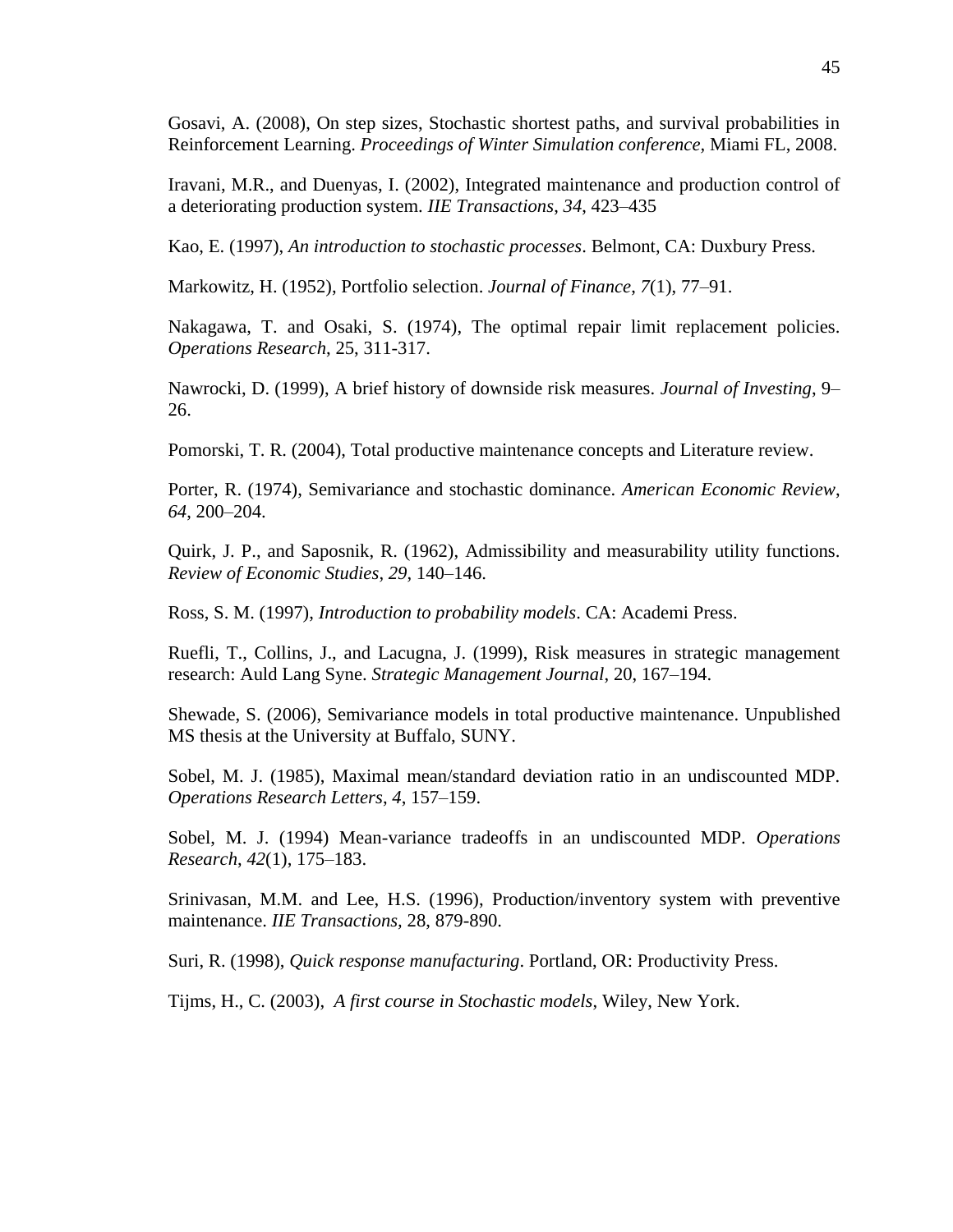White, D. J. (1988), Mean, variance, and probabilistic criteria in finite Markov decision processes: a review. *Journal of Optimization Theory and Applications*, *56*(1), 1–29.

<span id="page-56-0"></span>Wang, H. (2002), A survey of maintenance policies of deteriorating systems. *European Journal of Operational Research*, *139*, 469–489.